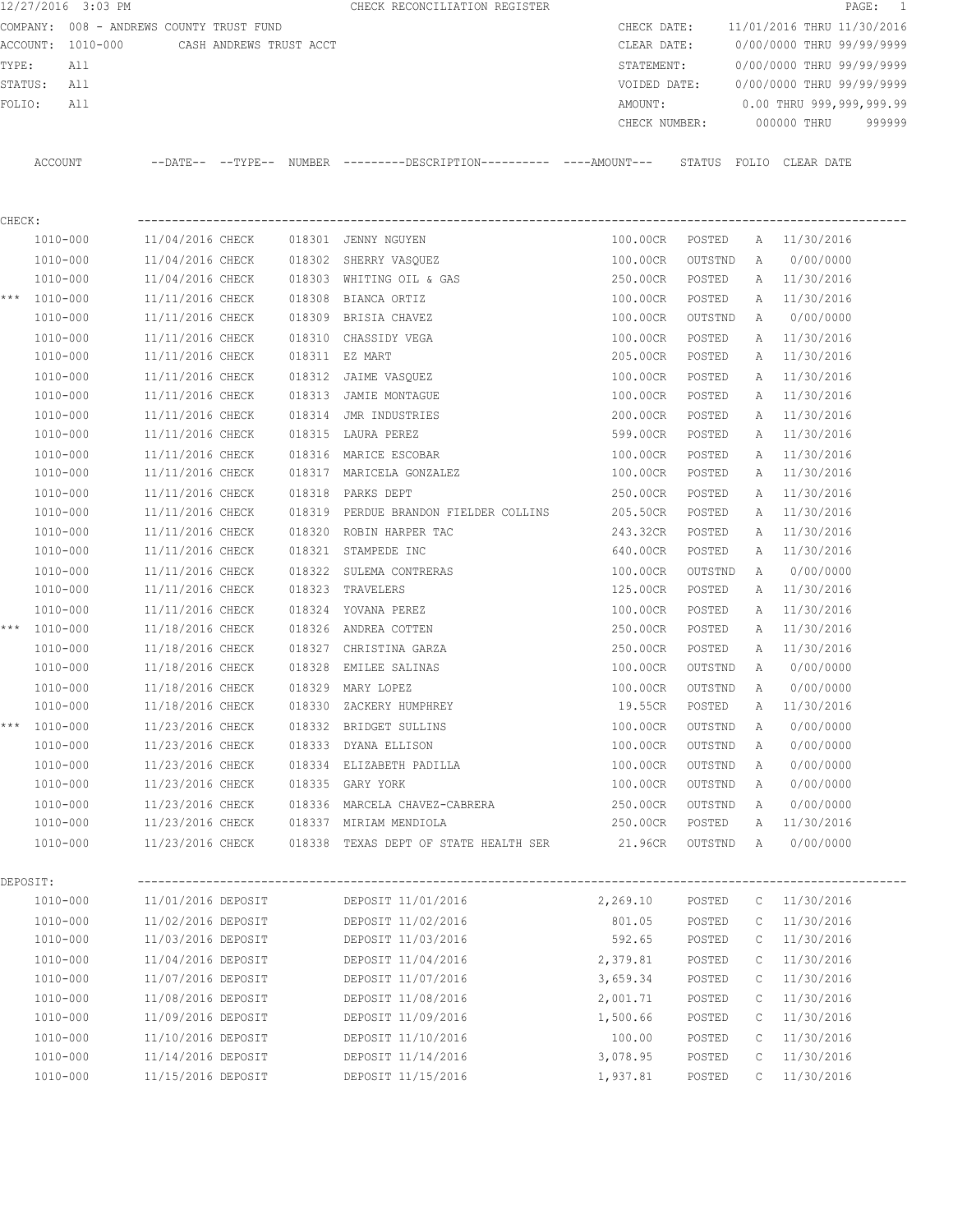| 12/27/2016 3:03 PM                       |                         |  | CHECK RECONCILIATION REGISTER                    |        |                                                                                            |         |              |                                        | PAGE: 2 |
|------------------------------------------|-------------------------|--|--------------------------------------------------|--------|--------------------------------------------------------------------------------------------|---------|--------------|----------------------------------------|---------|
| COMPANY: 008 - ANDREWS COUNTY TRUST FUND |                         |  |                                                  |        |                                                                                            |         |              | CHECK DATE: 11/01/2016 THRU 11/30/2016 |         |
| ACCOUNT: 1010-000                        | CASH ANDREWS TRUST ACCT |  |                                                  |        |                                                                                            |         |              | CLEAR DATE: 0/00/0000 THRU 99/99/9999  |         |
| TYPE:<br>All                             |                         |  |                                                  |        | STATEMENT:                                                                                 |         |              | 0/00/0000 THRU 99/99/9999              |         |
| STATUS: All                              |                         |  |                                                  |        |                                                                                            |         |              | VOIDED DATE: 0/00/0000 THRU 99/99/9999 |         |
| FOLIO:<br>All                            |                         |  |                                                  |        | AMOUNT:                                                                                    |         |              | 0.00 THRU 999,999,999.99               |         |
|                                          |                         |  |                                                  |        | CHECK NUMBER:                                                                              |         |              | 000000 THRU                            | 999999  |
| ACCOUNT                                  |                         |  |                                                  |        | --DATE-- --TYPE-- NUMBER --------DESCRIPTION---------- ---AMOUNT--- STATUS FOLIO CLEARDATE |         |              |                                        |         |
| DEPOSIT:                                 |                         |  |                                                  |        |                                                                                            |         |              |                                        |         |
| 1010-000                                 |                         |  | 11/16/2016 DEPOSIT   DEPOSIT 11/16/2016          |        | 1,899.99                                                                                   | POSTED  |              | $C = 11/30/2016$                       |         |
| 1010-000                                 |                         |  | 11/17/2016 DEPOSIT DEPOSIT 11/17/2016            |        | 927.82                                                                                     | POSTED  |              | $C = 11/30/2016$                       |         |
| 1010-000                                 |                         |  | 11/18/2016 DEPOSIT DEPOSIT 11/18/2016            |        | 889.30                                                                                     | POSTED  |              | $C = 11/30/2016$                       |         |
| 1010-000                                 | 11/21/2016 DEPOSIT      |  | DEPOSIT 11/21/2016                               |        | 933.80                                                                                     | POSTED  |              | $C = 11/30/2016$                       |         |
| 1010-000                                 | 11/22/2016 DEPOSIT      |  | DEPOSIT 11/22/2016                               |        | 1,668.22                                                                                   | POSTED  | $\mathbb{C}$ | 11/30/2016                             |         |
| 1010-000                                 | 11/23/2016 DEPOSIT      |  | DEPOSIT 11/23/2016                               |        | 837.51                                                                                     | POSTED  | $\mathbb{C}$ | 11/30/2016                             |         |
| 1010-000                                 | 11/28/2016 DEPOSIT      |  | DEPOSIT 11/28/2016                               |        | 1,912.40                                                                                   | POSTED  | $\mathbb{C}$ | 11/30/2016                             |         |
| 1010-000                                 | 11/29/2016 DEPOSIT      |  | DEPOSIT 11/29/2016                               |        | 1,846.17                                                                                   | POSTED  | $\mathbb{C}$ | 11/30/2016                             |         |
| 1010-000                                 | 11/30/2016 DEPOSIT      |  | DEPOSIT 11/30/2016                               |        | 5,078.75                                                                                   | OUTSTND |              | C 0/00/0000                            |         |
| 1010-000                                 |                         |  |                                                  |        | 1,727.90                                                                                   |         |              | OUTSTND C 0/00/0000                    |         |
| INTEREST:                                |                         |  |                                                  |        |                                                                                            |         |              |                                        |         |
| 1010-000                                 |                         |  | 11/30/2016 INTEREST               Bank Rec - Adj |        | 7.10 POSTED G 11/30/2016                                                                   |         |              |                                        |         |
| MISCELLANEOUS:                           |                         |  |                                                  |        |                                                                                            |         |              |                                        |         |
| 1010-000                                 |                         |  | 11/29/2016 MISC. 017817 AMANDA HILL UNPOST       |        |                                                                                            |         |              | 100.00 OUTSTND A 0/00/0000             |         |
| 1010-000                                 | 11/30/2016 MISC.        |  | wrong acct not AC                                |        |                                                                                            |         |              | 300.00CR POSTED G 11/30/2016           |         |
| TOTALS FOR ACCOUNT 1010-000              |                         |  | CHECK                                            | TOTAL: | 5,459.33CR                                                                                 |         |              |                                        |         |
|                                          |                         |  | DEPOSIT                                          | TOTAL: | 36,042.94                                                                                  |         |              |                                        |         |
|                                          |                         |  | INTEREST                                         | TOTAL: | 7.10                                                                                       |         |              |                                        |         |
|                                          |                         |  | MISCELLANEOUS TOTAL:                             |        | 200.00CR                                                                                   |         |              |                                        |         |
|                                          |                         |  | SERVICE CHARGE TOTAL:                            |        | 0.00                                                                                       |         |              |                                        |         |
|                                          |                         |  | EFT                                              | TOTAL: | 0.00                                                                                       |         |              |                                        |         |
|                                          |                         |  | BANK-DRAFT                                       | TOTAL: | 0.00                                                                                       |         |              |                                        |         |
| TOTALS FOR ANDREWS COUNTY TRUST FUND     |                         |  | CHECK                                            | TOTAL: | 5,459.33CR                                                                                 |         |              |                                        |         |
|                                          |                         |  | DEPOSIT                                          | TOTAL: | 36,042.94                                                                                  |         |              |                                        |         |
|                                          |                         |  | INTEREST                                         | TOTAL: | 7.10                                                                                       |         |              |                                        |         |
|                                          |                         |  | MISCELLANEOUS                                    | TOTAL: | 200.00CR                                                                                   |         |              |                                        |         |
|                                          |                         |  | SERVICE CHARGE                                   | TOTAL: | 0.00                                                                                       |         |              |                                        |         |
|                                          |                         |  | EFT                                              | TOTAL: | 0.00                                                                                       |         |              |                                        |         |
|                                          |                         |  | BANK-DRAFT                                       | TOTAL: | 0.00                                                                                       |         |              |                                        |         |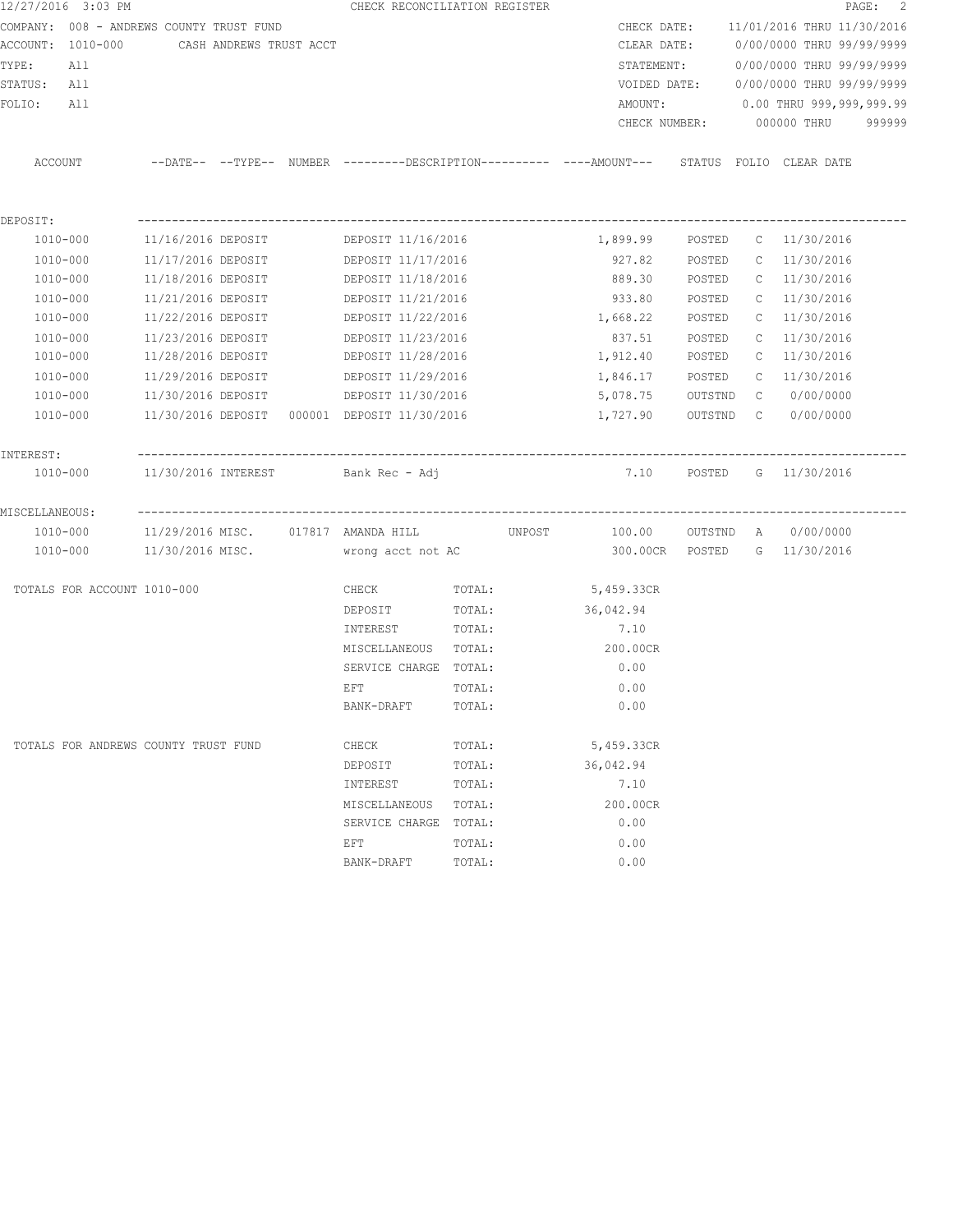|             | 12/27/2016 3:03 PM                       |                        |  | CHECK RECONCILIATION REGISTER                 |                                                                                              |                              |  |                                        | PAGE: 3 |
|-------------|------------------------------------------|------------------------|--|-----------------------------------------------|----------------------------------------------------------------------------------------------|------------------------------|--|----------------------------------------|---------|
|             | COMPANY: 010 - ANDREWS CO. FEXIBLE SPEND |                        |  |                                               |                                                                                              |                              |  | CHECK DATE: 11/01/2016 THRU 11/30/2016 |         |
|             | ACCOUNT: 1010-000                        | CASH FLEXIBLE SPENDING |  |                                               |                                                                                              |                              |  | CLEAR DATE: 0/00/0000 THRU 99/99/9999  |         |
| TYPE: All   |                                          |                        |  |                                               |                                                                                              |                              |  | STATEMENT: 0/00/0000 THRU 99/99/9999   |         |
| STATUS: All |                                          |                        |  |                                               |                                                                                              |                              |  | VOIDED DATE: 0/00/0000 THRU 99/99/9999 |         |
| FOLIO:      | All                                      |                        |  |                                               |                                                                                              |                              |  | AMOUNT: 0.00 THRU 999,999,999.99       |         |
|             |                                          |                        |  |                                               |                                                                                              |                              |  | CHECK NUMBER: 000000 THRU 999999       |         |
|             | ACCOUNT                                  |                        |  |                                               | --DATE-- --TYPE-- NUMBER ---------DESCRIPTION---------- ---AMOUNT--- STATUS FOLIO CLEAR-DATE |                              |  |                                        |         |
| DEPOSIT:    |                                          |                        |  |                                               |                                                                                              |                              |  |                                        |         |
|             |                                          |                        |  |                                               | 1010-000 11/28/2016 DEPOSIT DEPOSIT 11/28/2016 212.50 POSTED C 11/30/2016                    |                              |  |                                        |         |
| INTEREST:   |                                          |                        |  |                                               |                                                                                              |                              |  |                                        |         |
|             |                                          |                        |  | $1010-000$ 11/30/2016 INTEREST Bank Rec - Adj |                                                                                              | $0.26$ POSTED G $11/30/2016$ |  |                                        |         |
|             | TOTALS FOR ACCOUNT 1010-000              |                        |  | CHECK TOTAL:                                  |                                                                                              | 0.00                         |  |                                        |         |
|             |                                          |                        |  | DEPOSIT TOTAL:                                |                                                                                              | 212.50                       |  |                                        |         |
|             |                                          |                        |  | INTEREST TOTAL:                               |                                                                                              | 0.26                         |  |                                        |         |
|             |                                          |                        |  | MISCELLANEOUS TOTAL:                          |                                                                                              | 0.00                         |  |                                        |         |
|             |                                          |                        |  | SERVICE CHARGE TOTAL:                         |                                                                                              | 0.00                         |  |                                        |         |
|             |                                          |                        |  | EFT                                           | TOTAL:                                                                                       | 0.00                         |  |                                        |         |
|             |                                          |                        |  | BANK-DRAFT TOTAL:                             |                                                                                              | 0.00                         |  |                                        |         |
|             | TOTALS FOR ANDREWS CO. FEXIBLE SPEND     |                        |  | CHECK                                         | TOTAL:                                                                                       | 0.00                         |  |                                        |         |
|             |                                          |                        |  | DEPOSIT                                       | TOTAL:                                                                                       | 212.50                       |  |                                        |         |
|             |                                          |                        |  | INTEREST                                      | TOTAL:                                                                                       | 0.26                         |  |                                        |         |
|             |                                          |                        |  | MISCELLANEOUS TOTAL:                          |                                                                                              | 0.00                         |  |                                        |         |
|             |                                          |                        |  | SERVICE CHARGE TOTAL:                         |                                                                                              | 0.00                         |  |                                        |         |
|             |                                          |                        |  | EFT                                           | TOTAL:                                                                                       | 0.00                         |  |                                        |         |
|             |                                          |                        |  | BANK-DRAFT                                    | TOTAL:                                                                                       | 0.00                         |  |                                        |         |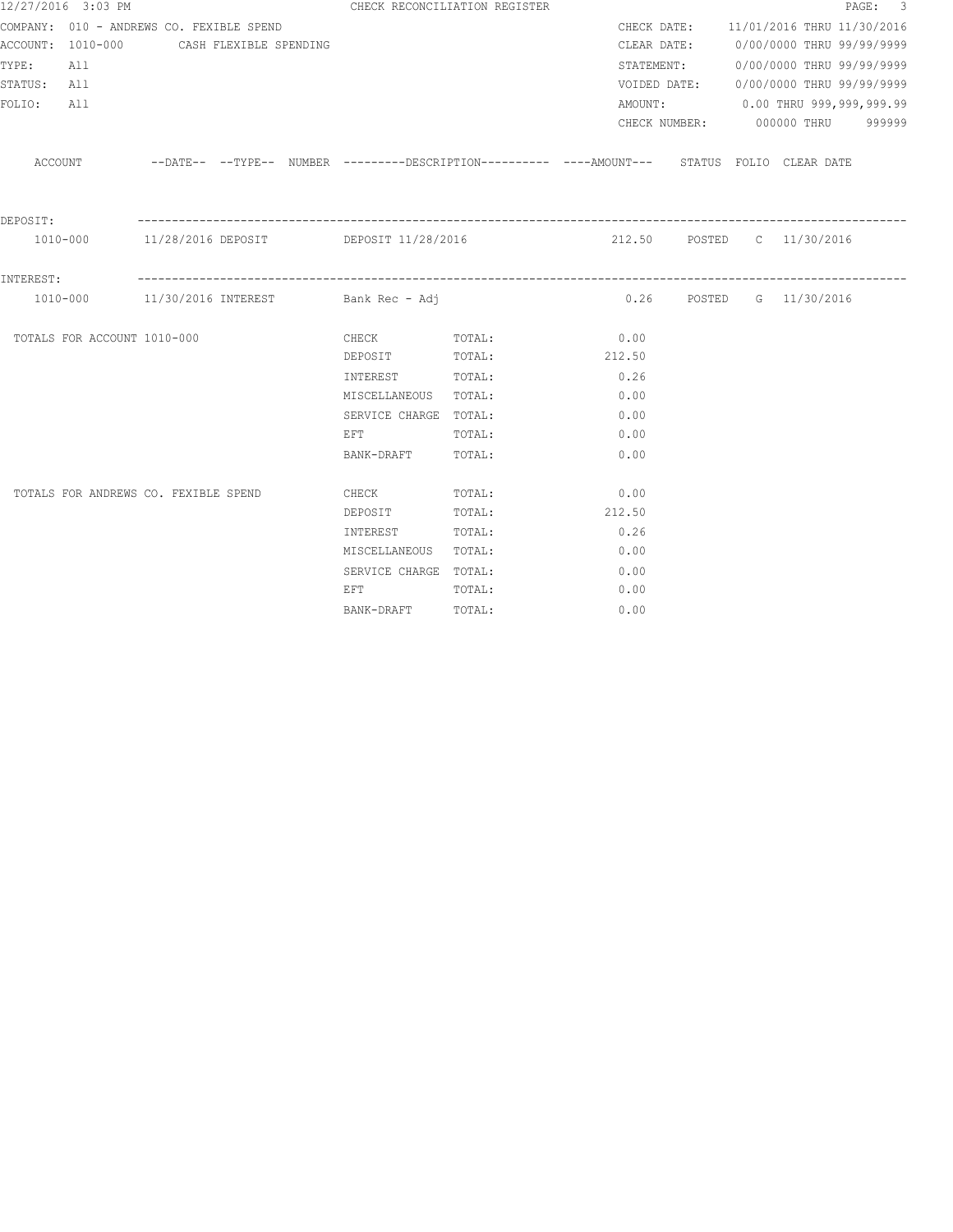|             | 12/27/2016 3:03 PM          |           |  |                                                                                                                | CHECK RECONCILIATION REGISTER                                                                    |          |            |                                        | PAGE: 4 |
|-------------|-----------------------------|-----------|--|----------------------------------------------------------------------------------------------------------------|--------------------------------------------------------------------------------------------------|----------|------------|----------------------------------------|---------|
|             | COMPANY: 014 - TIF GRANT    |           |  |                                                                                                                |                                                                                                  |          |            | CHECK DATE: 11/01/2016 THRU 11/30/2016 |         |
|             | ACCOUNT: 1010-000           | TIF GRANT |  |                                                                                                                |                                                                                                  |          |            | CLEAR DATE: 0/00/0000 THRU 99/99/9999  |         |
| TYPE:       | All                         |           |  |                                                                                                                |                                                                                                  |          | STATEMENT: | 0/00/0000 THRU 99/99/9999              |         |
| STATUS: All |                             |           |  |                                                                                                                |                                                                                                  |          |            | VOIDED DATE: 0/00/0000 THRU 99/99/9999 |         |
| FOLIO:      | All                         |           |  |                                                                                                                |                                                                                                  |          |            | AMOUNT: 0.00 THRU 999,999,999.99       |         |
|             |                             |           |  |                                                                                                                |                                                                                                  |          |            | CHECK NUMBER: 000000 THRU 999999       |         |
|             |                             |           |  |                                                                                                                | ACCOUNT -DATE---TYPE-- NUMBER --------DESCRIPTION---------- ---AMOUNT--- STATUS FOLIO CLEAR DATE |          |            |                                        |         |
| DEPOSIT:    |                             |           |  |                                                                                                                |                                                                                                  |          |            |                                        |         |
|             |                             |           |  | 1010-000 11/10/2016 DEPOSIT ACH 11/10/2016                                                                     |                                                                                                  |          |            |                                        |         |
|             | TOTALS FOR ACCOUNT 1010-000 |           |  |                                                                                                                | CHECK TOTAL: 0.00                                                                                |          |            |                                        |         |
|             |                             |           |  | DEPOSIT TOTAL:                                                                                                 |                                                                                                  | 4,468.30 |            |                                        |         |
|             |                             |           |  | INTEREST                                                                                                       | TOTAL:                                                                                           | 0.00     |            |                                        |         |
|             |                             |           |  | MISCELLANEOUS                                                                                                  | TOTAL:                                                                                           | 0.00     |            |                                        |         |
|             |                             |           |  | SERVICE CHARGE TOTAL:                                                                                          |                                                                                                  | 0.00     |            |                                        |         |
|             |                             |           |  | EFT FOR THE STATE OF THE STATE OF THE STATE OF THE STATE OF THE STATE OF THE STATE OF THE STATE OF THE STATE O | TOTAL:                                                                                           | 0.00     |            |                                        |         |
|             |                             |           |  | BANK-DRAFT                                                                                                     | TOTAL:                                                                                           | 0.00     |            |                                        |         |
|             | TOTALS FOR TIF GRANT        |           |  | <b>CHECK</b>                                                                                                   | TOTAL:                                                                                           | 0.00     |            |                                        |         |
|             |                             |           |  | DEPOSIT                                                                                                        | TOTAL:                                                                                           | 4,468.30 |            |                                        |         |
|             |                             |           |  | INTEREST                                                                                                       | TOTAL:                                                                                           | 0.00     |            |                                        |         |
|             |                             |           |  | MISCELLANEOUS TOTAL:                                                                                           |                                                                                                  | 0.00     |            |                                        |         |
|             |                             |           |  | SERVICE CHARGE TOTAL:                                                                                          |                                                                                                  | 0.00     |            |                                        |         |
|             |                             |           |  | EFT FOR THE STATE OF THE STATE OF THE STATE OF THE STATE OF THE STATE OF THE STATE OF THE STATE OF THE STATE O | TOTAL:                                                                                           | 0.00     |            |                                        |         |
|             |                             |           |  | BANK-DRAFT                                                                                                     | TOTAL:                                                                                           | 0.00     |            |                                        |         |
|             |                             |           |  |                                                                                                                |                                                                                                  |          |            |                                        |         |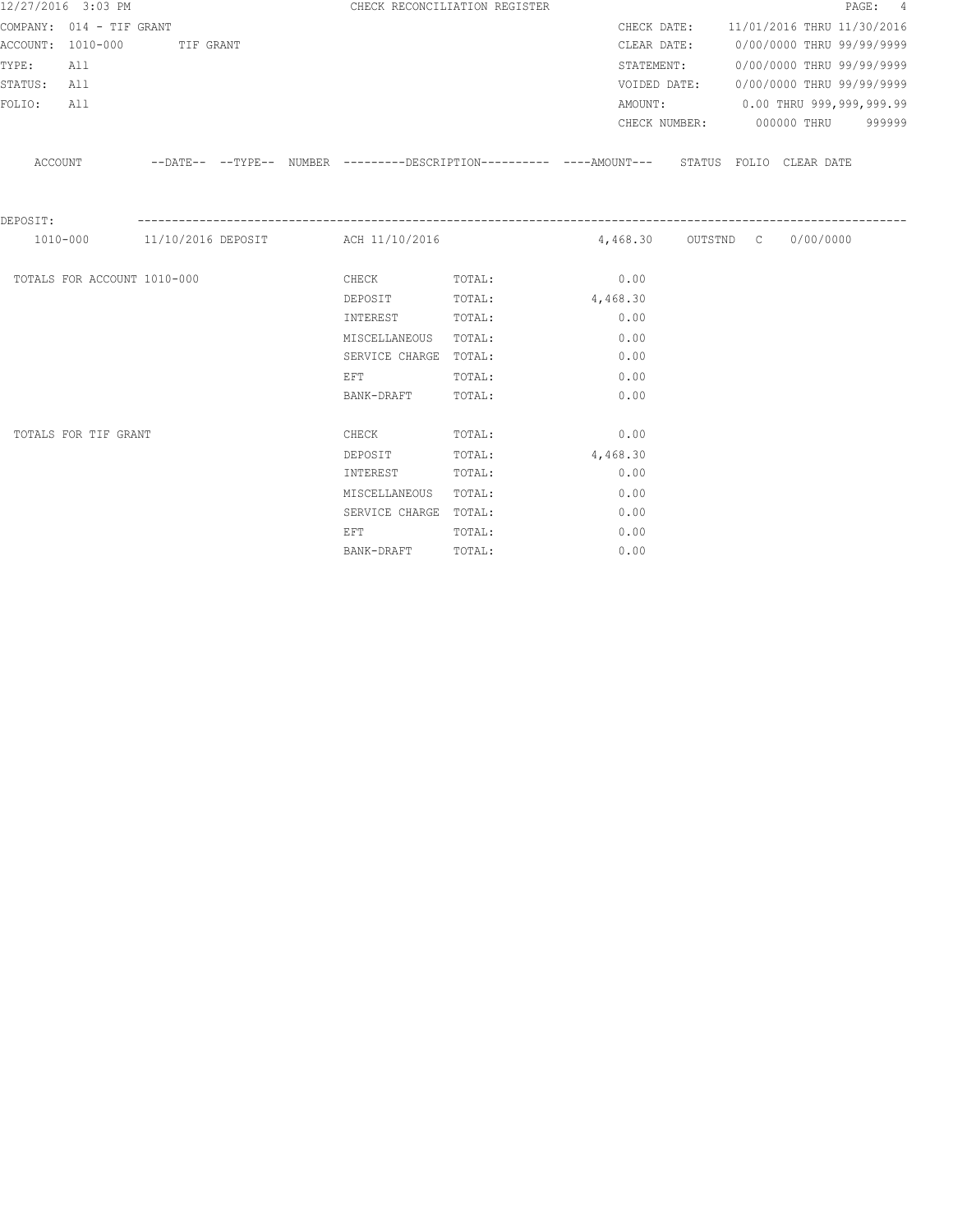|             | 12/27/2016 3:03 PM                         |  |                                                                                                                | CHECK RECONCILIATION REGISTER                                                                    |      |  |                              | PAGE: 5                                |
|-------------|--------------------------------------------|--|----------------------------------------------------------------------------------------------------------------|--------------------------------------------------------------------------------------------------|------|--|------------------------------|----------------------------------------|
|             | COMPANY: 015 - CAPITAL IMPROVEMENT         |  |                                                                                                                |                                                                                                  |      |  |                              | CHECK DATE: 11/01/2016 THRU 11/30/2016 |
|             | ACCOUNT: 1010-000 CASH CAPITAL IMPROVEMENT |  |                                                                                                                |                                                                                                  |      |  |                              | CLEAR DATE: 0/00/0000 THRU 99/99/9999  |
| TYPE:       | All                                        |  |                                                                                                                |                                                                                                  |      |  |                              | STATEMENT: 0/00/0000 THRU 99/99/9999   |
| STATUS: All |                                            |  |                                                                                                                |                                                                                                  |      |  |                              | VOIDED DATE: 0/00/0000 THRU 99/99/9999 |
| FOLIO:      | All                                        |  |                                                                                                                |                                                                                                  |      |  |                              | AMOUNT: 0.00 THRU 999,999,999.99       |
|             |                                            |  |                                                                                                                |                                                                                                  |      |  |                              | CHECK NUMBER: 000000 THRU 999999       |
|             |                                            |  |                                                                                                                | ACCOUNT -DATE---TYPE-- NUMBER --------DESCRIPTION---------- ---AMOUNT--- STATUS FOLIO CLEAR DATE |      |  |                              |                                        |
| INTEREST:   |                                            |  |                                                                                                                |                                                                                                  |      |  |                              |                                        |
|             |                                            |  | $1010-000$ 11/30/2016 INTEREST Bank Rec - Adj                                                                  |                                                                                                  |      |  | $0.13$ POSTED G $11/30/2016$ |                                        |
|             | TOTALS FOR ACCOUNT 1010-000                |  |                                                                                                                | CHECK TOTAL: 0.00                                                                                |      |  |                              |                                        |
|             |                                            |  | DEPOSIT                                                                                                        | TOTAL:                                                                                           | 0.00 |  |                              |                                        |
|             |                                            |  | INTEREST                                                                                                       | TOTAL:                                                                                           | 0.13 |  |                              |                                        |
|             |                                            |  | MISCELLANEOUS TOTAL:                                                                                           |                                                                                                  | 0.00 |  |                              |                                        |
|             |                                            |  | SERVICE CHARGE TOTAL:                                                                                          |                                                                                                  | 0.00 |  |                              |                                        |
|             |                                            |  | EFT FOR THE STATE OF THE STATE OF THE STATE OF THE STATE OF THE STATE OF THE STATE OF THE STATE OF THE STATE O | TOTAL:                                                                                           | 0.00 |  |                              |                                        |
|             |                                            |  | BANK-DRAFT                                                                                                     | TOTAL:                                                                                           | 0.00 |  |                              |                                        |
|             | TOTALS FOR CAPITAL IMPROVEMENT             |  | <b>CHECK</b>                                                                                                   | TOTAL:                                                                                           | 0.00 |  |                              |                                        |
|             |                                            |  | DEPOSIT                                                                                                        | TOTAL:                                                                                           | 0.00 |  |                              |                                        |
|             |                                            |  | INTEREST                                                                                                       | TOTAL:                                                                                           | 0.13 |  |                              |                                        |
|             |                                            |  | MISCELLANEOUS TOTAL:                                                                                           |                                                                                                  | 0.00 |  |                              |                                        |
|             |                                            |  | SERVICE CHARGE TOTAL:                                                                                          |                                                                                                  | 0.00 |  |                              |                                        |
|             |                                            |  | EFT                                                                                                            | TOTAL:                                                                                           | 0.00 |  |                              |                                        |
|             |                                            |  | BANK-DRAFT                                                                                                     | TOTAL:                                                                                           | 0.00 |  |                              |                                        |
|             |                                            |  |                                                                                                                |                                                                                                  |      |  |                              |                                        |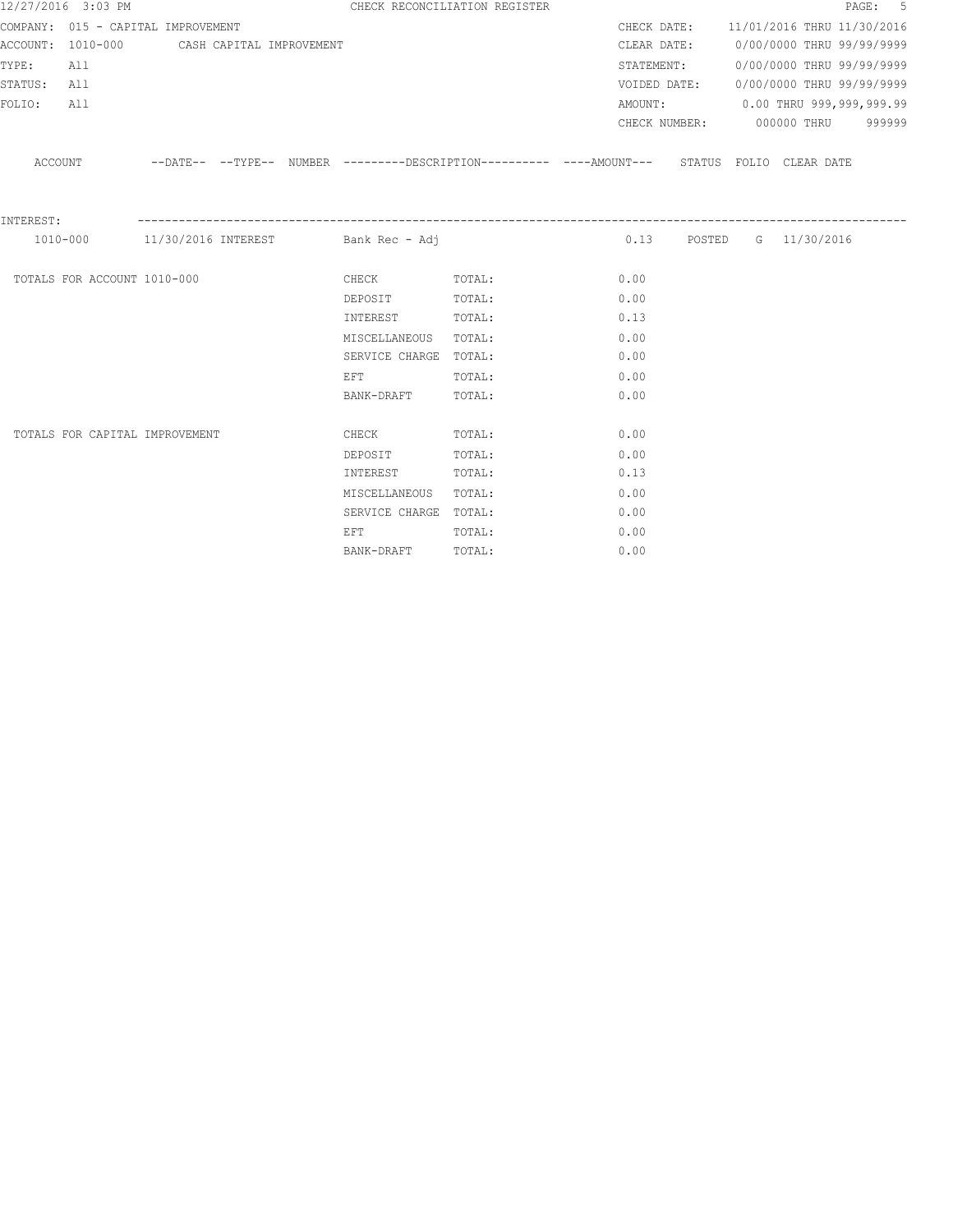|             | 12/27/2016 3:03 PM                     |  |                                                                                                                | CHECK RECONCILIATION REGISTER                                                                       |      |  |                                        | PAGE: 6 |
|-------------|----------------------------------------|--|----------------------------------------------------------------------------------------------------------------|-----------------------------------------------------------------------------------------------------|------|--|----------------------------------------|---------|
|             | COMPANY: 016 - ECONOMIC DEVELOPMENT    |  |                                                                                                                |                                                                                                     |      |  | CHECK DATE: 11/01/2016 THRU 11/30/2016 |         |
|             | ACCOUNT: 1010-000 ECONOMIC DEVELOPMENT |  |                                                                                                                |                                                                                                     |      |  | CLEAR DATE: 0/00/0000 THRU 99/99/9999  |         |
| TYPE:       | All                                    |  |                                                                                                                |                                                                                                     |      |  | STATEMENT: 0/00/0000 THRU 99/99/9999   |         |
| STATUS: All |                                        |  |                                                                                                                |                                                                                                     |      |  | VOIDED DATE: 0/00/0000 THRU 99/99/9999 |         |
| FOLIO:      | All                                    |  |                                                                                                                |                                                                                                     |      |  | AMOUNT: 0.00 THRU 999,999,999.99       |         |
|             |                                        |  |                                                                                                                |                                                                                                     |      |  | CHECK NUMBER: 000000 THRU 999999       |         |
|             |                                        |  |                                                                                                                | ACCOUNT --DATE-- --TYPE-- NUMBER --------DESCRIPTION---------- ---AMOUNT--- STATUS FOLIO CLEAR DATE |      |  |                                        |         |
| INTEREST:   |                                        |  |                                                                                                                |                                                                                                     |      |  |                                        |         |
|             |                                        |  | 1010-000 11/30/2016 INTEREST Bank Rec - Adj                                                                    |                                                                                                     |      |  | 0.04 POSTED G 11/30/2016               |         |
|             | TOTALS FOR ACCOUNT 1010-000            |  | CHECK TOTAL:                                                                                                   |                                                                                                     | 0.00 |  |                                        |         |
|             |                                        |  | DEPOSIT                                                                                                        | TOTAL:                                                                                              | 0.00 |  |                                        |         |
|             |                                        |  | INTEREST                                                                                                       | TOTAL:                                                                                              | 0.04 |  |                                        |         |
|             |                                        |  | MISCELLANEOUS TOTAL:                                                                                           |                                                                                                     | 0.00 |  |                                        |         |
|             |                                        |  | SERVICE CHARGE TOTAL:                                                                                          |                                                                                                     | 0.00 |  |                                        |         |
|             |                                        |  | EFT FOR THE STATE OF THE STATE OF THE STATE OF THE STATE OF THE STATE OF THE STATE OF THE STATE OF THE STATE O | TOTAL:                                                                                              | 0.00 |  |                                        |         |
|             |                                        |  | BANK-DRAFT                                                                                                     | TOTAL:                                                                                              | 0.00 |  |                                        |         |
|             | TOTALS FOR ECONOMIC DEVELOPMENT        |  | <b>CHECK</b>                                                                                                   | TOTAL:                                                                                              | 0.00 |  |                                        |         |
|             |                                        |  | DEPOSIT                                                                                                        | TOTAL:                                                                                              | 0.00 |  |                                        |         |
|             |                                        |  | INTEREST                                                                                                       | TOTAL:                                                                                              | 0.04 |  |                                        |         |
|             |                                        |  | MISCELLANEOUS TOTAL:                                                                                           |                                                                                                     | 0.00 |  |                                        |         |
|             |                                        |  | SERVICE CHARGE TOTAL:                                                                                          |                                                                                                     | 0.00 |  |                                        |         |
|             |                                        |  | EFT                                                                                                            | TOTAL:                                                                                              | 0.00 |  |                                        |         |
|             |                                        |  | BANK-DRAFT                                                                                                     | TOTAL:                                                                                              | 0.00 |  |                                        |         |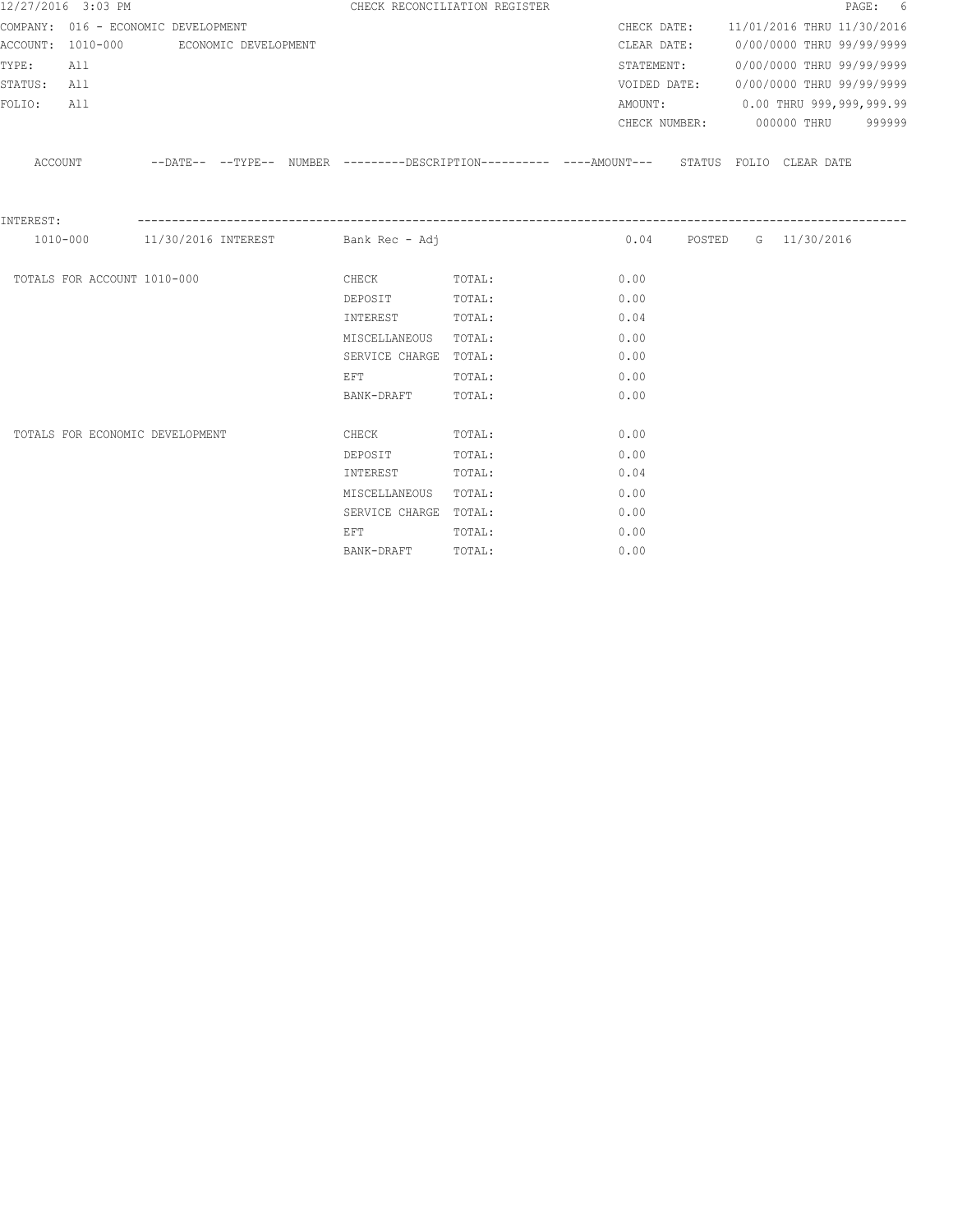| 12/27/2016 3:03 PM                  |                                                                                               |                                                                                                                | CHECK RECONCILIATION REGISTER |                          |  |                                        | PAGE: 7 |
|-------------------------------------|-----------------------------------------------------------------------------------------------|----------------------------------------------------------------------------------------------------------------|-------------------------------|--------------------------|--|----------------------------------------|---------|
| COMPANY: 017 - DEBT SERVICE SINKING |                                                                                               |                                                                                                                |                               |                          |  | CHECK DATE: 11/01/2016 THRU 11/30/2016 |         |
|                                     | ACCOUNT: 1010-000 CASH DEBT SERVICE SINKING FUND                                              |                                                                                                                |                               | CLEAR DATE:              |  | 0/00/0000 THRU 99/99/9999              |         |
| TYPE:<br>All                        |                                                                                               |                                                                                                                |                               |                          |  | STATEMENT: 0/00/0000 THRU 99/99/9999   |         |
| STATUS: All                         |                                                                                               |                                                                                                                |                               |                          |  | VOIDED DATE: 0/00/0000 THRU 99/99/9999 |         |
| FOLIO: All                          |                                                                                               |                                                                                                                |                               |                          |  | AMOUNT: 0.00 THRU 999,999,999.99       |         |
|                                     |                                                                                               |                                                                                                                |                               |                          |  | CHECK NUMBER: 000000 THRU 999999       |         |
| ACCOUNT                             | --DATE-- --TYPE-- NUMBER --------DESCRIPTION---------- ----AMOUNT--- STATUS FOLIO CLEARDATE   |                                                                                                                |                               |                          |  |                                        |         |
| DEPOSIT:                            |                                                                                               |                                                                                                                |                               |                          |  |                                        |         |
|                                     | 1010-000 11/30/2016 DEPOSIT 008760 DEP TO CSB FROM WCS 512,113.00 POSTED G 11/30/2016         |                                                                                                                |                               |                          |  |                                        |         |
| INTEREST:                           |                                                                                               |                                                                                                                |                               |                          |  |                                        |         |
|                                     | 1010-000   11/30/2016   INTEREST   Bank Rec - Adj                                             |                                                                                                                |                               | 0.42 POSTED G 11/30/2016 |  |                                        |         |
| MISCELLANEOUS:                      |                                                                                               |                                                                                                                |                               |                          |  |                                        |         |
|                                     | 1010-000 11/01/2016 MISC. 008657 TXSTAR DEBT SINKING FUND 17 512,314.30CR POSTED G 11/30/2016 |                                                                                                                |                               |                          |  |                                        |         |
| TOTALS FOR ACCOUNT 1010-000         |                                                                                               | CHECK TOTAL:                                                                                                   |                               | 0.00                     |  |                                        |         |
|                                     |                                                                                               |                                                                                                                | DEPOSIT TOTAL: 512,113.00     |                          |  |                                        |         |
|                                     |                                                                                               | INTEREST TOTAL:                                                                                                |                               | 0.42                     |  |                                        |         |
|                                     |                                                                                               |                                                                                                                | MISCELLANEOUS TOTAL:          | 512,314.30CR             |  |                                        |         |
|                                     |                                                                                               | SERVICE CHARGE TOTAL:                                                                                          |                               | 0.00                     |  |                                        |         |
|                                     |                                                                                               | EFT FOR THE STATE OF THE STATE OF THE STATE OF THE STATE OF THE STATE OF THE STATE OF THE STATE OF THE STATE O | TOTAL:                        | 0.00                     |  |                                        |         |
|                                     |                                                                                               | BANK-DRAFT TOTAL:                                                                                              |                               | 0.00                     |  |                                        |         |
| TOTALS FOR DEBT SERVICE SINKING     |                                                                                               | CHECK TOTAL:                                                                                                   |                               | 0.00                     |  |                                        |         |
|                                     |                                                                                               | DEPOSIT                                                                                                        | TOTAL:                        | 512,113.00               |  |                                        |         |
|                                     |                                                                                               | INTEREST                                                                                                       | TOTAL:                        | 0.42                     |  |                                        |         |
|                                     |                                                                                               | MISCELLANEOUS TOTAL:                                                                                           |                               | 512,314.30CR             |  |                                        |         |
|                                     |                                                                                               | SERVICE CHARGE TOTAL:                                                                                          |                               | 0.00                     |  |                                        |         |
|                                     |                                                                                               | EFT FOR THE STATE OF THE STATE OF THE STATE OF THE STATE OF THE STATE OF THE STATE OF THE STATE OF THE STATE O | TOTAL:                        | 0.00                     |  |                                        |         |
|                                     |                                                                                               | BANK-DRAFT                                                                                                     | TOTAL:                        | 0.00                     |  |                                        |         |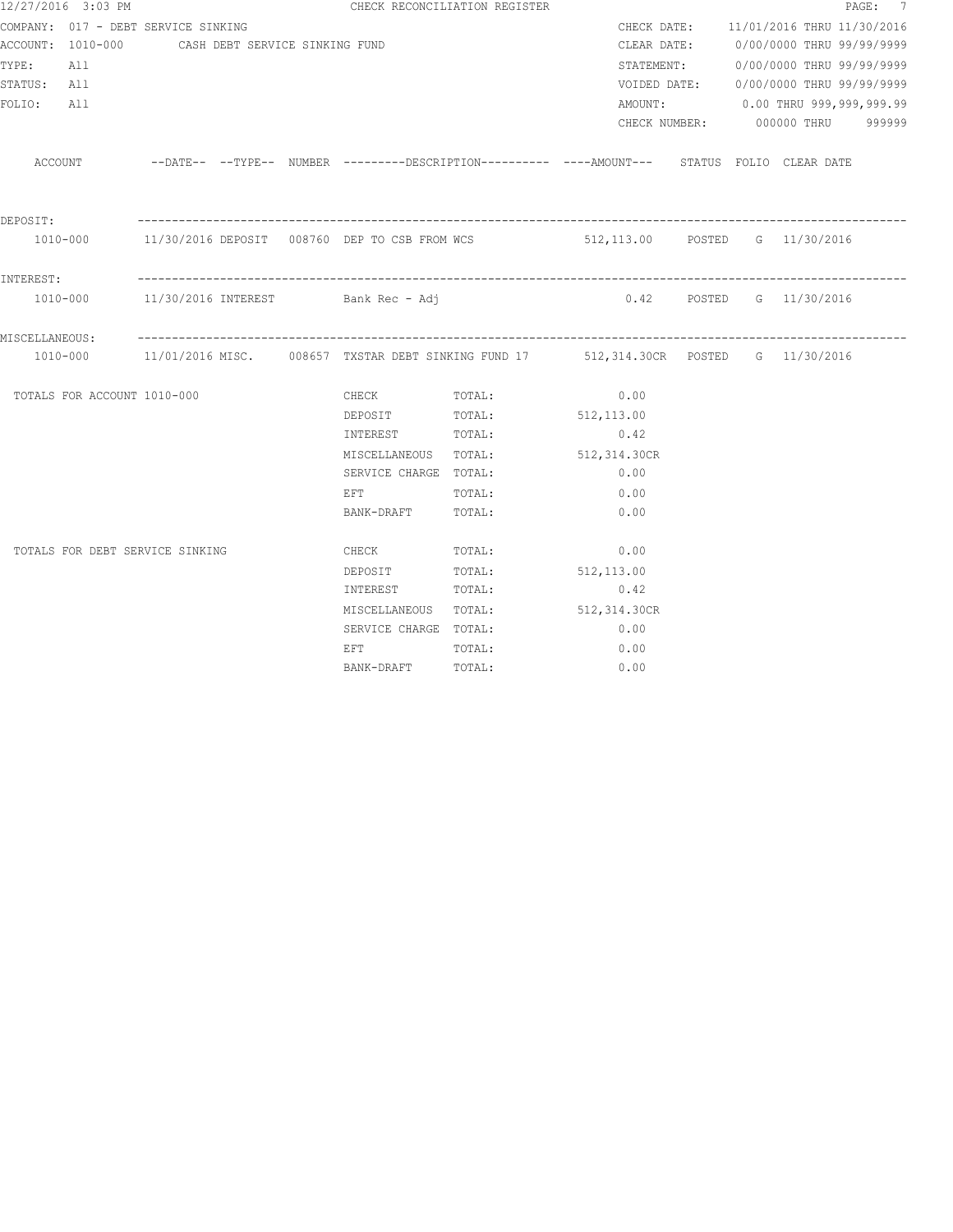12/27/2016 3:03 PM CHECK RECONCILIATION REGISTER **PAGE:** 8 COMPANY: 018 - ANDREWS EMPLOYEE TRUST CHECK DATE: 11/01/2016 THRU 11/30/2016 ACCOUNT: 1010-000 CASH ANDREWS EMPLOYEE TRUST CLEAR DATE: 0/00/0000 THRU 99/99/9999 TYPE: All STATEMENT: 0/00/0000 THRU 99/99/9999 STATUS: All VOIDED DATE: 0/00/0000 THRU 99/99/9999 FOLIO: All AMOUNT: 0.00 THRU 999,999,999.99 CHECK NUMBER: 000000 THRU 999999 ACCOUNT --DATE-- --TYPE-- NUMBER ---------DESCRIPTION---------- ----AMOUNT--- STATUS FOLIO CLEAR DATE

CHECK: ---------------------------------------------------------------------------------------------------------------- 1010-000 11/03/2016 CHECK 004884 CHAPPELL ROSSO DERMATOLOGY 34.00CR POSTED A 11/30/2016 \*\*\* 1010-000 11/17/2016 CHECK 048027 MIDLAND PATHOLOGISTS 5.00CR OUTSTND A 0/00/0000 1010-000 11/17/2016 CHECK 048028 MIDLAND PATHOLOGISTS 10.00CR OUTSTND A 0/00/0000 \*\*\* 1010-000 11/18/2016 CHECK 048031 TEXAS ONCOLOGY, P.A. 171.78CR OUTSTND A 0/00/0000 \*\*\* 1010-000 11/03/2016 CHECK 048775 PERMIAN REGIONAL MEDICAL CTR. 761.60CR POSTED A 11/30/2016 1010-000 11/03/2016 CHECK 048776 BASIN PEDIATRIC DENTISTRY PLLC 195.00CR POSTED A 11/30/2016 1010-000 11/03/2016 CHECK 048777 VIP CARE MANAGEMENT 124.00CR POSTED A 11/30/2016 1010-000 11/03/2016 CHECK 048778 VERONICA SANCHEZ-BERNUY 208.00CR POSTED A 11/30/2016 1010-000 11/03/2016 CHECK 048779 VIP CARE MANAGEMENT 170.50CR POSTED A 11/30/2016 1010-000 11/03/2016 CHECK 048780 MIDLAND DENTAL CENTER 233.00CR POSTED A 11/30/2016 1010-000 11/03/2016 CHECK 048781 DR WRIGHT'S VISION SOURCE 105.60CR OUTSTND A 0/00/0000 1010-000 11/03/2016 CHECK 048782 PERMIAN REGIONAL MEDICAL CTR. 104.80CR POSTED A 11/30/2016 1010-000 11/03/2016 CHECK 048783 VIP CARE MANAGEMENT 232.50CR POSTED A 11/30/2016 1010-000 11/03/2016 CHECK 048784 ACS/ KCI USA INCORPORATED 642.40CR POSTED A 11/30/2016 1010-000 11/03/2016 CHECK 048785 ACS/ KCI USA INCORPORATED 4,583.92CR POSTED A 11/30/2016 1010-000 11/03/2016 CHECK 048786 MICHAEL C COURTER DDS 150.00CR POSTED A 11/30/2016 1010-000 11/03/2016 CHECK 048787 ADVANCED NEUROSCIENCE CLINIC 634.17CR POSTED A 11/30/2016 1010-000 11/03/2016 CHECK 048788 VIP CARE MANAGEMENT 108.50CR POSTED A 11/30/2016 1010-000 11/03/2016 CHECK 048789 DENTAL COULON 1,280.00CR POSTED A 11/30/2016 1010-000 11/03/2016 CHECK 048790 GARZA, ORLANDO THOMAS 156.74CR POSTED A 11/30/2016 1010-000 11/03/2016 CHECK 048791 GARZA, ORLANDO THOMAS 78.45CR POSTED A 11/30/2016 1010-000 11/03/2016 CHECK 048792 O T GARZA 41.08CR POSTED A 11/30/2016 1010-000 11/03/2016 CHECK 048793 ANDREWS FAMILY MEDICINE 77.40CR OUTSTND A 0/00/0000 1010-000 11/03/2016 CHECK 048794 SEARS DDS PC 275.60CR POSTED A 11/30/2016 1010-000 11/03/2016 CHECK 048795 TEXAS EMERGENCY STAFFING 666.90CR POSTED A 11/30/2016 1010-000 11/03/2016 CHECK 048796 ODESSA SURGICAL ASSOCIATES PA 186.47CR POSTED A 11/30/2016 1010-000 11/03/2016 CHECK 048797 VERONICA SANCHEZ-BERNUY 369.60CR POSTED A 11/30/2016 1010-000 11/03/2016 CHECK 048798 CEM NASUHOGLU MD 76.30CR OUTSTND A 0/00/0000 1010-000 11/03/2016 CHECK 048799 BASIN PEDIATRIC DENTISTRY PLLC 178.00CR POSTED A 11/30/2016 1010-000 11/03/2016 CHECK 048800 PERMIAN REGIONAL MEDICAL CTR. 82.34CR POSTED A 11/30/2016 1010-000 11/03/2016 CHECK 048801 DR WRIGHT'S VISION SOURCE 12.40CR OUTSTND A 0/00/0000 1010-000 11/03/2016 CHECK 048802 PERMIAN REGIONAL MEDICAL CTR. 744.00CR POSTED A 11/30/2016 1010-000 11/03/2016 CHECK 048803 HIGH PLAINS RADIOLOGICAL ASSN 19.80CR POSTED A 11/30/2016 1010-000 11/03/2016 CHECK 048804 PERMIAN REGIONAL MEDICAL CTR. 1,587.20CR POSTED A 11/30/2016 1010-000 11/03/2016 CHECK 048805 ANDREWS FAMILY MEDICINE 33.60CR POSTED A 11/30/2016 1010-000 11/03/2016 CHECK 048806 ANDREWS FAMILY MEDICINE 33.60CR POSTED A 11/30/2016 1010-000 11/03/2016 CHECK 048807 PERMIAN REGIONAL MEDICAL CTR. 540.60CR POSTED A 11/30/2016 1010-000 11/03/2016 CHECK 048808 WEST TEXAS EYE PA 460.59CR POSTED A 11/30/2016 1010-000 11/03/2016 CHECK 048809 WEST TEXAS EYE PA 98.00CR POSTED A 11/30/2016 1010-000 11/03/2016 CHECK 048810 MCH PROFESSIONAL CARE PATHOLOG 80.30CR POSTED A 11/30/2016 1010-000 11/03/2016 CHECK 048811 VERONICA SANCHEZ-BERNUY 121.60CR POSTED A 11/30/2016 1010-000 11/03/2016 CHECK 048812 TEXAS ONCOLOGY, P.A. 325.94CR POSTED A 11/30/2016 1010-000 11/03/2016 CHECK 048813 TEXAS ONCOLOGY, P.A. 134.65CR POSTED A 11/30/2016 1010-000 11/03/2016 CHECK 048814 TEXAS ONCOLOGY, P.A. 45.94CR POSTED A 11/30/2016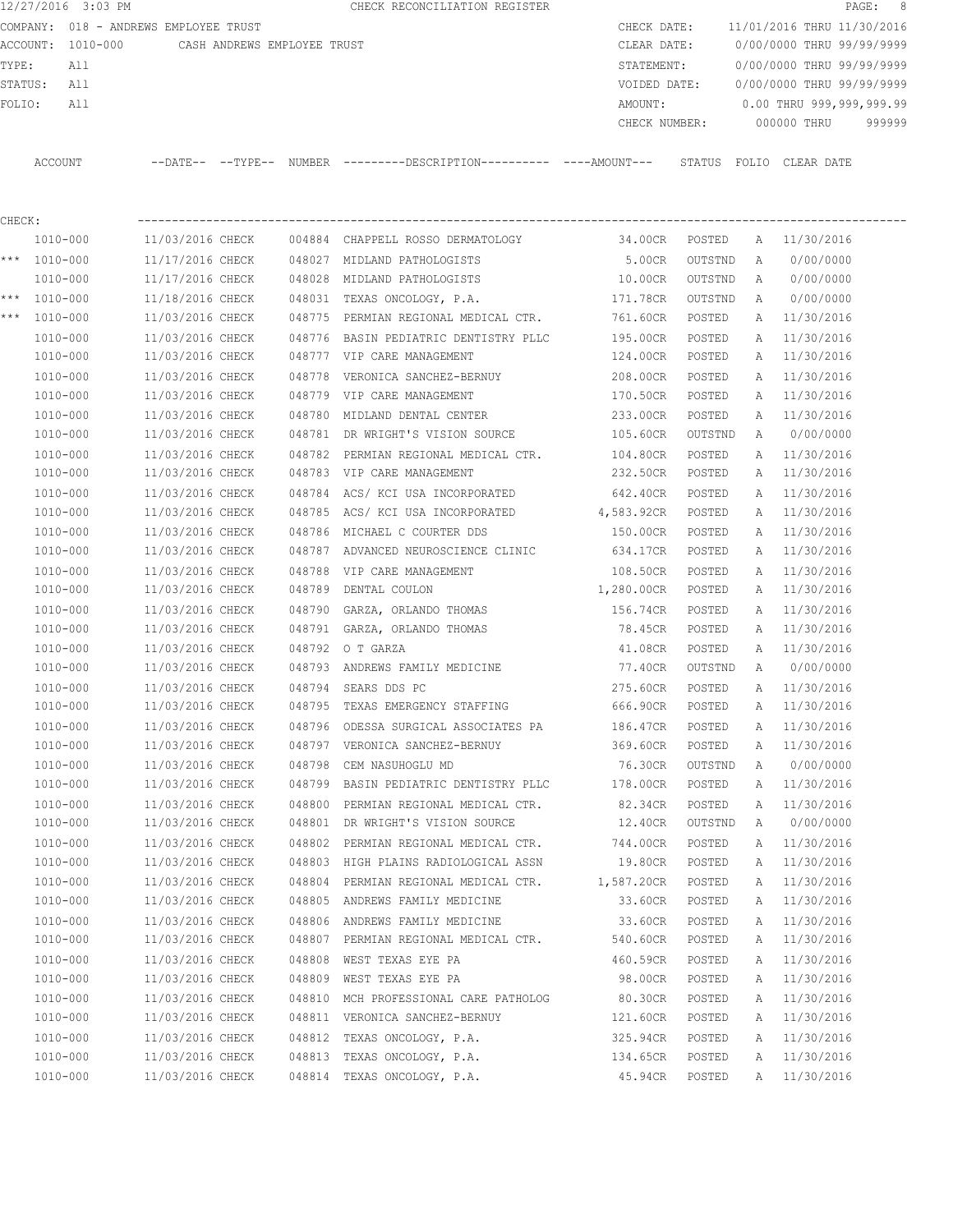| 12/27/2016 3:03 PM   |                                       |        | CHECK RECONCILIATION REGISTER                                                                |                   |                  |        | PAGE: 9                                |
|----------------------|---------------------------------------|--------|----------------------------------------------------------------------------------------------|-------------------|------------------|--------|----------------------------------------|
|                      | COMPANY: 018 - ANDREWS EMPLOYEE TRUST |        |                                                                                              |                   |                  |        | CHECK DATE: 11/01/2016 THRU 11/30/2016 |
| ACCOUNT: 1010-000    | CASH ANDREWS EMPLOYEE TRUST           |        |                                                                                              | CLEAR DATE:       |                  |        | 0/00/0000 THRU 99/99/9999              |
| ${\tt TYPE:}$<br>All |                                       |        |                                                                                              |                   |                  |        | STATEMENT: 0/00/0000 THRU 99/99/9999   |
| STATUS: All          |                                       |        |                                                                                              |                   |                  |        | VOIDED DATE: 0/00/0000 THRU 99/99/9999 |
| All<br>FOLIO:        |                                       |        |                                                                                              | AMOUNT:           |                  |        | 0.00 THRU 999,999,999.99               |
|                      |                                       |        |                                                                                              | CHECK NUMBER:     |                  |        | 000000 THRU 999999                     |
| ACCOUNT              |                                       |        | --DATE-- --TYPE-- NUMBER --------DESCRIPTION---------- ----AMOUNT--- STATUS FOLIO CLEAR DATE |                   |                  |        |                                        |
| CHECK:               |                                       |        |                                                                                              |                   |                  |        |                                        |
|                      |                                       |        | 1010-000 11/03/2016 CHECK 048815 TEXAS ONCOLOGY, P.A. 228.72CR POSTED A 11/30/2016           |                   |                  |        |                                        |
| 1010-000             |                                       |        | $11/03/2016$ CHECK $048816$ TEXAS ONCOLOGY, P.A.                                             | 14.82CR POSTED    |                  |        | A 11/30/2016                           |
| 1010-000             |                                       |        | 11/03/2016 CHECK 048817 TEXAS ONCOLOGY, P.A. 4,799.02CR POSTED                               |                   |                  |        | A 11/30/2016                           |
| 1010-000             | 11/03/2016 CHECK                      |        | 048818 TEXAS ONCOLOGY, P.A.                                                                  | 120.55CR POSTED   |                  |        | A 11/30/2016                           |
| 1010-000             | 11/03/2016 CHECK                      |        | 048819 TEXAS ONCOLOGY, P.A.                                                                  | 19.76CR POSTED    |                  |        | A 11/30/2016                           |
| 1010-000             | 11/03/2016 CHECK                      |        | 048820 TEXAS ONCOLOGY, P.A.                                                                  | 183.89CR POSTED   |                  |        | A 11/30/2016                           |
| 1010-000             | 11/03/2016 CHECK                      |        | 048821 TEXAS ONCOLOGY, P.A.                                                                  | 14.82CR POSTED    |                  |        | A 11/30/2016                           |
| 1010-000             | 11/03/2016 CHECK                      |        | 048822 SATISH NAYAK                                                                          | 24.50CR           | POSTED           |        | A 11/30/2016                           |
| 1010-000             | 11/03/2016 CHECK                      |        | 048823 VERONICA SANCHEZ-BERNUY                                                               | 345.00CR          | POSTED           |        | A 11/30/2016                           |
| *** $1010 - 000$     | 11/03/2016 CHECK                      | 048825 | SATISH NAYAK                                                                                 | 55.79CR           | POSTED           |        | A 11/30/2016                           |
| 1010-000             | 11/03/2016 CHECK                      |        | 048826 MIDLAND MEMORIAL HOSPITAL 6337.28CR POSTED                                            |                   |                  |        | A 11/30/2016                           |
| 1010-000             | 11/03/2016 CHECK                      |        | 048827 VIP CARE MANAGEMENT                                                                   | 108.50CR POSTED   |                  |        | A 11/30/2016                           |
| 1010-000             |                                       |        | 11/03/2016 CHECK 048828 SRIKANTH DEME ME                                                     | 8,157.00CR POSTED |                  |        | A 11/30/2016                           |
| 1010-000             |                                       |        | 11/03/2016 CHECK 048829 SRIKANTH DEME ME                                                     | 2,452.50CR POSTED |                  |        | A 11/30/2016                           |
| 1010-000             |                                       |        | 11/03/2016 CHECK 048830 MCH PROFESSIONAL CARE PATHOLOG                                       | 41.08CR POSTED    |                  |        | A 11/30/2016                           |
| 1010-000             |                                       |        | 11/03/2016 CHECK 048831 LUBBOCK DERMATOLOGY                                                  | 152.74CR          | POSTED           |        | A 11/30/2016                           |
| 1010-000             |                                       |        | 11/03/2016 CHECK 048832 BASIN PEDIATRIC DENTISTRY PLLC 242.00CR                              |                   | POSTED           |        | A 11/30/2016                           |
| 1010-000             |                                       |        | 11/03/2016 CHECK 048833 BASIN PEDIATRIC DENTISTRY PLLC                                       | 195.00CR POSTED   |                  |        | A 11/30/2016                           |
| 1010-000             |                                       |        | 11/03/2016 CHECK 048834 BASIN PEDIATRIC DENTISTRY PLLC                                       | 190.00CR POSTED   |                  |        | A 11/30/2016                           |
| 1010-000             | 11/03/2016 CHECK                      |        | 048835 MICHAEL V SHELTON MD                                                                  | 49.52CR POSTED    |                  |        | A 11/30/2016                           |
| 1010-000             | 11/03/2016 CHECK 048836 JERRY WADE    |        |                                                                                              | 201.00CR POSTED   |                  |        | A 11/30/2016                           |
| 1010-000             |                                       |        | 11/03/2016 CHECK 048837 ANDREWS FAMILY MEDICINE                                              | 33.60CR POSTED    |                  |        | A 11/30/2016                           |
| 1010-000             | 11/03/2016 CHECK                      |        | 048838 ANDREWS FAMILY MEDICINE                                                               | 33.60CR           | POSTED           |        | A 11/30/2016                           |
| 1010-000             | 11/03/2016 CHECK                      |        | 048839 UNITED STATES MEDICAL SUPPLY 109.99CR                                                 |                   | POSTED           |        | A 11/30/2016                           |
| 1010-000             | 11/03/2016 CHECK                      |        | 048840 ANDREWS FAMILY MEDICINE                                                               | 176.89CR          | POSTED           | A      | 11/30/2016                             |
| 1010-000             | 11/03/2016 CHECK                      |        | 048841 PERMIAN REGIONAL MEDICAL CTR.                                                         | 618.75CR          | POSTED           | A      | 11/30/2016                             |
| 1010-000             | 11/03/2016 CHECK                      |        | 048842 QUICK CARE CLINIC                                                                     | 146.17CR          | POSTED           | Α      | 11/30/2016                             |
| 1010-000             | 11/03/2016 CHECK                      |        | 048843 SEARS DDS PC                                                                          | 190.00CR          | POSTED           | Α      | 11/30/2016                             |
| $1010 - 000$         | 11/03/2016 CHECK                      |        | 048844 RAVI MEDI MD                                                                          | 41.08CR           | OUTSTND          | A      | 0/00/0000                              |
| 1010-000             | 11/03/2016 CHECK                      |        | 048845 ANDREWS FAMILY MEDICINE                                                               | 3.85CR            | OUTSTND          | A      | 0/00/0000                              |
| 1010-000             | 11/03/2016 CHECK                      |        | 048846 MICHAEL REZNIK DDS                                                                    | 100.00CR          | POSTED           |        | A 11/30/2016                           |
| 1010-000             | 11/03/2016 CHECK                      |        | 048847 ACS/ NURSES UNLIITED MANAGED                                                          | 200.72CR          | POSTED           | A      | 11/30/2016                             |
| 1010-000             | 11/03/2016 CHECK                      |        | 048848 ANDREWS FAMILY MEDICINE                                                               | 15.00CR           | OUTSTND          | A      | 0/00/0000                              |
| 1010-000             | 11/03/2016 CHECK                      |        |                                                                                              |                   |                  |        |                                        |
| $1010 - 000$         | 11/03/2016 CHECK                      |        | 048849 PERMIAN REGIONAL MEDICAL CTR. 1,286.00CR<br>048850 PERMIAN REGIONAL MEDICAL CTR.      | 468.80CR          | POSTED<br>POSTED | А<br>A | 11/30/2016<br>11/30/2016               |
|                      |                                       |        |                                                                                              |                   |                  |        |                                        |
| 1010-000             | 11/03/2016 CHECK                      |        | 048851 HIGH PLAINS RADIOLOGICAL ASSN                                                         | 30.60CR           | POSTED           | Α      | 11/30/2016                             |
| $1010 - 000$         | 11/03/2016 CHECK                      |        | 048852 ANDREWS FAMILY MEDICINE                                                               | 3.85CR            | OUTSTND          | Α      | 0/00/0000                              |
| 1010-000             | 11/03/2016 CHECK                      |        | 048853 BASIN PEDIATRIC DENTISTRY PLLC                                                        | 153.00CR          | POSTED           | Α      | 11/30/2016                             |
| 1010-000             | 11/03/2016 CHECK                      |        | 048854 MIDLAND PATHOLOGISTS                                                                  | 15.00CR           | POSTED           | Α      | 11/30/2016                             |
| 1010-000             | 11/03/2016 CHECK                      |        | 048855 MIDLAND PATHOLOGISTS                                                                  | 7.42CR            | POSTED           | Α      | 11/30/2016                             |
| 1010-000             | 11/03/2016 CHECK                      |        | 048856 VIKRAM N PATEL, MD                                                                    | 91.00CR           | POSTED           | Α      | 11/30/2016                             |
| 1010-000             | 11/03/2016 CHECK                      |        | 048857 DX, INC.                                                                              | 65.80CR           | POSTED           | Α      | 11/30/2016                             |
| $1010 - 000$         | 11/03/2016 CHECK                      |        | 048858 ANDREWS FAMILY MEDICINE                                                               | 18.60CR           | OUTSTND          | Α      | 0/00/0000                              |
| 1010-000             | 11/03/2016 CHECK                      |        | 048859 PERMIAN REGIONAL MEDICAL CTR.                                                         | 328.00CR          | POSTED           |        | A 11/30/2016                           |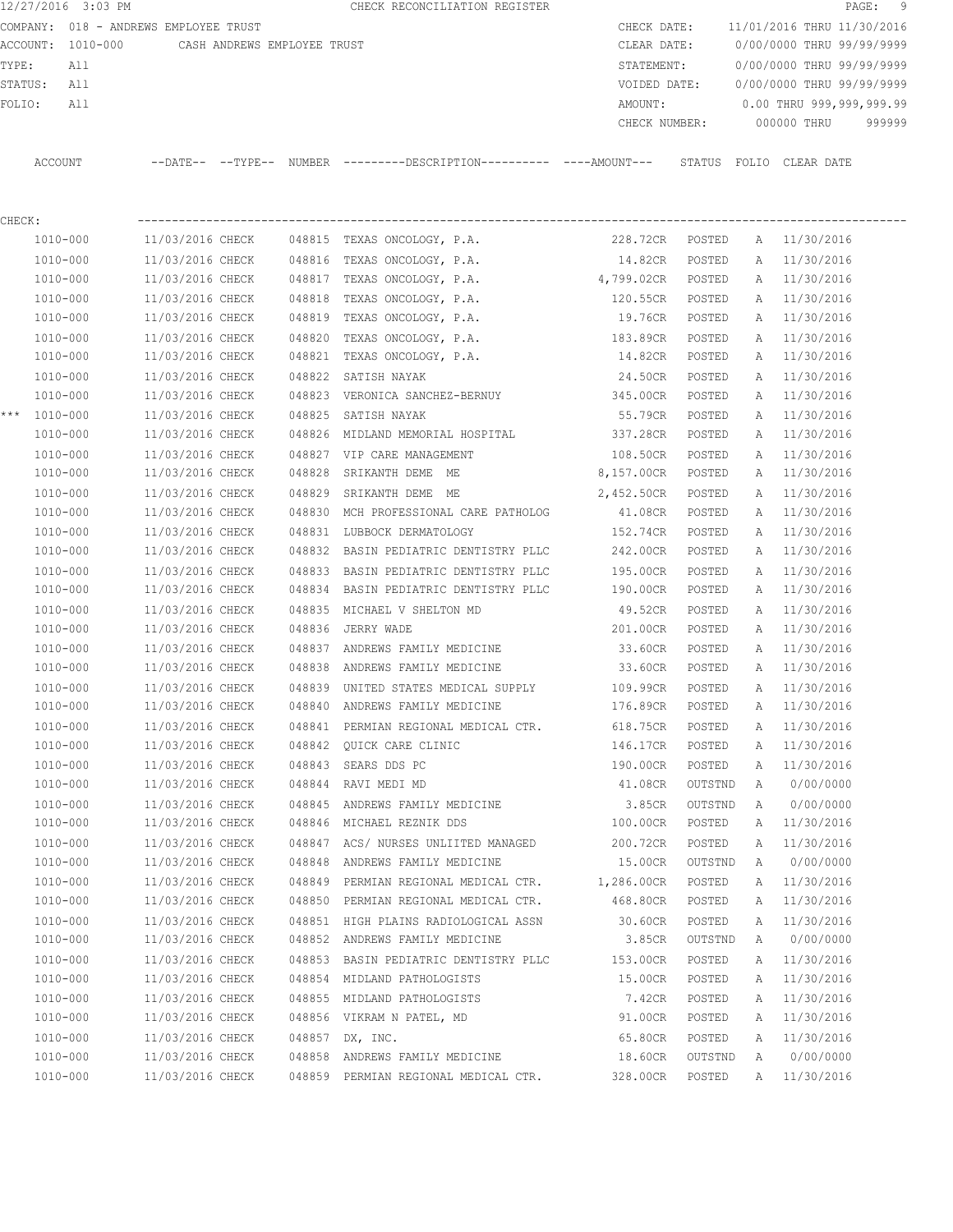12/27/2016 3:03 PM **CHECK RECONCILIATION REGISTER PAGE: 10** COMPANY: 018 - ANDREWS EMPLOYEE TRUST CHECK DATE: 11/01/2016 THRU 11/30/2016 ACCOUNT: 1010-000 CASH ANDREWS EMPLOYEE TRUST CLEAR DATE: 0/00/0000 THRU 99/99/9999 TYPE: All STATEMENT: 0/00/0000 THRU 99/99/9999 STATUS: All VOIDED DATE: 0/00/0000 THRU 99/99/9999 FOLIO: All 2000 and the matrix of the MOUNT: 0.00 THRU 999,999,999.99 CHECK NUMBER: 000000 THRU 999999 ACCOUNT --DATE-- --TYPE-- NUMBER ---------DESCRIPTION---------- ----AMOUNT--- STATUS FOLIO CLEAR DATE

CHECK: ----------------------------------------------------------------------------------------------------------------

| 1010-000     | 11/03/2016 CHECK |        | 048860 PERMIAN REGIONAL MEDICAL CTR.            | 952.00CR   | POSTED  | A | 11/30/2016 |
|--------------|------------------|--------|-------------------------------------------------|------------|---------|---|------------|
| $1010 - 000$ | 11/03/2016 CHECK |        | 048861 PERMIAN REGIONAL MEDICAL CTR.            | 761.60CR   | POSTED  | Α | 11/30/2016 |
| 1010-000     | 11/03/2016 CHECK |        | 048862 CHARLES R STEWART                        | 35.00CR    | POSTED  | Α | 11/30/2016 |
| 1010-000     | 11/03/2016 CHECK |        | 048863 ANDREWS FAMILY MEDICINE                  | 48.75CR    | POSTED  | Α | 11/30/2016 |
| 1010-000     | 11/03/2016 CHECK |        | 048864 PERMIAN REGIONAL MEDICAL CTR. 1,464.80CR |            | POSTED  | A | 11/30/2016 |
| 1010-000     | 11/03/2016 CHECK |        | 048865 PERMIAN REGIONAL MEDICAL CTR.            | 291.20CR   | POSTED  | Α | 11/30/2016 |
| 1010-000     | 11/03/2016 CHECK |        | 048866 VIP CARE MANAGEMENT                      | 372.00CR   | POSTED  | Α | 11/30/2016 |
| 1010-000     | 11/03/2016 CHECK |        | 048867 ANDREWS FAMILY MEDICINE                  | 18.60CR    | OUTSTND | Α | 0/00/0000  |
| 1010-000     | 11/03/2016 CHECK |        | 048868 PERMIAN REGIONAL MEDICAL CTR.            | 127.60CR   | POSTED  | Α | 11/30/2016 |
| $1010 - 000$ | 11/03/2016 CHECK |        | 048869 JERRY WADE                               | 170.00CR   | POSTED  | Α | 11/30/2016 |
| 1010-000     | 11/03/2016 CHECK |        | 048870 MIRACA LIFE SCIENCES, INC                | 361.44CR   | OUTSTND | Α | 0/00/0000  |
| 1010-000     | 11/03/2016 CHECK |        | 048871 LABORATORY CORP OF AMERICA               | 34.95CR    | OUTSTND | Α | 0/00/0000  |
| 1010-000     | 11/10/2016 CHECK |        | 048872 ANDREWS FAMILY MEDICINE                  | 18.60CR    | OUTSTND | A | 0/00/0000  |
| 1010-000     | 11/10/2016 CHECK |        | 048873 CAPROCK CARDIOVASCULAR CENTER            | 155.55CR   | POSTED  | Α | 11/30/2016 |
| 1010-000     | 11/10/2016 CHECK |        | 048874 PERMIAN REGIONAL MEDICAL CTR.            | 3,066.60CR | POSTED  | Α | 11/30/2016 |
| 1010-000     | 11/10/2016 CHECK |        | 048875 PERMIAN REGIONAL MEDICAL CTR.            | 68.00CR    | POSTED  | Α | 11/30/2016 |
| 1010-000     | 11/10/2016 CHECK |        | 048876 QUICK CARE CLINIC                        | 39.60CR    | POSTED  | Α | 11/30/2016 |
| 1010-000     | 11/10/2016 CHECK |        | 048877 PERMIAN REGIONAL MEDICAL CTR.            | 285.60CR   | POSTED  | Α | 11/30/2016 |
| 1010-000     | 11/10/2016 CHECK |        | 048878 MIDLAND WOMENS CLINIC                    | 15.33CR    | POSTED  | Α | 11/30/2016 |
| 1010-000     | 11/10/2016 CHECK |        | 048879 MIDLAND DENTAL CENTER                    | 103.00CR   | POSTED  | Α | 11/30/2016 |
| 1010-000     | 11/10/2016 CHECK |        | 048880 WEST TEXAS MEDICAL                       | 218.73CR   | POSTED  | Α | 11/30/2016 |
| $1010 - 000$ | 11/10/2016 CHECK |        | 048881 SHANNON MEDICAL CENTER                   | 314.60CR   | POSTED  | Α | 11/30/2016 |
| 1010-000     | 11/10/2016 CHECK |        | 048882 RANDELL W BELL DDS                       | 198.00CR   | POSTED  | Α | 11/30/2016 |
| 1010-000     | 11/10/2016 CHECK |        | 048883 MIDLAND PEDIATRIC ASSOCIATES             | 43.68CR    | OUTSTND | А | 0/00/0000  |
| 1010-000     | 11/10/2016 CHECK |        | 048884 CASSANDRA CHEEK                          | 189.64CR   | POSTED  | Α | 11/30/2016 |
| 1010-000     | 11/10/2016 CHECK | 048885 | CASSANDRA CHEEK                                 | 170.36CR   | POSTED  | Α | 11/30/2016 |
| 1010-000     | 11/10/2016 CHECK |        | 048886 MIDLAND PEDIATRIC ASSOCIATES             | 43.68CR    | OUTSTND | Α | 0/00/0000  |
| 1010-000     | 11/10/2016 CHECK |        | 048887 TEXAS TECH UNIVERSITY HEALTH S           | 206.50CR   | OUTSTND | Α | 0/00/0000  |
| 1010-000     | 11/10/2016 CHECK |        | 048888 MICHAEL Q WATSON, MD                     | 66.50CR    | POSTED  | Α | 11/30/2016 |
| 1010-000     | 11/10/2016 CHECK |        | 048889 ADVANCED NEUROSCIENCE CLINIC             | 131.46CR   | POSTED  | Α | 11/30/2016 |
| 1010-000     | 11/10/2016 CHECK |        | 048890 MCH PROFESSIONAL CARE PATHOLOG           | 57.96CR    | POSTED  | Α | 11/30/2016 |
| 1010-000     | 11/10/2016 CHECK | 048891 | QUICK CARE CLINIC                               | 84.00CR    | POSTED  | Α | 11/30/2016 |
| 1010-000     | 11/10/2016 CHECK |        | 048892 ECTOR COUNTY HOSPITAL DIST               | 412.29CR   | POSTED  | Α | 11/30/2016 |
| $1010 - 000$ | 11/10/2016 CHECK |        | 048893 PERMIAN NEPHROLOGY ASSOCIATES            | 58.84CR    | OUTSTND | А | 0/00/0000  |
| 1010-000     | 11/10/2016 CHECK |        | 048894 PERMIAN NEPHROLOGY ASSOCIATES            | 58.84CR    | OUTSTND | A | 0/00/0000  |
| 1010-000     | 11/10/2016 CHECK |        | 048895 IGNACIO GARCIA                           | 120.00CR   | POSTED  | A | 11/30/2016 |
| 1010-000     | 11/10/2016 CHECK |        | 048896 ARTHRITIS & OSTEOPOROSIS ASSOC           | 174.88CR   | POSTED  | Α | 11/30/2016 |
| 1010-000     | 11/10/2016 CHECK | 048897 | PERMIAN REGIONAL MEDICAL CTR.                   | 1,194.80CR | POSTED  | Α | 11/30/2016 |
| 1010-000     | 11/10/2016 CHECK |        | 048898 MIDLAND PATHOLOGISTS                     | 5.00CR     | POSTED  | Α | 11/30/2016 |
| 1010-000     | 11/10/2016 CHECK | 048899 | MIDLAND PATHOLOGISTS                            | 20.00CR    | POSTED  | Α | 11/30/2016 |
| $1010 - 000$ | 11/10/2016 CHECK | 048900 | ANDREWS FAMILY MEDICINE                         | 33.60CR    | POSTED  | Α | 11/30/2016 |
| 1010-000     | 11/10/2016 CHECK |        | 048901 VIP CARE MANAGEMENT                      | 542.50CR   | POSTED  | Α | 11/30/2016 |
| $1010 - 000$ | 11/10/2016 CHECK | 048902 | TEXAS ONCOLOGY, P.A.                            | 304.71CR   | POSTED  | Α | 11/30/2016 |
| 1010-000     | 11/10/2016 CHECK | 048903 | TEXAS ONCOLOGY, P.A.                            | 16.17CR    | POSTED  | Α | 11/30/2016 |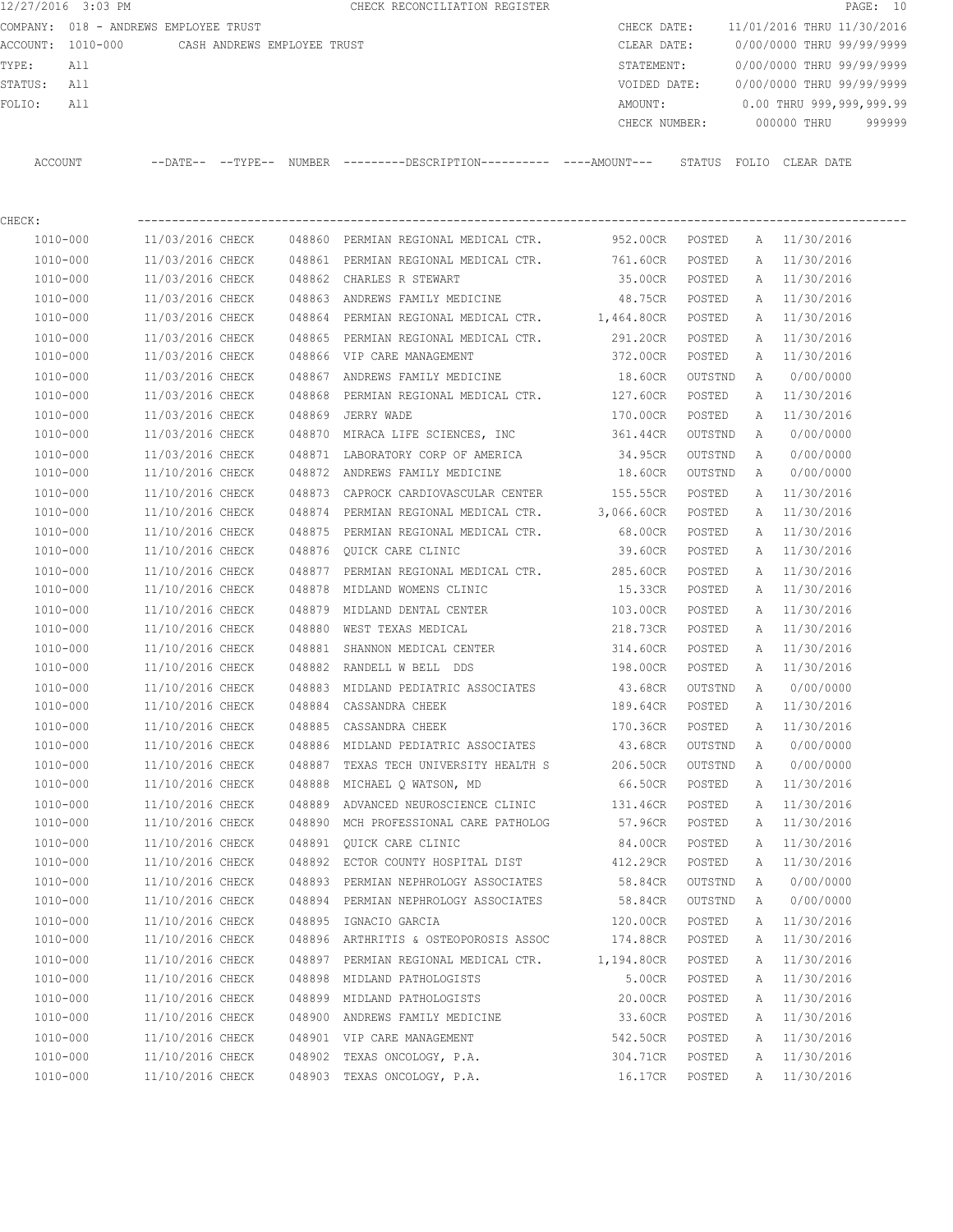|             | 12/27/2016 3:03 PM |                                       |        | CHECK RECONCILIATION REGISTER                                                               |                   |         |   | PAGE: 11                               |
|-------------|--------------------|---------------------------------------|--------|---------------------------------------------------------------------------------------------|-------------------|---------|---|----------------------------------------|
|             |                    | COMPANY: 018 - ANDREWS EMPLOYEE TRUST |        |                                                                                             |                   |         |   | CHECK DATE: 11/01/2016 THRU 11/30/2016 |
|             | ACCOUNT: 1010-000  | CASH ANDREWS EMPLOYEE TRUST           |        |                                                                                             | CLEAR DATE:       |         |   | 0/00/0000 THRU 99/99/9999              |
| TYPE:       | All                |                                       |        |                                                                                             | STATEMENT:        |         |   | 0/00/0000 THRU 99/99/9999              |
| STATUS: All |                    |                                       |        |                                                                                             |                   |         |   | VOIDED DATE: 0/00/0000 THRU 99/99/9999 |
| FOLIO:      | All                |                                       |        |                                                                                             | AMOUNT:           |         |   | 0.00 THRU 999,999,999.99               |
|             |                    |                                       |        |                                                                                             |                   |         |   | CHECK NUMBER: 000000 THRU 999999       |
|             | ACCOUNT            |                                       |        | --DATE-- --TYPE-- NUMBER --------DESCRIPTION--------- ----AMOUNT--- STATUS FOLIO CLEAR DATE |                   |         |   |                                        |
| CHECK:      |                    |                                       |        |                                                                                             |                   |         |   |                                        |
|             |                    |                                       |        | 1010-000 11/10/2016 CHECK 048904 TEXAS ONCOLOGY, P.A. 5,090.45CR POSTED A 11/30/2016        |                   |         |   |                                        |
|             | 1010-000           |                                       |        | $11/10/2016$ CHECK $048905$ TEXAS ONCOLOGY, P.A.                                            | 0.99CR POSTED     |         |   | A 11/30/2016                           |
|             | 1010-000           | 11/10/2016 CHECK                      |        | 048906 TEXAS ONCOLOGY, P.A.                                                                 | 6.42CR POSTED     |         |   | A 11/30/2016                           |
|             | 1010-000           |                                       |        | 11/10/2016 CHECK 048907 TEXAS ONCOLOGY, P.A.                                                | 105.73CR POSTED   |         |   | A 11/30/2016                           |
|             | 1010-000           | 11/10/2016 CHECK                      |        | 048908 VERONICA SANCHEZ-BERNUY                                                              | 673.60CR POSTED   |         |   | A 11/30/2016                           |
|             | 1010-000           | 11/10/2016 CHECK                      |        | 048909 PERMIAN REGIONAL MEDICAL CTR.                                                        | 61.60CR POSTED    |         |   | A 11/30/2016                           |
|             | 1010-000           | 11/10/2016 CHECK                      |        | 048910 SOUTHWEST MEDICAL IMAGING                                                            | 36.00CR           | POSTED  |   | A 11/30/2016                           |
|             | 1010-000           | 11/10/2016 CHECK                      |        | 048911 MCH PROFESSIONAL CARE PATHOLOG 10.87CR                                               |                   | POSTED  |   | A 11/30/2016                           |
|             | 1010-000           | 11/10/2016 CHECK                      |        | 048912 SHYLESH GANTA MD                                                                     | 24.60CR OUTSTND   |         |   | A 0/00/0000                            |
|             | 1010-000           | 11/10/2016 CHECK                      |        | 048913 ECTOR COUNTY HOSPITAL DIST 3,621.72CR                                                |                   | POSTED  |   | A 11/30/2016                           |
|             | 1010-000           | 11/10/2016 CHECK                      | 048914 | BASIN PEDIATRIC DENTISTRY PLLC 153.00CR POSTED                                              |                   |         |   | A 11/30/2016                           |
|             | 1010-000           | 11/10/2016 CHECK                      |        | 048915 BASIN PEDIATRIC DENTISTRY PLLC 153.00CR                                              |                   | POSTED  |   | A 11/30/2016                           |
|             | 1010-000           | 11/10/2016 CHECK                      |        | 048916 ANDREWS FAMILY MEDICINE 115.50CR                                                     |                   | POSTED  |   | A 11/30/2016                           |
|             | 1010-000           | 11/10/2016 CHECK                      |        | 048917 ADVANCED NEUROSCIENCE CLINIC 39.60CR                                                 |                   | POSTED  |   | A 11/30/2016                           |
|             | 1010-000           | 11/10/2016 CHECK                      |        | 048918 GORDON MATTIMOE                                                                      | 185.62CR          | OUTSTND |   | A 0/00/0000                            |
|             | 1010-000           | 11/10/2016 CHECK                      |        | 048919 VIVEK U RAO MD                                                                       | 31.36CR           | POSTED  |   | A 11/30/2016                           |
|             | 1010-000           | 11/10/2016 CHECK                      |        | 048920 VERONICA SANCHEZ-BERNUY 124.00CR POSTED                                              |                   |         |   | A 11/30/2016                           |
|             | 1010-000           | 11/10/2016 CHECK                      |        | 048921 SATISH NAYAK                                                                         | 24.50CR           | POSTED  |   | A 11/30/2016                           |
|             | 1010-000           |                                       |        | 11/10/2016 CHECK 048922 PERMIAN REGIONAL MEDICAL CTR.                                       | 328.00CR POSTED   |         |   | A 11/30/2016                           |
|             | 1010-000           | 11/10/2016 CHECK                      |        | 048923 MCH PROFESSIONAL CARE PATHOLOG                                                       | 134.78CR          | POSTED  |   | A 11/30/2016                           |
|             | 1010-000           | 11/10/2016 CHECK                      |        | 048924 PERMIAN REGIONAL MEDICAL CTR. 470.40CR POSTED                                        |                   |         |   | A 11/30/2016                           |
|             | 1010-000           | 11/10/2016 CHECK                      |        | 048925 MCH PROFESSIONAL CARE PATHOLOG 53.85CR                                               |                   | POSTED  |   | A 11/30/2016                           |
|             | 1010-000           | 11/10/2016 CHECK                      |        | 048926 SERENA PAYNE                                                                         | 35.00CR           | POSTED  |   | A 11/30/2016                           |
|             | 1010-000           | 11/10/2016 CHECK                      |        | 048927 QUICK CARE CLINIC                                                                    | $59.50 \text{CR}$ | POSTED  |   | A 11/30/2016                           |
|             | 1010-000           | 11/10/2016 CHECK                      |        | 048928 WEST TEXAS WELLNESS CENTER                                                           | 102.22CR          | POSTED  | Α | 11/30/2016                             |
|             | 1010-000           | 11/10/2016 CHECK                      |        | 048929 BASIN PEDIATRIC DENTISTRY PLLC                                                       | 153.00CR          | POSTED  | Α | 11/30/2016                             |
|             | 1010-000           | 11/10/2016 CHECK                      |        | 048930 MCH PROFESSIONAL CARE PATHOLOG                                                       | 107.16CR          | POSTED  | Α | 11/30/2016                             |
|             | 1010-000           | 11/10/2016 CHECK                      |        | 048931 MCH PROFESSIONAL CARE PATHOLOG                                                       | 99.43CR           | POSTED  | Α | 11/30/2016                             |
|             | 1010-000           | 11/10/2016 CHECK                      |        | 048932 MCH PROFESSIONAL CARE PATHOLOG                                                       | 88.69CR           | POSTED  | Α | 11/30/2016                             |
|             | 1010-000           | 11/10/2016 CHECK                      |        | 048933 MCH PROFESSIONAL CARE PATHOLOG                                                       | 83.86CR           | POSTED  | Α | 11/30/2016                             |
|             | 1010-000           | 11/10/2016 CHECK                      |        | 048934 MCH PROFESSIONAL CARE PATHOLOG                                                       | 103.59CR          | POSTED  | A | 11/30/2016                             |
|             | 1010-000           | 11/10/2016 CHECK                      |        | 048935 MCH PROFESSIONAL CARE PATHOLOG                                                       | 305.24CR          | POSTED  | Α | 11/30/2016                             |
|             | 1010-000           | 11/10/2016 CHECK                      |        | 048936 MCH PROFESSIONAL CARE PATHOLOG                                                       | 121.97CR          | POSTED  | Α | 11/30/2016                             |
|             | 1010-000           | 11/10/2016 CHECK                      | 048937 | MCH PROFESSIONAL CARE PATHOLOG                                                              | 205.27CR          | POSTED  | Α | 11/30/2016                             |
|             | 1010-000           | 11/10/2016 CHECK                      | 048938 | MCH PROFESSIONAL CARE PATHOLOG                                                              | 219.99CR          | POSTED  | Α | 11/30/2016                             |
|             | 1010-000           | 11/10/2016 CHECK                      | 048939 | MCH PROFESSIONAL CARE PATHOLOG                                                              | 105.14CR          | POSTED  | Α | 11/30/2016                             |
|             | 1010-000           | 11/10/2016 CHECK                      | 048940 | MCH PROFESSIONAL CARE PATHOLOG                                                              | 223.71CR          | POSTED  | Α | 11/30/2016                             |
|             | 1010-000           | 11/10/2016 CHECK                      |        | 048941 MCH PROFESSIONAL CARE PATHOLOG                                                       | 124.00CR          | POSTED  | Α | 11/30/2016                             |
|             | 1010-000           | 11/10/2016 CHECK                      |        | 048942 PERMIAN REGIONAL MEDICAL CTR.                                                        | 4,764.00CR        | POSTED  | Α | 11/30/2016                             |
|             | 1010-000           | 11/10/2016 CHECK                      |        | 048943 ANDREWS FAMILY MEDICINE                                                              | 85.35CR           | POSTED  | Α | 11/30/2016                             |
|             | 1010-000           | 11/10/2016 CHECK                      |        | 048944 ARTHRITIS & OSTEOPOROSIS ASSOC                                                       | 358.22CR          | POSTED  | Α | 11/30/2016                             |
|             | 1010-000           | 11/10/2016 CHECK                      | 048945 | ANDREWS FAMILY MEDICINE                                                                     | 18.85CR           | POSTED  | Α | 11/30/2016                             |
|             | 1010-000           | 11/17/2016 CHECK                      |        | 048946 MIDLAND PATHOLOGISTS                                                                 | 23.81CR           | OUTSTND | A | 0/00/0000                              |
|             |                    |                                       |        |                                                                                             |                   |         |   |                                        |

1010-000 11/17/2016 CHECK 048947 MIDLAND PATHOLOGISTS 5.00CR OUTSTND A 0/00/0000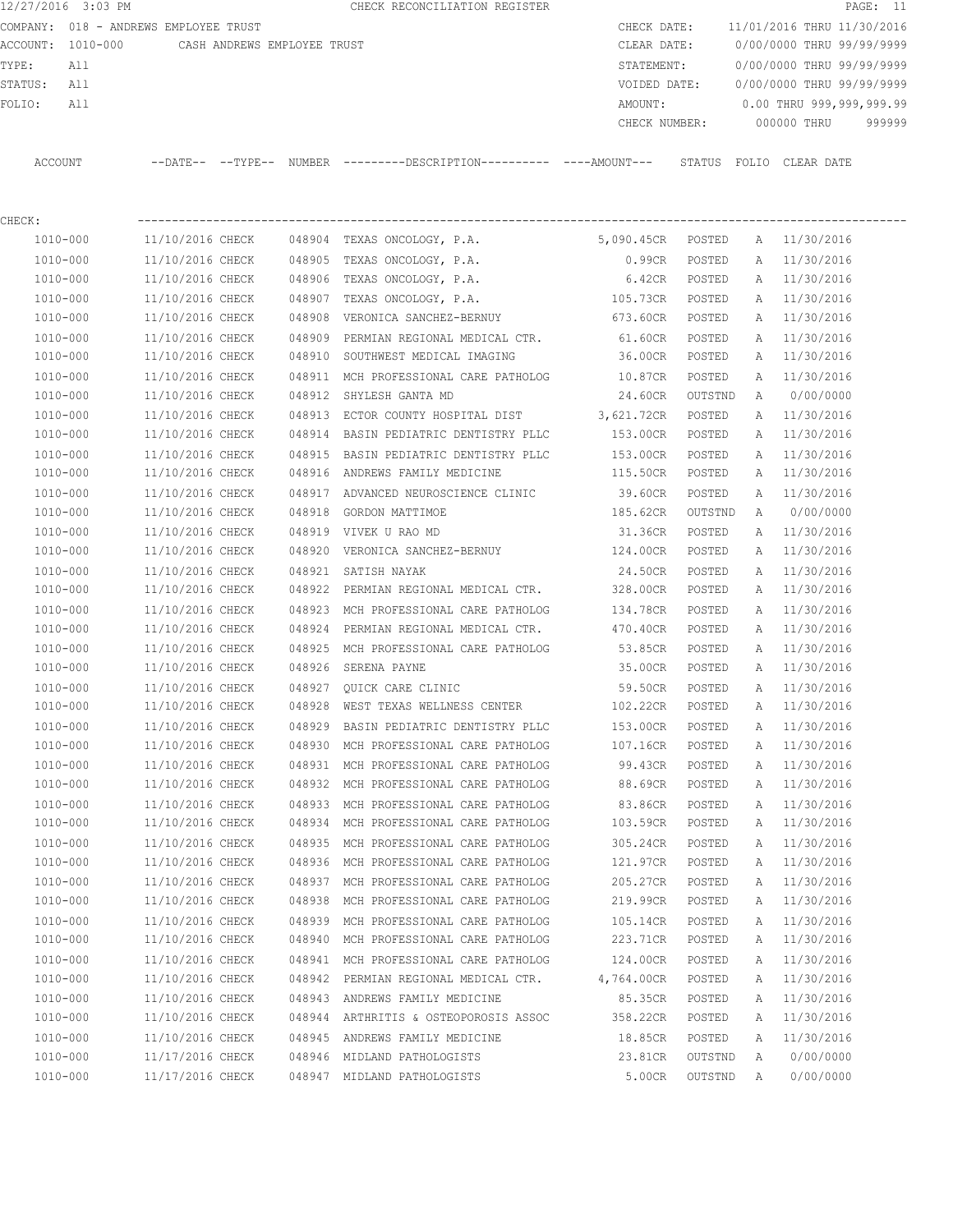12/27/2016 3:03 PM **CHECK RECONCILIATION REGISTER PAGE: 12** COMPANY: 018 - ANDREWS EMPLOYEE TRUST COMPANY: 018 - ANDREWS CHECK DATE: 11/01/2016 THRU 11/30/2016 ACCOUNT: 1010-000 CASH ANDREWS EMPLOYEE TRUST CLEAR DATE: 0/00/0000 THRU 99/99/9999 TYPE: All STATEMENT: 0/00/0000 THRU 99/99/9999 STATUS: All VOIDED DATE: 0/00/0000 THRU 99/99/9999 FOLIO: All 2000 and the matrix of the MOUNT: 0.00 THRU 999,999,999.99

CHECK: ----------------------------------------------------------------------------------------------------------------

 CHECK NUMBER: 000000 THRU 999999 ACCOUNT --DATE-- --TYPE-- NUMBER ---------DESCRIPTION---------- ----AMOUNT--- STATUS FOLIO CLEAR DATE

| 1010-000     | 11/17/2016 CHECK |        | 048948 ANDREWS FAMILY MEDICINE                  | 73.50CR    | OUTSTND | A | 0/00/0000 |
|--------------|------------------|--------|-------------------------------------------------|------------|---------|---|-----------|
| 1010-000     | 11/17/2016 CHECK |        | 048949 PERMIAN REGIONAL MEDICAL CTR. 3,275.20CR |            | OUTSTND | A | 0/00/0000 |
| 1010-000     | 11/17/2016 CHECK |        | 048950 RAND E WADDINGHAM MD                     | 648.43CR   | OUTSTND | Α | 0/00/0000 |
| 1010-000     | 11/17/2016 CHECK |        | 048951 SATISH NAYAK                             | 62.79CR    | OUTSTND | A | 0/00/0000 |
| 1010-000     | 11/17/2016 CHECK |        | 048952 MIDLAND PATHOLOGISTS                     | 5.00CR     | OUTSTND | A | 0/00/0000 |
| 1010-000     | 11/17/2016 CHECK | 048953 | BASIN PEDIATRIC DENTISTRY PLLC 195.00CR         |            | OUTSTND | A | 0/00/0000 |
| 1010-000     | 11/17/2016 CHECK | 048954 | PERMIAN REGIONAL MEDICAL CTR.                   | 6,558.20CR | OUTSTND | A | 0/00/0000 |
| 1010-000     | 11/17/2016 CHECK |        | 048955 MIDLAND PATHOLOGISTS                     | 15.00CR    | OUTSTND | A | 0/00/0000 |
| 1010-000     | 11/17/2016 CHECK |        | 048956 MIDLAND PATHOLOGISTS                     | 35.00CR    | OUTSTND | A | 0/00/0000 |
| 1010-000     | 11/17/2016 CHECK |        | 048957 ADVANCED NEUROSCIENCE CLINIC             | 84.40CR    | OUTSTND | A | 0/00/0000 |
| 1010-000     | 11/17/2016 CHECK |        | 048958 ACS/AMERITOX, LTD                        | 146.56CR   | OUTSTND | A | 0/00/0000 |
| 1010-000     | 11/17/2016 CHECK | 048959 | ACS/ AMERITOX, LTD                              | 159.03CR   | OUTSTND | A | 0/00/0000 |
| 1010-000     | 11/17/2016 CHECK | 048960 | SEARS DDS PC                                    | 75.00CR    | OUTSTND | A | 0/00/0000 |
| 1010-000     | 11/17/2016 CHECK |        | 048961 MCH PROFESSIONAL CARE PATHOLOG           | 91.08CR    | OUTSTND | A | 0/00/0000 |
| 1010-000     | 11/17/2016 CHECK |        | 048962 PERMIAN REGIONAL MEDICAL CTR.            | 336.80CR   | OUTSTND | A | 0/00/0000 |
| 1010-000     | 11/17/2016 CHECK | 048963 | UNITED STATES MEDICAL SUPPLY                    | 109.99CR   | OUTSTND | A | 0/00/0000 |
| 1010-000     | 11/17/2016 CHECK |        | 048964 HIGH PLAINS RADIOLOGICAL ASSN            | 46.80CR    | OUTSTND | A | 0/00/0000 |
| 1010-000     | 11/17/2016 CHECK | 048965 | MIDLAND PATHOLOGISTS                            | 31.50CR    | OUTSTND | A | 0/00/0000 |
| 1010-000     | 11/17/2016 CHECK |        | 048966 ASHLEY E BURNS                           | 227.00CR   | OUTSTND | A | 0/00/0000 |
| 1010-000     | 11/17/2016 CHECK |        | 048967 PERMIAN REGIONAL MEDICAL CTR.            | 482.40CR   | OUTSTND | A | 0/00/0000 |
| 1010-000     | 11/17/2016 CHECK | 048968 | SATISH NAYAK                                    | 157.50CR   | OUTSTND | A | 0/00/0000 |
| 1010-000     | 11/17/2016 CHECK |        | 048969 MCH PROFESSIONAL CARE PATHOLOG           | 254.29CR   | OUTSTND | A | 0/00/0000 |
| 1010-000     | 11/17/2016 CHECK |        | 048970 MIDLAND PATHOLOGISTS                     | 25.00CR    | OUTSTND | A | 0/00/0000 |
| 1010-000     | 11/17/2016 CHECK | 048971 | MCH PROFESSIONAL CARE PATHOLOG 1,920.02CR       |            | OUTSTND | A | 0/00/0000 |
| 1010-000     | 11/17/2016 CHECK | 048972 | ECTOR COUNTY HOSPITAL DIST                      | 93.15CR    | OUTSTND | A | 0/00/0000 |
| 1010-000     | 11/17/2016 CHECK |        | 048973 MIDLAND PATHOLOGISTS                     | 80.00CR    | OUTSTND | A | 0/00/0000 |
| 1010-000     | 11/17/2016 CHECK |        | 048974 MIDLAND PATHOLOGISTS                     | 5.00CR     | OUTSTND | A | 0/00/0000 |
| 1010-000     | 11/17/2016 CHECK |        | 048975 MIDLAND PATHOLOGISTS                     | 80.00CR    | OUTSTND | A | 0/00/0000 |
| 1010-000     | 11/17/2016 CHECK |        | 048976 MIDLAND PATHOLOGISTS                     | 5.00CR     | OUTSTND | A | 0/00/0000 |
| 1010-000     | 11/17/2016 CHECK | 048977 | URGENT ORTHOPEDIC SPECIALITST                   | 104.23CR   | OUTSTND | A | 0/00/0000 |
| 1010-000     | 11/17/2016 CHECK | 048978 | MIDLAND PATHOLOGISTS                            | 10.00CR    | OUTSTND | A | 0/00/0000 |
| 1010-000     | 11/17/2016 CHECK |        | 048979 TEXAS ONCOLOGY, P.A.                     | 232.38CR   | OUTSTND | A | 0/00/0000 |
| 1010-000     | 11/17/2016 CHECK |        | 048980 ANDREWS FAMILY MEDICINE                  | 33.60CR    | OUTSTND | A | 0/00/0000 |
| 1010-000     | 11/17/2016 CHECK |        | 048981 MIDLAND PATHOLOGISTS                     | 10.00CR    | OUTSTND | A | 0/00/0000 |
| 1010-000     | 11/17/2016 CHECK |        | 048982 UNITED STATES MEDICAL SUPPLY             | 109.99CR   | OUTSTND | A | 0/00/0000 |
| 1010-000     | 11/17/2016 CHECK |        | 048983 VIRTUAL RADIOLOGIC PROFESSIONA           | 279.00CR   | OUTSTND | A | 0/00/0000 |
| 1010-000     | 11/17/2016 CHECK |        | 048984 MIDLAND PATHOLOGISTS                     | 15.00CR    | OUTSTND | Α | 0/00/0000 |
| $1010 - 000$ | 11/17/2016 CHECK | 048985 | MIDLAND PATHOLOGISTS                            | 10.00CR    | OUTSTND | Α | 0/00/0000 |
| $1010 - 000$ | 11/17/2016 CHECK | 048986 | PERMIAN REGIONAL MEDICAL CTR.                   | 115.20CR   | OUTSTND | Α | 0/00/0000 |
| 1010-000     | 11/17/2016 CHECK | 048987 | MIDLAND PATHOLOGISTS                            | 10.00CR    | OUTSTND | Α | 0/00/0000 |
| 1010-000     | 11/17/2016 CHECK | 048988 | MIDLAND PATHOLOGISTS                            | 41.50CR    | OUTSTND | Α | 0/00/0000 |
| 1010-000     | 11/17/2016 CHECK | 048989 | MCH PROFESSIONAL CARE PATHOLOG                  | 41.08CR    | OUTSTND | Α | 0/00/0000 |
| $1010 - 000$ | 11/17/2016 CHECK | 048990 | MCH PROFESSIONAL CARE PATHOLOG                  | 580.32CR   | OUTSTND | Α | 0/00/0000 |
| $1010 - 000$ | 11/17/2016 CHECK | 048991 | DR WRIGHT'S VISION SOURCE                       | 12.40CR    | OUTSTND | Α | 0/00/0000 |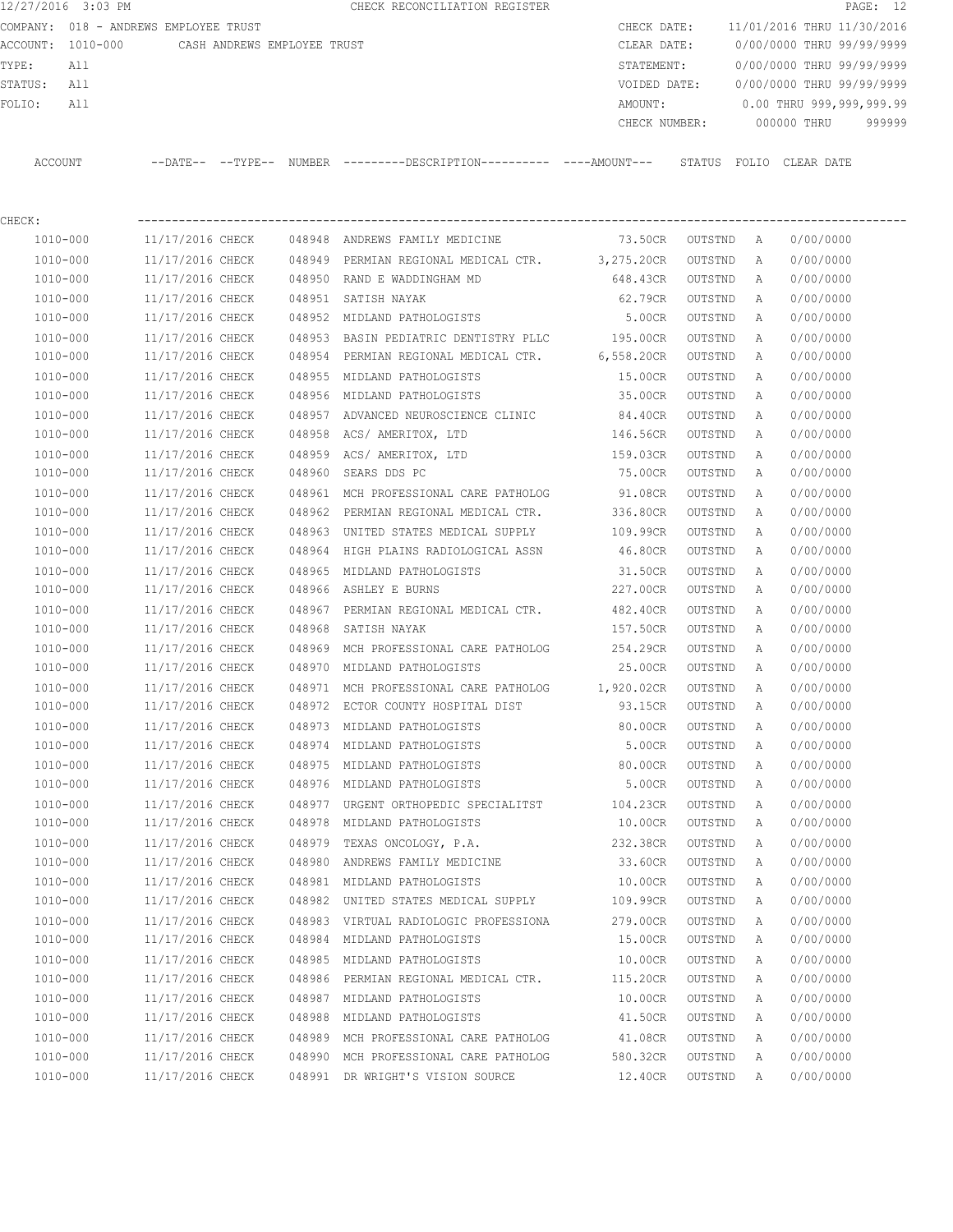12/27/2016 3:03 PM **CHECK RECONCILIATION REGISTER PAGE: 13** COMPANY: 018 - ANDREWS EMPLOYEE TRUST COMPANY: 018 - ANDREWS CHECK DATE: 11/01/2016 THRU 11/30/2016 ACCOUNT: 1010-000 CASH ANDREWS EMPLOYEE TRUST CLEAR DATE: 0/00/0000 THRU 99/99/9999 TYPE: All STATEMENT: 0/00/0000 THRU 99/99/9999 STATUS: All VOIDED DATE: 0/00/0000 THRU 99/99/9999 FOLIO: All 2009, 2009, 2009, 2009, 2009, 2009, 2009, 2009, 2009, 2009, 2009, 2009, 2009, 2009, 2009, 2009, 200 CHECK NUMBER: 000000 THRU 999999 ACCOUNT --DATE-- --TYPE-- NUMBER ---------DESCRIPTION---------- ----AMOUNT--- STATUS FOLIO CLEAR DATE

| CHECK: |              |                  |        |                                                              |                    |         |              |           |
|--------|--------------|------------------|--------|--------------------------------------------------------------|--------------------|---------|--------------|-----------|
|        | 1010-000     |                  |        | $11/17/2016$ CHECK $048992$ DONALD DAVENPORT DO              | 171.20CR OUTSTND A |         |              | 0/00/0000 |
|        | 1010-000     |                  |        | 11/17/2016 CHECK 048993 ADVANCED NEUROSCIENCE CLINIC 39.60CR |                    | OUTSTND | A            | 0/00/0000 |
|        | 1010-000     | 11/17/2016 CHECK |        | 048994 SATISH NAYAK                                          | 2,349.57CR         | OUTSTND | A            | 0/00/0000 |
|        | 1010-000     | 11/17/2016 CHECK |        | 048995 SATISH NAYAK                                          | 171.04CR           | OUTSTND | A            | 0/00/0000 |
|        | 1010-000     | 11/17/2016 CHECK |        | 048996 TEXAS TECH UNIVERSITY HEALTH S                        | 49.28CR            | OUTSTND | A            | 0/00/0000 |
|        | 1010-000     | 11/17/2016 CHECK |        | 048997 PERMIAN REGIONAL MEDICAL CTR.                         | 441.60CR           | OUTSTND | A            | 0/00/0000 |
|        | 1010-000     | 11/17/2016 CHECK |        | 048998 MCH PROFESSIONAL CARE PATHOLOG                        | 54.42CR            | OUTSTND | A            | 0/00/0000 |
|        | 1010-000     | 11/17/2016 CHECK | 048999 | MIDLAND PATHOLOGISTS                                         | 36.00CR            | OUTSTND | A            | 0/00/0000 |
|        | 1010-000     | 11/17/2016 CHECK | 049000 | MIDLAND PATHOLOGISTS                                         | 9.00CR             | OUTSTND | Α            | 0/00/0000 |
|        | 1010-000     | 11/17/2016 CHECK |        | 049001 MIDLAND PATHOLOGISTS                                  | 4.50CR             | OUTSTND | A            | 0/00/0000 |
|        | 1010-000     | 11/17/2016 CHECK |        | 049002 LUBBOCK ENDODONTICS PC                                | 445.20CR           | OUTSTND | A            | 0/00/0000 |
|        | 1010-000     | 11/17/2016 CHECK |        | 049003 MIDLAND PATHOLOGISTS                                  | <b>15.00CR</b>     | OUTSTND | A            | 0/00/0000 |
|        | 1010-000     | 11/17/2016 CHECK |        | 049004 MIDLAND PATHOLOGISTS                                  | 5.00CR             | OUTSTND | A            | 0/00/0000 |
|        | 1010-000     | 11/17/2016 CHECK |        | 049005 MIDLAND PATHOLOGISTS                                  | 5.00CR             | OUTSTND | Α            | 0/00/0000 |
|        | 1010-000     | 11/17/2016 CHECK |        | 049006 PERMIAN REGIONAL MEDICAL CTR. 100.00CR                |                    | OUTSTND | Α            | 0/00/0000 |
|        | 1010-000     |                  |        | 11/17/2016 CHECK 049007 LEHMAN DERMATOLOGY CLINIC            | 76.42CR            | OUTSTND | $\mathbb{A}$ | 0/00/0000 |
|        | 1010-000     | 11/17/2016 CHECK |        | 049008 MCH PROCARE HOSPITAL BASED                            | 83.12CR            | OUTSTND | $\mathbb{A}$ | 0/00/0000 |
|        | 1010-000     | 11/17/2016 CHECK |        | 049009 URGENT ORTHOPEDIC SPECIALITST                         | 100.77CR           | OUTSTND | A            | 0/00/0000 |
|        | 1010-000     | 11/17/2016 CHECK |        | 049010 MCH PROFESSIONAL CARE PATHOLOG                        | 156.74CR           | OUTSTND | A            | 0/00/0000 |
|        | 1010-000     | 11/17/2016 CHECK |        | 049011 MIDLAND PATHOLOGISTS                                  | 30.00CR            | OUTSTND | A            | 0/00/0000 |
|        | 1010-000     | 11/17/2016 CHECK |        | 049012 HIGH PLAINS RADIOLOGICAL ASSN 110.70CR                |                    | OUTSTND | A            | 0/00/0000 |
|        | 1010-000     | 11/17/2016 CHECK | 049013 | PERMIAN REGIONAL MEDICAL CTR. 1,782.40CR                     |                    | OUTSTND | A            | 0/00/0000 |
|        | 1010-000     | 11/17/2016 CHECK |        | 049014 VIKRAM N PATEL, MD                                    | 461.26CR           | OUTSTND | A            | 0/00/0000 |
|        | 1010-000     | 11/17/2016 CHECK | 049015 | QUICK CARE CLINIC 49.00CR                                    |                    | OUTSTND | A            | 0/00/0000 |
|        | 1010-000     | 11/17/2016 CHECK |        | 049016 MIDLAND PATHOLOGISTS                                  | 31.50CR            | OUTSTND | A            | 0/00/0000 |
|        | 1010-000     | 11/17/2016 CHECK |        | 049017 HIGH PLAINS RADIOLOGICAL ASSN                         | 124.20CR           | OUTSTND | A            | 0/00/0000 |
|        | 1010-000     | 11/17/2016 CHECK |        | 049018 BASIN ORTHOPEDIC SURGICAL SPEC                        | 151.67CR           | OUTSTND | A            | 0/00/0000 |
|        | 1010-000     | 11/17/2016 CHECK |        | 049019 JAMES HARPER OPTOMATRIST                              | 31.20CR            | OUTSTND | A            | 0/00/0000 |
|        | 1010-000     | 11/17/2016 CHECK |        | 049020 UNITED STATES MEDICAL SUPPLY                          | 355.95CR           | OUTSTND | A            | 0/00/0000 |
|        | 1010-000     | 11/17/2016 CHECK |        | 049021 PERMIAN REGIONAL MEDICAL CTR. 1,782.40CR              |                    | OUTSTND | A            | 0/00/0000 |
|        | 1010-000     | 11/17/2016 CHECK |        | 049022 MIDLAND TEXAS ORTHOPEDIC GRP                          | 126.24CR           | OUTSTND | A            | 0/00/0000 |
|        | 1010-000     | 11/17/2016 CHECK |        | 049023 ANDREWS FAMILY MEDICINE                               | 33.60CR            | OUTSTND | A            | 0/00/0000 |
|        | 1010-000     | 11/17/2016 CHECK | 049024 | HIGH PLAINS RADIOLOGICAL ASSN 12.60CR                        |                    | OUTSTND | A            | 0/00/0000 |
|        | 1010-000     | 11/17/2016 CHECK |        | 049025 MIDLAND PATHOLOGISTS                                  | 38.81CR            | OUTSTND | A            | 0/00/0000 |
|        | 1010-000     | 11/17/2016 CHECK |        | 049026 MIDLAND PATHOLOGISTS                                  | 16.78CR            | OUTSTND | A            | 0/00/0000 |
| ***    | 1010-000     | 11/17/2016 CHECK |        | 049029 MIDLAND PATHOLOGISTS                                  | 56.50CR            | OUTSTND | A            | 0/00/0000 |
|        | 1010-000     | 11/18/2016 CHECK |        | 049030 UNITED STATES MEDICAL SUPPLY                          | 355.95CR           | OUTSTND | Α            | 0/00/0000 |
| ***    | 1010-000     | 11/23/2016 CHECK |        | 049032 ANDREWS FAMILY MEDICINE                               | 53.85CR            | OUTSTND | Α            | 0/00/0000 |
|        | 1010-000     | 11/23/2016 CHECK |        | 049033 ANDREWS FAMILY MEDICINE                               | 68.60CR            | OUTSTND | Α            | 0/00/0000 |
|        | 1010-000     | 11/23/2016 CHECK |        | 049034 VIP CARE MANAGEMENT                                   | 155.00CR           | OUTSTND | Α            | 0/00/0000 |
|        | $1010 - 000$ | 11/23/2016 CHECK |        | 049035 VIP CARE MANAGEMENT                                   | 418.50CR           | OUTSTND | Α            | 0/00/0000 |
|        | 1010-000     | 11/23/2016 CHECK | 049036 | CAPROCK CARDIOVASCULAR CENTER                                | 1,317.93CR         | OUTSTND | Α            | 0/00/0000 |
|        | 1010-000     | 11/23/2016 CHECK |        | 049037 MARY JANE BAEZA                                       | 15.00CR            | OUTSTND | Α            | 0/00/0000 |
|        | $1010 - 000$ | 11/23/2016 CHECK |        | 049038 ANDREWS FAMILY MEDICINE                               | 77.40CR            | OUTSTND | Α            | 0/00/0000 |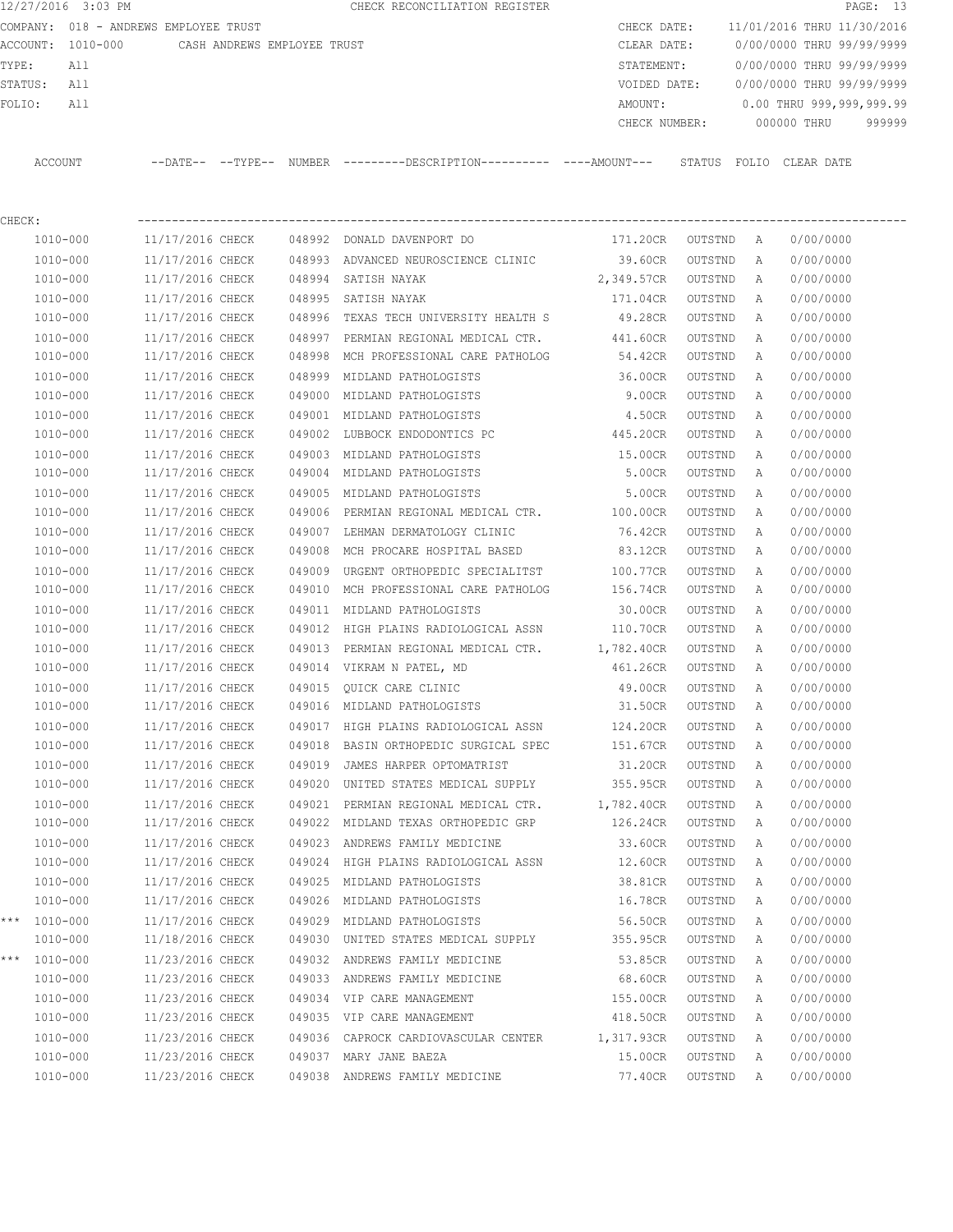12/27/2016 3:03 PM **CHECK RECONCILIATION REGISTER PAGE: 14** COMPANY: 018 - ANDREWS EMPLOYEE TRUST COMPANY: 018 - ANDREWS CHECK DATE: 11/01/2016 THRU 11/30/2016 ACCOUNT: 1010-000 CASH ANDREWS EMPLOYEE TRUST CLEAR DATE: 0/00/0000 THRU 99/99/9999 TYPE: All STATEMENT: 0/00/0000 THRU 99/99/9999 STATUS: All VOIDED DATE: 0/00/0000 THRU 99/99/9999 FOLIO: All 2009, 2009, 2009, 2009, 2009, 2009, 2009, 2009, 2009, 2009, 2009, 2009, 2009, 2009, 2009, 2009, 200 CHECK NUMBER: 000000 THRU 999999 ACCOUNT --DATE-- --TYPE-- NUMBER ---------DESCRIPTION---------- ----AMOUNT--- STATUS FOLIO CLEAR DATE

| CHECK:       |                  |        |                                                 |             |           |              |           |
|--------------|------------------|--------|-------------------------------------------------|-------------|-----------|--------------|-----------|
| 1010-000     | 11/23/2016 CHECK |        | 049039 PRMC ANESTHESIA SERVICES                 | 450.00CR    | OUTSTND A |              | 0/00/0000 |
| $1010 - 000$ | 11/23/2016 CHECK | 049040 | RAND E WADDINGHAM MD                            | 614.66CR    | OUTSTND   | Α            | 0/00/0000 |
| 1010-000     | 11/23/2016 CHECK |        | 049041 ANDREWS FAMILY MEDICINE                  | 33.60CR     | OUTSTND   | Α            | 0/00/0000 |
| 1010-000     | 11/23/2016 CHECK |        | 049042 MIDLAND PATHOLOGISTS                     | 5.00CR      | OUTSTND   | Α            | 0/00/0000 |
| 1010-000     | 11/23/2016 CHECK |        | 049043 MIDLAND PATHOLOGISTS                     | 5.00CR      | OUTSTND   | Α            | 0/00/0000 |
| 1010-000     | 11/23/2016 CHECK |        | 049044 PRMC ANESTHESIA SERVICES                 | 500.00CR    | OUTSTND   | Α            | 0/00/0000 |
| 1010-000     | 11/23/2016 CHECK |        | 049045 VIP CARE MANAGEMENT                      | 46.50CR     | OUTSTND   | Α            | 0/00/0000 |
| 1010-000     | 11/23/2016 CHECK |        | 049046 SHANNON CLINIC                           | 56.40CR     | OUTSTND   | Α            | 0/00/0000 |
| 1010-000     | 11/23/2016 CHECK |        | 049047 ANDREWS FAMILY MEDICINE                  | 92.40CR     | OUTSTND   | Α            | 0/00/0000 |
| $1010 - 000$ | 11/23/2016 CHECK |        | 049048 HIGH PLAINS RADIOLOGICAL ASSN            | 16.20CR     | OUTSTND   | Α            | 0/00/0000 |
| 1010-000     | 11/23/2016 CHECK |        | 049049 PERMIAN REGIONAL MEDICAL CTR. 1,584.00CR |             | OUTSTND   | Α            | 0/00/0000 |
| 1010-000     | 11/23/2016 CHECK | 049050 | HIGH PLAINS RADIOLOGICAL ASSN                   | 67.50CR     | OUTSTND   | Α            | 0/00/0000 |
| 1010-000     | 11/23/2016 CHECK |        | 049051 HIGH PLAINS RADIOLOGICAL ASSN            | 130.50CR    | OUTSTND   | Α            | 0/00/0000 |
| 1010-000     | 11/23/2016 CHECK | 049052 | HIGH PLAINS RADIOLOGICAL ASSN                   | 116.10CR    | OUTSTND   | Α            | 0/00/0000 |
| 1010-000     | 11/23/2016 CHECK |        | 049053 VIP CARE MANAGEMENT                      | 387.50CR    | OUTSTND   | Α            | 0/00/0000 |
| 1010-000     | 11/23/2016 CHECK | 049054 | ADVANCED NEUROSCIENCE CLINIC 138.47CR           |             | OUTSTND   | Α            | 0/00/0000 |
| 1010-000     | 11/23/2016 CHECK | 049055 | PERMIAN REGIONAL MEDICAL CTR. 2,203.60CR        |             | OUTSTND   | Α            | 0/00/0000 |
| 1010-000     | 11/23/2016 CHECK |        | 049056 ACS/ OPTICS UNIQUE PLLC                  | 92.00CR     | OUTSTND   | Α            | 0/00/0000 |
| 1010-000     | 11/23/2016 CHECK |        | 049057 MIDLAND PATHOLOGISTS                     | 20.00CR     | OUTSTND   | Α            | 0/00/0000 |
| 1010-000     | 11/23/2016 CHECK | 049058 | PERMIAN REGIONAL MEDICAL CTR.                   | 481.60CR    | OUTSTND   | Α            | 0/00/0000 |
| 1010-000     | 11/23/2016 CHECK | 049059 | ANDREWS FAMILY MEDICINE                         | 25.00CR     | OUTSTND   | Α            | 0/00/0000 |
| 1010-000     | 11/23/2016 CHECK | 049060 | ACS/ FMC DESERT MILAGRO                         | 659.49CR    | OUTSTND   | Α            | 0/00/0000 |
| 1010-000     | 11/23/2016 CHECK |        | 049061 VIP CARE MANAGEMENT                      | 155.00CR    | OUTSTND   | Α            | 0/00/0000 |
| 1010-000     | 11/23/2016 CHECK | 049062 | ECTOR COUNTY HOSPITAL DIST                      | 26,453.36CR | OUTSTND   | Α            | 0/00/0000 |
| 1010-000     | 11/23/2016 CHECK | 049063 | MCH PROCARE HOSPITAL BASED                      | 12.50CR     | OUTSTND   | Α            | 0/00/0000 |
| 1010-000     | 11/23/2016 CHECK | 049064 | MCH PROFESSIONAL FEE                            | 49.00CR     | OUTSTND   | Α            | 0/00/0000 |
| 1010-000     | 11/23/2016 CHECK | 049065 | HIGH PLAINS RADIOLOGICAL ASSN                   | 80.56CR     | OUTSTND   | Α            | 0/00/0000 |
| 1010-000     | 11/23/2016 CHECK | 049066 | ANDREWS FAMILY MEDICINE                         | 33.60CR     | OUTSTND   | Α            | 0/00/0000 |
| 1010-000     | 11/23/2016 CHECK |        | 049067 MCH PROFESSIONAL CARE PATHOLOG           | 57.96CR     | OUTSTND   | Α            | 0/00/0000 |
| 1010-000     | 11/23/2016 CHECK | 049068 | MCH PROFESSIONAL CARE PATHOLOG                  | 13.51CR     | OUTSTND   | Α            | 0/00/0000 |
| 1010-000     | 11/23/2016 CHECK | 049069 | DR WRIGHT'S VISION SOURCE                       | 123.20CR    | OUTSTND   | Α            | 0/00/0000 |
| 1010-000     | 11/23/2016 CHECK | 049070 | ANDREWS FAMILY MEDICINE                         | 33.60CR     | OUTSTND   | Α            | 0/00/0000 |
| 1010-000     | 11/23/2016 CHECK |        | 049071 RONALD J CARR, DDS                       | 87.50CR     | OUTSTND   | Α            | 0/00/0000 |
| 1010-000     | 11/23/2016 CHECK |        | 049072 PANKAJ PATEL MD                          | 84.00CR     | OUTSTND   | Α            | 0/00/0000 |
| 1010-000     | 11/23/2016 CHECK |        | 049073 VIP CARE MANAGEMENT                      | 46.50CR     | OUTSTND   | $\mathbb{A}$ | 0/00/0000 |
| 1010-000     | 11/23/2016 CHECK |        | 049074 TEXAS ONCOLOGY, P.A.                     | 11.36CR     | OUTSTND   | Α            | 0/00/0000 |
| $1010 - 000$ | 11/23/2016 CHECK | 049075 | TEXAS ONCOLOGY, P.A.                            | 19.76CR     | OUTSTND   | Α            | 0/00/0000 |
| 1010-000     | 11/23/2016 CHECK | 049076 | TEXAS ONCOLOGY, P.A.                            | 14.82CR     | OUTSTND   | Α            | 0/00/0000 |
| 1010-000     | 11/23/2016 CHECK | 049077 | ECTOR COUNTY HOSPITAL DIST                      | 1,835.79CR  | OUTSTND   | Α            | 0/00/0000 |
| 1010-000     | 11/23/2016 CHECK | 049078 | PERMIAN PREMIERE HEALTH SERV                    | 37.50CR     | OUTSTND   | Α            | 0/00/0000 |
| 1010-000     | 11/23/2016 CHECK | 049079 | VIKRAM N PATEL, MD                              | 104.23CR    | OUTSTND   | Α            | 0/00/0000 |
| 1010-000     | 11/23/2016 CHECK | 049080 | VIP CARE MANAGEMENT                             | 155.00CR    | OUTSTND   | Α            | 0/00/0000 |
| 1010-000     | 11/23/2016 CHECK |        | 049081 VIP CARE MANAGEMENT                      | 372.00CR    | OUTSTND   | Α            | 0/00/0000 |
| 1010-000     | 11/23/2016 CHECK |        | 049082 SHYLESH GANTA MD                         | 27.00CR     | OUTSTND   | Α            | 0/00/0000 |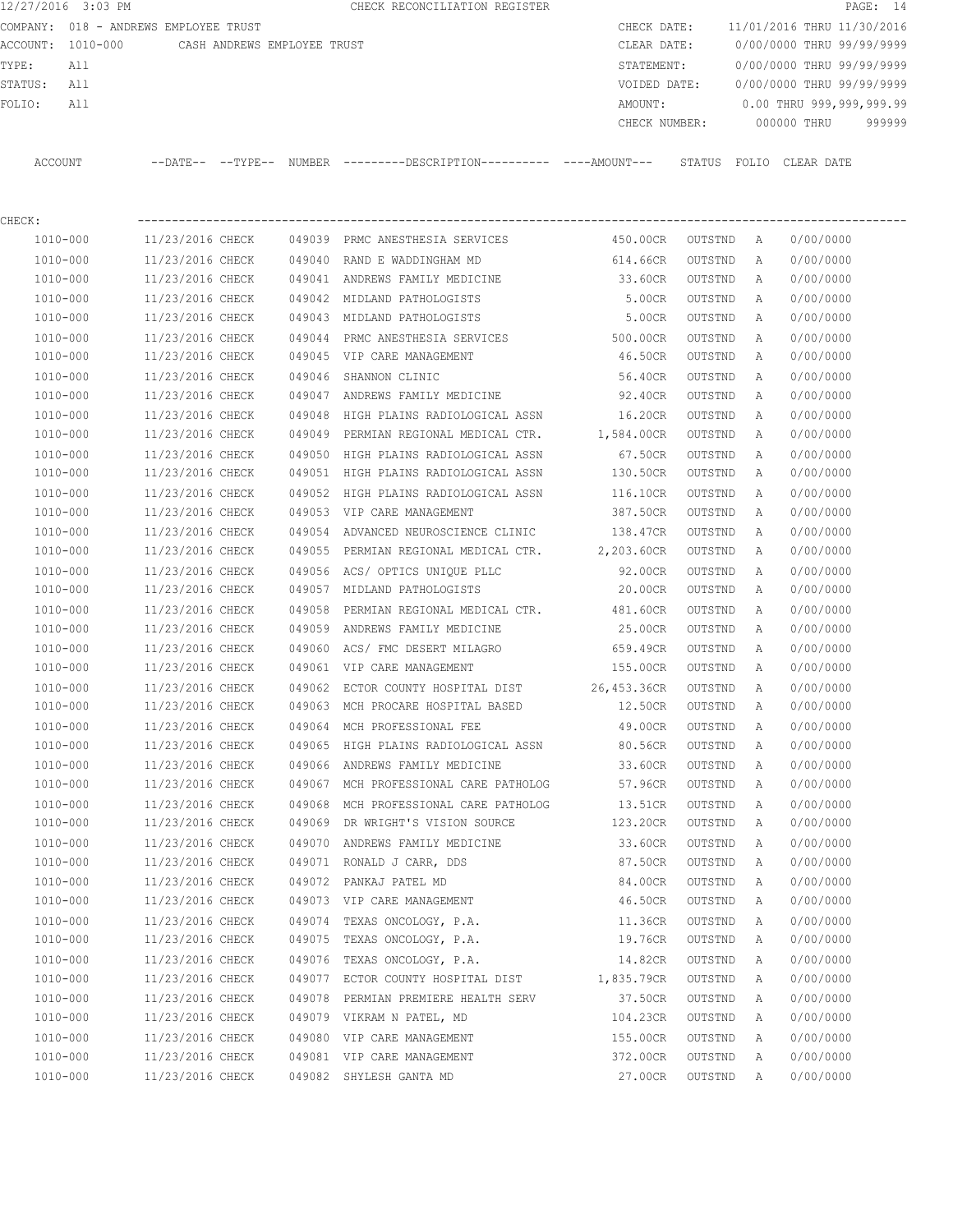12/27/2016 3:03 PM CHECK RECONCILIATION REGISTER PAGE: 15 COMPANY: 018 - ANDREWS EMPLOYEE TRUST CHECK DATE: 11/01/2016 THRU 11/30/2016 ACCOUNT: 1010-000 CASH ANDREWS EMPLOYEE TRUST CLEAR DATE: 0/00/0000 THRU 99/99/9999 TYPE: All STATEMENT: 0/00/0000 THRU 99/99/9999 STATUS: All VOIDED DATE: 0/00/0000 THRU 99/99/9999 FOLIO: All AMOUNT: 0.00 THRU 999,999,999.99 CHECK NUMBER: 000000 THRU 999999 ACCOUNT --DATE-- --TYPE-- NUMBER ---------DESCRIPTION---------- ----AMOUNT--- STATUS FOLIO CLEAR DATE CHECK: ---------------------------------------------------------------------------------------------------------------- 1010-000 11/23/2016 CHECK 049083 JAMES B GOATES DDS 98.40CR OUTSTND A 0/00/0000 1010-000 11/23/2016 CHECK 049084 DR WRIGHT'S VISION SOURCE 12.40CR OUTSTND A 0/00/0000 1010-000 11/23/2016 CHECK 049085 ANDREWS FAMILY MEDICINE 33.60CR OUTSTND A 0/00/0000 1010-000 11/23/2016 CHECK 049086 ANDREWS FAMILY MEDICINE 18.85CR OUTSTND A 0/00/0000 1010-000 11/23/2016 CHECK 049087 PERMIAN REGIONAL MEDICAL CTR. 121.20CR OUTSTND A 0/00/0000 1010-000 11/23/2016 CHECK 049088 MIDLAND PATHOLOGISTS 31.50CR OUTSTND A 0/00/0000 1010-000 11/23/2016 CHECK 049089 HIGH PLAINS RADIOLOGICAL ASSN 19.80CR OUTSTND A 0/00/0000 1010-000 11/23/2016 CHECK 049090 UNITED STATES MEDICAL SUPPLY 109.99CR OUTSTND A 0/00/0000 1010-000 11/23/2016 CHECK 049091 VIP CARE MANAGEMENT 46.50CR OUTSTND A 0/00/0000 1010-000 11/23/2016 CHECK 049092 RAVI MEDI MD 56.08CR OUTSTND A 0/00/0000 1010-000 11/23/2016 CHECK 049093 ANDREWS FAMILY MEDICINE 18.85CR OUTSTND A 0/00/0000 1010-000 11/23/2016 CHECK 049094 URGENT ORTHOPEDIC SPECIALITST 1,330.14CR OUTSTND A 0/00/0000 1010-000 11/23/2016 CHECK 049095 URGENT ORTHOPEDIC SPECIALITST 110.17CR OUTSTND A 0/00/0000 1010-000 11/23/2016 CHECK 049096 HIGH PLAINS RADIOLOGICAL ASSN 19.80CR OUTSTND A 0/00/0000 1010-000 11/23/2016 CHECK 049097 STUART D SMALL, MD 227.83CR OUTSTND A 0/00/0000 1010-000 11/23/2016 CHECK 049098 PERMIAN REGIONAL MEDICAL CTR. 255.20CR OUTSTND A 0/00/0000 1010-000 11/23/2016 CHECK 049099 ERIC J VENEGAS MD 49.00CR OUTSTND A 0/00/0000 1010-000 11/23/2016 CHECK 049100 WEST TEXAS UROLOGY 376.84CR OUTSTND A 0/00/0000

 1010-000 11/23/2016 CHECK 049101 VIKRAM N PATEL, MD 41.00CR OUTSTND A 0/00/0000 1010-000 11/23/2016 CHECK 049102 ANDREWS FAMILY MEDICINE 33.60CR OUTSTND A 0/00/0000 1010-000 11/23/2016 CHECK 049103 PERMIAN REGIONAL MEDICAL CTR. 4,101.80CR OUTSTND A 0/00/0000 1010-000 11/23/2016 CHECK 049104 HIGH PLAINS RADIOLOGICAL ASSN 124.20CR OUTSTND A 0/00/0000 1010-000 11/23/2016 CHECK 049105 ANDREWS FAMILY MEDICINE 71.19CR OUTSTND A 0/00/0000 1010-000 11/23/2016 CHECK 049106 PERMIAN REGIONAL MEDICAL CTR. 44.00CR OUTSTND A 0/00/0000 1010-000 11/23/2016 CHECK 049107 TEXAS EMERGENCY STAFFING 1,260.00CR OUTSTND A 0/00/0000 1010-000 11/23/2016 CHECK 049108 VIP CARE MANAGEMENT 124.00CR OUTSTND A 0/00/0000 1010-000 11/23/2016 CHECK 049109 VIP CARE MANAGEMENT 217.00CR OUTSTND A 0/00/0000 1010-000 11/23/2016 CHECK 049110 ANDREWS FAMILY MEDICINE 33.60CR OUTSTND A 0/00/0000 1010-000 11/23/2016 CHECK 049111 HIGH PLAINS RADIOLOGICAL ASSN 67.50CR OUTSTND A 0/00/0000 1010-000 11/23/2016 CHECK 049112 HIGH PLAINS RADIOLOGICAL ASSN 110.70CR OUTSTND A 0/00/0000 1010-000 11/23/2016 CHECK 049113 ANDREWS FAMILY MEDICINE 18.85CR OUTSTND A 0/00/0000 \*\*\* 1010-000 11/23/2016 CHECK 049115 JACQUELINE L WILLIAMS 15.00CR OUTSTND A 0/00/0000 1010-000 11/23/2016 CHECK 049116 ANDREWS FAMILY MEDICINE 3.85CR OUTSTND A 0/00/0000 1010-000 11/23/2016 CHECK 049117 PERMIAN REGIONAL MEDICAL CTR. 234.40CR OUTSTND A 0/00/0000 1010-000 11/23/2016 CHECK 049118 CLEARPOINT DIAGNOSTIC LAB 22.20CR OUTSTND A 0/00/0000 1010-000 11/23/2016 CHECK 049119 BAYLOR SCOTT WHITE CLINIC 89.07CR OUTSTND A 0/00/0000

| $***$ | 1010-000     | 11/23/2016 CHECK    | 049914 | ANDREWS FAMILY MEDICINE | 33.60CR    | OUTSTND | Α              | 0/00/0000  |  |
|-------|--------------|---------------------|--------|-------------------------|------------|---------|----------------|------------|--|
|       | DEPOSIT:     |                     |        |                         |            |         |                |            |  |
|       | $1010 - 000$ | 11/07/2016 DEPOSIT  |        | DEPOSIT 11/07/2016      | 242,963.56 | POSTED  | $\mathbb{C}^-$ | 11/30/2016 |  |
|       | $1010 - 000$ | 11/14/2016 DEPOSIT  |        | DEPOSIT 11/14/2016      | 417.00     | POSTED  |                | 11/30/2016 |  |
|       |              |                     |        |                         |            |         |                |            |  |
|       | INTEREST:    |                     |        |                         |            |         |                |            |  |
|       | $1010 - 000$ | 11/30/2016 INTEREST |        | Bank Rec - Adj          | 7.08       | POSTED  | G.             | 11/30/2016 |  |
|       |              |                     |        |                         |            |         |                |            |  |

MISCELLANEOUS: ----------------------------------------------------------------------------------------------------------------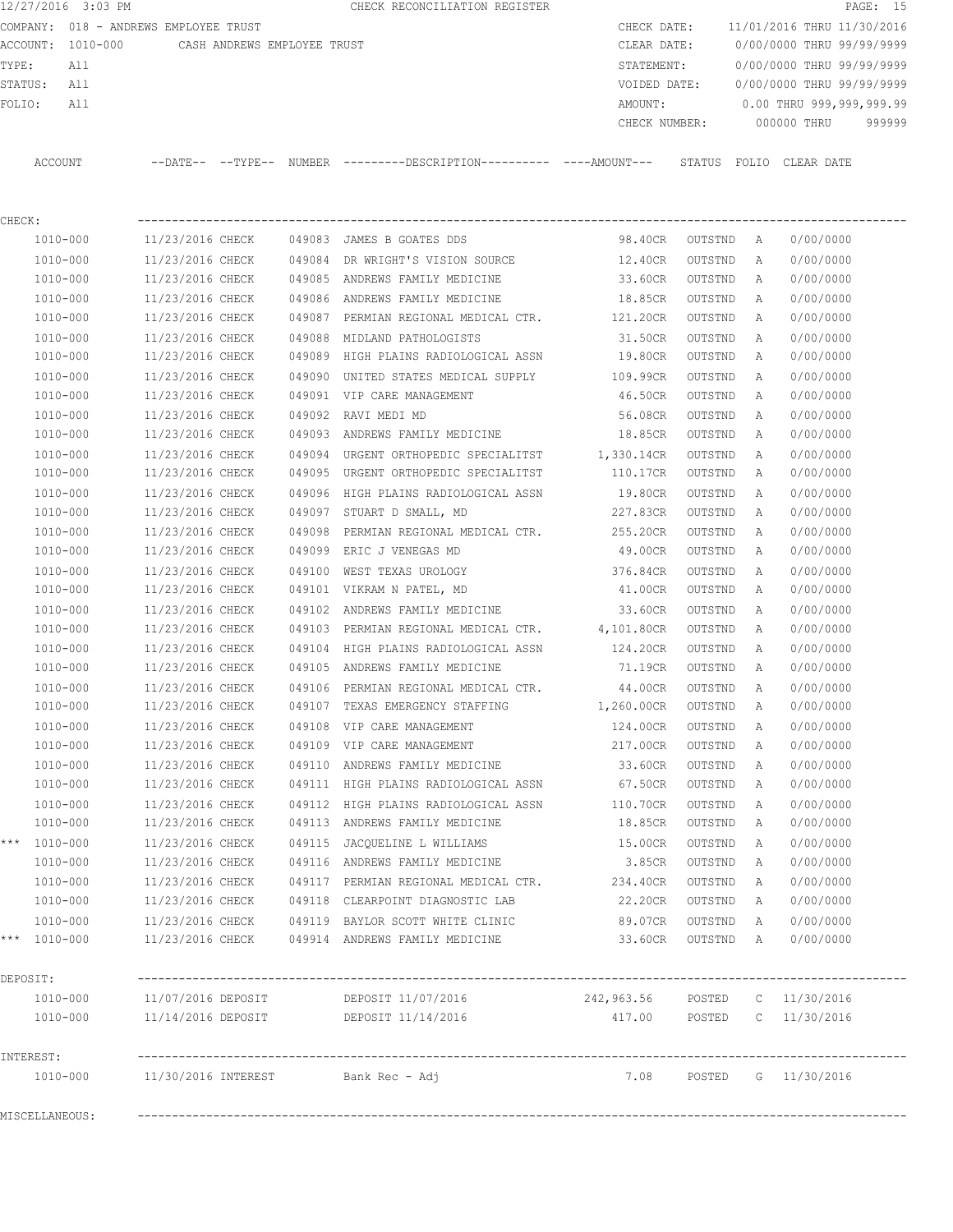|                | 12/27/2016 3:03 PM          |                                               |                       |                       | CHECK RECONCILIATION REGISTER                                                                |                                      |  |                                        | PAGE: 16 |
|----------------|-----------------------------|-----------------------------------------------|-----------------------|-----------------------|----------------------------------------------------------------------------------------------|--------------------------------------|--|----------------------------------------|----------|
|                |                             | COMPANY: 018 - ANDREWS EMPLOYEE TRUST         |                       |                       |                                                                                              | CHECK DATE:                          |  | 11/01/2016 THRU 11/30/2016             |          |
|                |                             | ACCOUNT: 1010-000 CASH ANDREWS EMPLOYEE TRUST |                       |                       | CLEAR DATE:                                                                                  |                                      |  | 0/00/0000 THRU 99/99/9999              |          |
| TYPE:          | All                         |                                               |                       |                       |                                                                                              |                                      |  | STATEMENT: 0/00/0000 THRU 99/99/9999   |          |
| STATUS: All    |                             |                                               |                       |                       |                                                                                              |                                      |  | VOIDED DATE: 0/00/0000 THRU 99/99/9999 |          |
| FOLIO:         | All                         |                                               |                       |                       |                                                                                              | AMOUNT:                              |  | $0.00$ THRU 999,999,999.99             |          |
|                |                             |                                               |                       |                       |                                                                                              |                                      |  | CHECK NUMBER: 000000 THRU 999999       |          |
|                | ACCOUNT                     |                                               |                       |                       | --DATE-- --TYPE-- NUMBER ---------DESCRIPTION---------- ----AMOUNT--- STATUS FOLIO CLEARDATE |                                      |  |                                        |          |
| MISCELLANEOUS: |                             |                                               | --------------------- |                       |                                                                                              | ------------------------------------ |  |                                        |          |
|                | 1010-000                    | 11/16/2016 MISC.                              |                       |                       | JE#8748 UNITED HEALTHCARE 11/8 34.95CR POSTED G 11/30/2016                                   |                                      |  |                                        |          |
|                | 1010-000                    | 11/30/2016 MISC.                              |                       |                       |                                                                                              |                                      |  |                                        |          |
|                | TOTALS FOR ACCOUNT 1010-000 |                                               |                       | <b>CHECK</b>          | TOTAL: 146,117.45CR                                                                          |                                      |  |                                        |          |
|                |                             |                                               |                       | DEPOSIT               | TOTAL:                                                                                       | 243,380.56                           |  |                                        |          |
|                |                             |                                               |                       | INTEREST              | TOTAL:                                                                                       | 7.08                                 |  |                                        |          |
|                |                             |                                               |                       | MISCELLANEOUS TOTAL:  |                                                                                              | 111.77CR                             |  |                                        |          |
|                |                             |                                               |                       | SERVICE CHARGE TOTAL: |                                                                                              | 0.00                                 |  |                                        |          |
|                |                             |                                               |                       | EFT                   | TOTAL:                                                                                       | 0.00                                 |  |                                        |          |
|                |                             |                                               |                       | BANK-DRAFT            | TOTAL:                                                                                       | 0.00                                 |  |                                        |          |
|                |                             | TOTALS FOR ANDREWS EMPLOYEE TRUST             |                       | CHECK                 | TOTAL: 146,117.45CR                                                                          |                                      |  |                                        |          |
|                |                             |                                               |                       | DEPOSIT               | TOTAL:                                                                                       | 243,380.56                           |  |                                        |          |
|                |                             |                                               |                       | INTEREST              | TOTAL:                                                                                       | 7.08                                 |  |                                        |          |
|                |                             |                                               |                       | MISCELLANEOUS TOTAL:  |                                                                                              | 111.77CR                             |  |                                        |          |
|                |                             |                                               |                       | SERVICE CHARGE TOTAL: |                                                                                              | 0.00                                 |  |                                        |          |
|                |                             |                                               |                       | EFT                   | TOTAL:                                                                                       | 0.00                                 |  |                                        |          |
|                |                             |                                               |                       | BANK-DRAFT            | TOTAL:                                                                                       | 0.00                                 |  |                                        |          |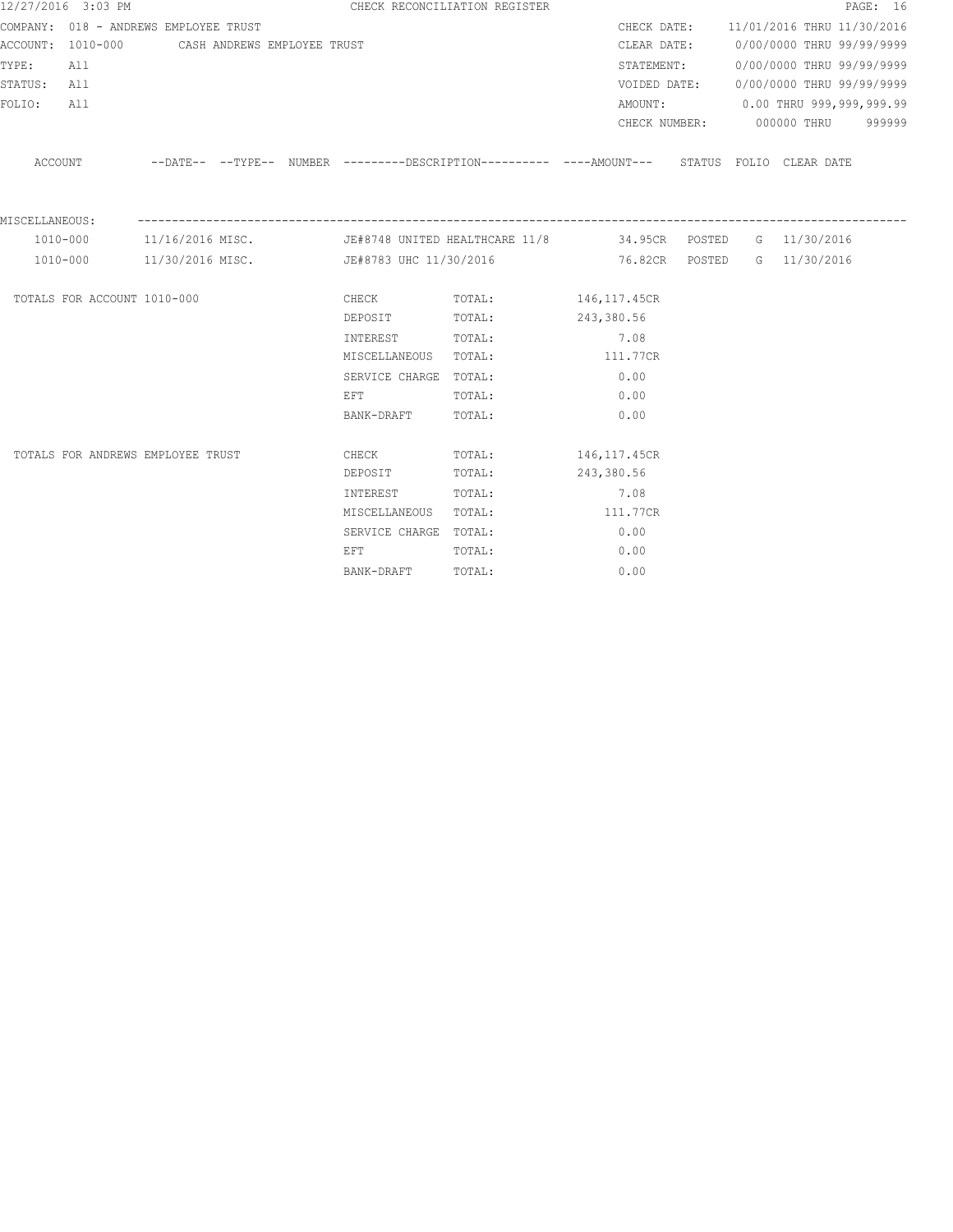| 12/27/2016 3:03 PM                  |                                      |                       | CHECK RECONCILIATION REGISTER                                                                        |                                |                  |        | PAGE: 17                               |
|-------------------------------------|--------------------------------------|-----------------------|------------------------------------------------------------------------------------------------------|--------------------------------|------------------|--------|----------------------------------------|
| COMPANY: 020 - PAYROLL ACCOUNT FUND |                                      |                       |                                                                                                      |                                |                  |        | CHECK DATE: 11/01/2016 THRU 11/30/2016 |
| ACCOUNT: 1001-000                   | CASH                                 |                       |                                                                                                      | CLEAR DATE:                    |                  |        | 0/00/0000 THRU 99/99/9999              |
| TYPE:<br>All                        |                                      |                       |                                                                                                      | STATEMENT:                     |                  |        | 0/00/0000 THRU 99/99/9999              |
| STATUS: All                         |                                      |                       |                                                                                                      |                                |                  |        | VOIDED DATE: 0/00/0000 THRU 99/99/9999 |
| FOLIO:<br>All                       |                                      |                       |                                                                                                      | AMOUNT:                        |                  |        | $0.00$ THRU 999,999,999.99             |
|                                     |                                      |                       |                                                                                                      |                                |                  |        | CHECK NUMBER: 000000 THRU 999999       |
| ACCOUNT                             |                                      |                       | --DATE-- --TYPE-- NUMBER --------DESCRIPTION---------- ---AMOUNT--- STATUS FOLIO CLEAR-DATE          |                                |                  |        |                                        |
| BANK DRAFT:                         |                                      |                       |                                                                                                      |                                |                  |        |                                        |
| 1001-000                            |                                      |                       | 11/02/2016 BANK-DRAFT TEXAS CHILD SUPPORT DISBURSEME                                                 | 1,727.94CR POSTED A 11/30/2016 |                  |        |                                        |
| 1001-000                            |                                      |                       | 11/02/2016 BANK-DRAFT000001 INTERNAL REVENUE SERVICE 78,158.73CR POSTED                              |                                |                  |        | A 11/30/2016                           |
| 1001-000                            |                                      |                       | 11/16/2016 BANK-DRAFT TEXAS CHILD SUPPORT DISBURSEME                                                 | 2,427.73CR POSTED              |                  |        | A 11/30/2016                           |
| 1001-000                            |                                      |                       | 11/16/2016 BANK-DRAFT000001 INTERNAL REVENUE SERVICE 85,288.85CR POSTED                              |                                |                  |        | A 11/30/2016                           |
| 1001-000                            |                                      |                       | 11/25/2016 BANK-DRAFT TEXAS CHILD SUPPORT DISBURSEME                                                 | 776.50CR POSTED                |                  |        | A 11/30/2016                           |
| $1001 - 000$                        |                                      |                       | 11/25/2016 BANK-DRAFT000001 INTERNAL REVENUE SERVICE 33,731.93CR                                     |                                | POSTED           |        | A 11/30/2016                           |
| 1001-000                            |                                      | 11/30/2016 BANK-DRAFT | TEXAS CHILD SUPPORT DISBURSEME 2,323.43CR                                                            |                                | OUTSTND          |        | A 0/00/0000                            |
|                                     |                                      |                       | 1001-000 11/30/2016 BANK-DRAFT000001 INTERNAL REVENUE SERVICE 89,714.92CR                            |                                | POSTED           |        | A 11/30/2016                           |
|                                     |                                      |                       | 1001-000 11/30/2016 BANK-DRAFT000002 TEXAS COUNTY & DISTRICT RETIRE 235,503.00CR OUTSTND A 0/00/0000 |                                |                  |        |                                        |
| CHECK:                              |                                      |                       |                                                                                                      |                                |                  |        |                                        |
| 1001-000                            |                                      |                       | $11/01/2016$ CHECK $110946$ CAPROCK HEALTHPLANS INS                                                  | 100,950.53CR POSTED            |                  |        | A 11/30/2016                           |
| 1001-000                            |                                      |                       | 11/02/2016 CHECK 110947 BARRIENTES, ANTONIO                                                          | 1,125.24CR                     | POSTED           |        | P 11/30/2016                           |
| 1001-000                            | 11/02/2016 CHECK                     |                       | 110948 LEMOND, RONNIE G                                                                              | 1,286.44CR                     | POSTED           |        | P 11/30/2016                           |
| 1001-000                            | 11/02/2016 CHECK                     |                       | 110949 SHRAUNER, CHAD L                                                                              | 1,409.41CR                     | POSTED           |        | P 11/30/2016                           |
| 1001-000                            | 11/02/2016 CHECK                     |                       | 110950 LOPEZ JR, ROMAN                                                                               | 1,247.74CR                     | POSTED           |        | P 11/30/2016                           |
| 1001-000                            | 11/02/2016 CHECK                     |                       | 110951 CARRASCO, ORBILIA                                                                             | 971.72CR                       | POSTED           | P      | 11/30/2016                             |
| 1001-000                            | 11/02/2016 CHECK                     | 110952                | DAVIS, SARAH B                                                                                       | 1,101.99CR                     | POSTED           | P      | 11/30/2016                             |
| 1001-000                            | 11/02/2016 CHECK                     |                       | 110953 BAXTER, CARL L                                                                                | 1,270.12CR                     | POSTED           | P      | 11/30/2016                             |
| 1001-000                            | 11/02/2016 CHECK                     |                       | 110954 GREENHAW, MARK L                                                                              | 1,538.39CR                     | POSTED           | P      | 11/30/2016                             |
| 1001-000                            |                                      |                       | 11/02/2016 CHECK 110955 HATHCOX, DAVID L                                                             | 1,542.66CR                     | POSTED           | P      | 11/30/2016                             |
| 1001-000                            | 11/02/2016 CHECK                     |                       | 110956 PERRYMAN, WILLIAM E                                                                           | 230.44CR                       | POSTED           | P      | 11/30/2016                             |
| 1001-000                            |                                      |                       | 11/02/2016 CHECK 110957 REX, JAMES R                                                                 | 2,149.83CR                     | POSTED           |        | P 11/30/2016                           |
| 1001-000                            | 11/02/2016 CHECK                     |                       | 110958 RAMPONE, THOMAS D                                                                             | 1,347.91CR                     | POSTED           |        | P 11/30/2016                           |
| $1001 - 000$                        | 11/02/2016 CHECK                     |                       | 110959 DELACRUZ, BRITTANY R                                                                          | 670.24CR                       | POSTED           | Ρ      | 11/30/2016                             |
| $1001 - 000$                        | 11/02/2016 CHECK                     | 110960                | TERRY, EUNICE P                                                                                      | 391.78CR                       | POSTED           | Ρ      | 11/30/2016                             |
| $1001 - 000$                        | 11/02/2016 CHECK                     | 110961                | UPCHURCH, STACY                                                                                      | 674.97CR                       | POSTED           | Ρ      | 11/30/2016                             |
| $1001 - 000$                        | 11/02/2016 CHECK                     | 110962                | ARENIVAR, JUAN D                                                                                     | 1,199.10CR                     | POSTED           | Ρ      | 11/30/2016                             |
| $1001 - 000$                        | 11/02/2016 CHECK                     | 110963                | COOMER, RODNEY D                                                                                     | 1,686.21CR                     | POSTED           | Ρ      | 11/30/2016                             |
| $1001 - 000$                        | 11/02/2016 CHECK                     | 110964                | DAVILA, CARLOS                                                                                       | 1,496.63CR                     | POSTED           | Ρ      | 11/30/2016                             |
| $1001 - 000$                        | 11/02/2016 CHECK                     | 110965                | HOBBS, VERNON J                                                                                      | 1,438.32CR                     | POSTED           | Ρ      | 11/30/2016                             |
| $1001 - 000$                        | 11/02/2016 CHECK                     | 110966                | OLIVAS, SERGIO                                                                                       | 706.06CR                       | POSTED           | Ρ      | 11/30/2016                             |
| 1001-000                            | 11/02/2016 CHECK                     | 110967                | WILLIAMS, JACQUELINE                                                                                 | 1,321.06CR                     | POSTED           | Ρ      | 11/30/2016                             |
| $1001 - 000$                        | 11/02/2016 CHECK                     | 110968                | CONTRERAS, ISMAEL E                                                                                  | 66.50CR                        | POSTED           | Ρ      | 11/30/2016                             |
| $1001 - 000$                        | 11/02/2016 CHECK                     |                       | 110969 CUEVAS, MARIA A                                                                               | 182.85CR                       | POSTED           | Ρ      | 11/30/2016                             |
|                                     |                                      |                       |                                                                                                      |                                |                  |        |                                        |
| $1001 - 000$<br>1001-000            | 11/02/2016 CHECK<br>11/02/2016 CHECK | 110970                | CUEVAS, WILLY<br>110971 GALLIER, STEVEN W                                                            | 51.72CR<br>415.57CR            | POSTED<br>POSTED | Ρ<br>Ρ | 11/30/2016<br>11/30/2016               |
|                                     |                                      |                       |                                                                                                      |                                |                  |        |                                        |
| $1001 - 000$<br>$1001 - 000$        | 11/02/2016 CHECK<br>11/02/2016 CHECK | 110973                | 110972 LOPEZ JR, ROMAN<br>OLIVAS, SERGIO AXEL                                                        | 319.45CR                       | POSTED           | Ρ      | 11/30/2016<br>11/30/2016               |
|                                     |                                      |                       |                                                                                                      | 135.47CR                       | POSTED           | Ρ      |                                        |
| $1001 - 000$                        | 11/02/2016 CHECK                     | 110974                | WALDROP, WAYNE D                                                                                     | 159.14CR                       | POSTED           | Ρ      | 11/30/2016                             |
| $1001 - 000$                        | 11/02/2016 CHECK                     | 110975                | CRAWFORD, LEX K                                                                                      | 1,510.78CR                     | POSTED           | Ρ      | 11/30/2016                             |
| $1001 - 000$                        | 11/02/2016 CHECK                     | 110976                | LEMOND, JANIE                                                                                        | 1,321.06CR                     | POSTED           | Ρ      | 11/30/2016                             |
| 1001-000                            | 11/02/2016 CHECK                     | 110977                | PACE, DAVID P                                                                                        | 1,321.06CR                     | POSTED           | Ρ      | 11/30/2016                             |
| $1001 - 000$                        | 11/02/2016 CHECK                     |                       | 110978 SANCHEZ, LORENZO                                                                              | 690.30CR                       | POSTED           | Ρ      | 11/30/2016                             |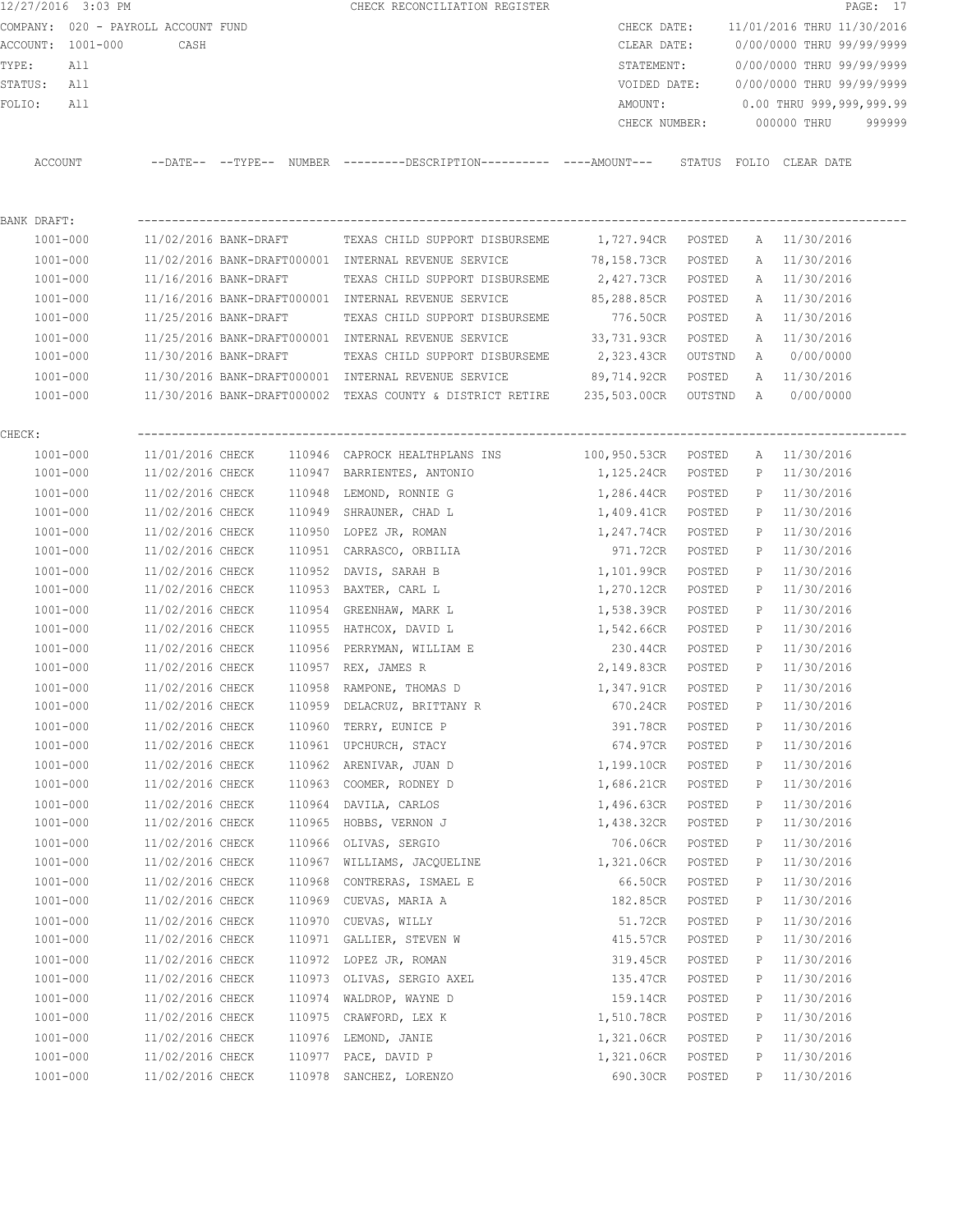12/27/2016 3:03 PM CHECK RECONCILIATION REGISTER **PAGE:** 18 COMPANY: 020 - PAYROLL ACCOUNT FUND CHECK DATE: 11/01/2016 THRU 11/30/2016 ACCOUNT: 1001-000 CASH CLEAR DATE: 0/00/0000 THRU 99/99/9999 TYPE: All STATEMENT: 0/00/0000 THRU 99/99/9999 STATUS: All VOIDED DATE: 0/00/0000 THRU 99/99/9999 FOLIO: All AMOUNT: 0.00 THRU 999,999,999.99 CHECK NUMBER: 000000 THRU 999999 ACCOUNT --DATE-- --TYPE-- NUMBER ---------DESCRIPTION---------- ----AMOUNT--- STATUS FOLIO CLEAR DATE

CHECK: ---------------------------------------------------------------------------------------------------------------- 1001-000 11/01/2016 CHECK 110979 ALMANCE, LUIS F 124.67CR POSTED P 11/30/2016 1001-000 11/01/2016 CHECK 110980 ALMANCE JR, ANASTACIO 96.97CR POSTED P 11/30/2016 1001-000 11/01/2016 CHECK 110981 CASBEER, KENNETH A 278.15CR POSTED P 11/30/2016 1001-000 11/01/2016 CHECK 110982 COOK, MIKE 391.72CR POSTED P 11/30/2016 1001-000 11/01/2016 CHECK 110983 COOMER, COLE I 302.86CR POSTED P 11/30/2016 1001-000 11/01/2016 CHECK 110984 COOMER, RODNEY 443.28CR POSTED P 11/30/2016 1001-000 11/01/2016 CHECK 110985 DOLGENER, SHANE S 290.50CR POSTED P 11/30/2016 1001-000 11/01/2016 CHECK 110986 EHRENBERG, DERRECK J 374.02CR POSTED P 11/30/2016 1001-000 11/01/2016 CHECK 110987 GOMEZ, DAN 69.26CR OUTSTND P 0/00/0000 1001-000 11/01/2016 CHECK 110988 HOBBS, BUDDY J 401.68CR POSTED P 11/30/2016 1001-000 11/01/2016 CHECK 110989 HULAN, CAMERON L 17.70CR POSTED P 11/30/2016 1001-000 11/01/2016 CHECK 110990 JONES, PHILLIP 96.97CR POSTED P 11/30/2016 1001-000 11/01/2016 CHECK 110991 MARTIN, JEREMY A 241.09CR POSTED P 11/30/2016 1001-000 11/01/2016 CHECK 110992 MATSCHEK, WALTER J 249.34CR POSTED P 11/30/2016 1001-000 11/01/2016 CHECK 110993 MAY, SCOTT A 302.86CR POSTED P 11/30/2016 1001-000 11/01/2016 CHECK 110994 MOORE, BRANDON C 127.38CR POSTED P 11/30/2016 1001-000 11/01/2016 CHECK 110995 NICKEL, MARK A 360.16CR POSTED P 11/30/2016 1001-000 11/01/2016 CHECK 110996 ORTIZ, DANIEL 152.38CR POSTED P 11/30/2016 1001-000 11/01/2016 CHECK 110997 ORTIZ, DANIEL 179.33CR POSTED P 11/30/2016 1001-000 11/01/2016 CHECK 110998 PENNY, JERRY G 401.68CR POSTED P 11/30/2016 1001-000 11/01/2016 CHECK 110999 PRICE IV, CHARLES WINSTON 132.38CR POSTED P 11/30/2016 1001-000 11/01/2016 CHECK 111000 ROGERS, JARED C 332.46CR POSTED P 11/30/2016 1001-000 11/01/2016 CHECK 111001 ROGERS, MONTY G 207.79CR POSTED P 11/30/2016 1001-000 11/01/2016 CHECK 111002 ROWE, RANDALL 96.97CR POSTED P 11/30/2016 1001-000 11/01/2016 CHECK 111003 SIMPSON, SEAN P 277.05CR POSTED P 11/30/2016 1001-000 11/01/2016 CHECK 111004 STARK, JOHN P 152.38CR OUTSTND P 0/00/0000 1001-000 11/01/2016 CHECK 111005 VEACH, BRIAN 249.34CR POSTED P 11/30/2016 1001-000 11/01/2016 CHECK 111006 VILLA, JESUS 228.74CR POSTED P 11/30/2016 1001-000 11/01/2016 CHECK 111007 WALSH, ZACH R 249.34CR OUTSTND P 0/00/0000 1001-000 11/01/2016 CHECK 111008 WESTMAN, ROBERT 304.75CR POSTED P 11/30/2016 1001-000 11/03/2016 CHECK 111009 WESTMAN, ROBERT 304.75CR POSTED P 11/30/2016 1001-000 11/02/2016 CHECK 111010 AIG VALIC FINANCIAL ADVISORS I 150.00CR POSTED A 11/30/2016 1001-000 11/02/2016 CHECK 111011 C.S.B. ANDREWS COUNTY ADULT PR 1,249.25CR POSTED A 11/30/2016 1001-000 11/02/2016 CHECK 111012 MASS MUTUAL 480.00CR POSTED A 11/30/2016 1001-000 11/02/2016 CHECK 111013 NACO/SOUTH CENTRAL 20.00CR POSTED A 11/30/2016 1001-000 11/02/2016 CHECK 111014 SECURITY BENEFIT GROUP OF COMP 525.00CR POSTED A 11/30/2016 1001-000 11/02/2016 CHECK 111015 TG 130.13CR POSTED A 11/30/2016 1001-000 11/02/2016 CHECK 111016 WADDELL & REED INC 150.00CR POSTED A 11/30/2016 1001-000 11/16/2016 CHECK 111017 BARRIENTES, ANTONIO 1,261.22CR POSTED P 11/30/2016 1001-000 11/16/2016 CHECK 111018 LEMOND, RONNIE G 1,518.09CR POSTED P 11/30/2016 1001-000 11/16/2016 CHECK 111019 SHRAUNER, CHAD L 1,780.63CR POSTED P 11/30/2016 1001-000 11/16/2016 CHECK 111020 LOPEZ JR, ROMAN 1,347.64CR POSTED P 11/30/2016 1001 000 11/16/2016 CHECK 111021 CARRASCO, ORBILIA 1,334.73CR POSTED P 11/30/2016 1001-000 11/16/2016 CHECK 111022 DAVIS, SARAH B 1,140.66CR POSTED P 11/30/2016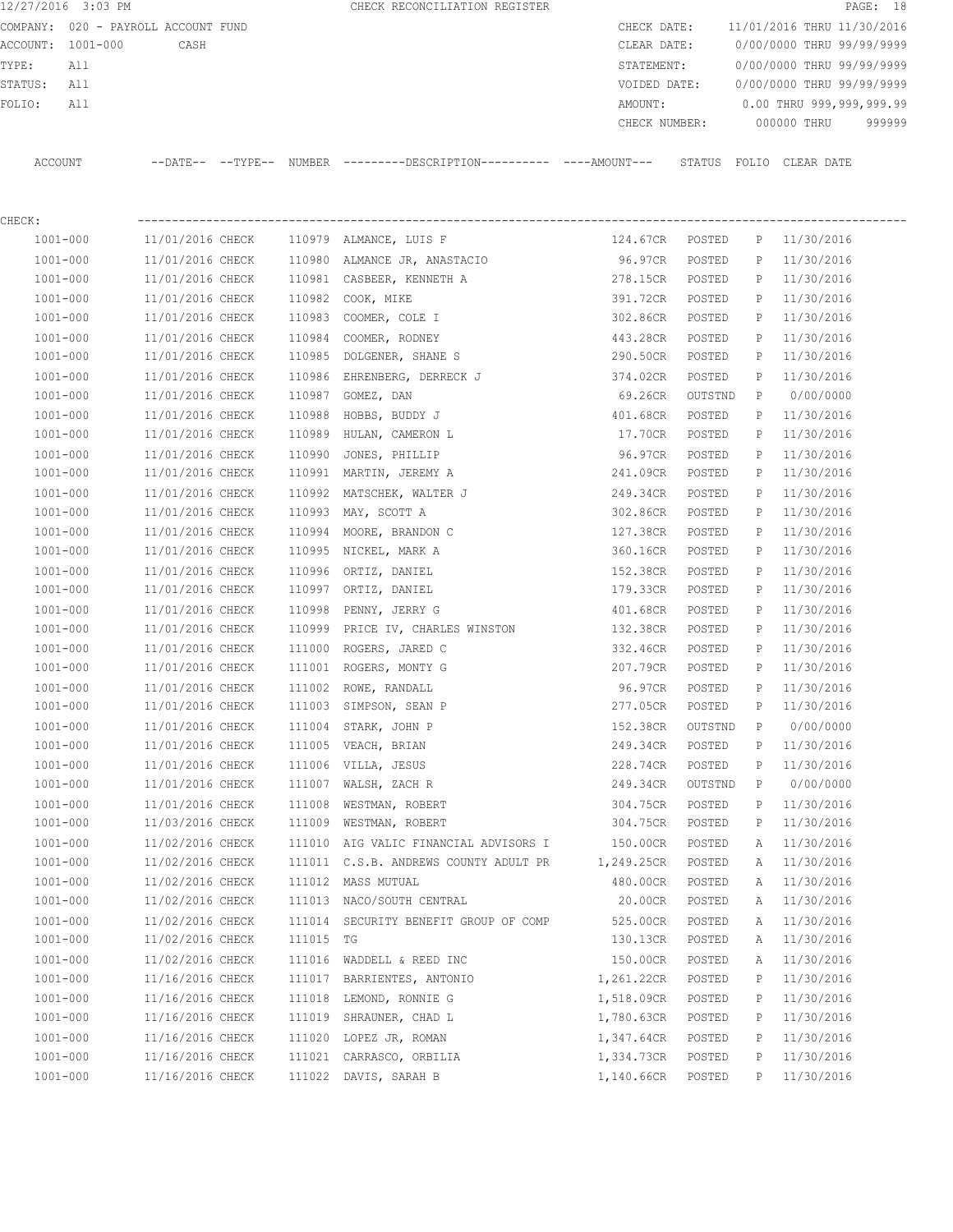|                                     | 12/27/2016 3:03 PM |                                      |           | CHECK RECONCILIATION REGISTER                                                                 |                     |                   |              | PAGE: 19                     |
|-------------------------------------|--------------------|--------------------------------------|-----------|-----------------------------------------------------------------------------------------------|---------------------|-------------------|--------------|------------------------------|
| COMPANY: 020 - PAYROLL ACCOUNT FUND |                    |                                      |           |                                                                                               | CHECK DATE:         |                   |              | 11/01/2016 THRU 11/30/2016   |
|                                     | ACCOUNT: 1001-000  | CASH                                 |           |                                                                                               | CLEAR DATE:         |                   |              | 0/00/0000 THRU 99/99/9999    |
| TYPE:                               | All                |                                      |           |                                                                                               | STATEMENT:          |                   |              | 0/00/0000 THRU 99/99/9999    |
| STATUS:                             | All                |                                      |           |                                                                                               | VOIDED DATE:        |                   |              | 0/00/0000 THRU 99/99/9999    |
| FOLIO:                              | All                |                                      |           |                                                                                               | AMOUNT:             |                   |              | 0.00 THRU 999,999,999.99     |
|                                     |                    |                                      |           |                                                                                               | CHECK NUMBER:       |                   |              | 000000 THRU<br>999999        |
|                                     | ACCOUNT            |                                      |           | --DATE-- --TYPE-- NUMBER ---------DESCRIPTION---------- ----AMOUNT--- STATUS FOLIO CLEAR DATE |                     |                   |              |                              |
| CHECK:                              |                    |                                      |           |                                                                                               |                     |                   |              |                              |
|                                     | 1001-000           | 11/16/2016 CHECK                     |           | 111023 BAXTER, CARL L                                                                         | 1,254.59CR POSTED   |                   | P            | 11/30/2016                   |
|                                     | $1001 - 000$       | 11/16/2016 CHECK                     |           | 111024 GREENHAW, MARK L                                                                       | 1,672.64CR          | POSTED            | $\mathbb{P}$ | 11/30/2016                   |
|                                     | 1001-000           | 11/16/2016 CHECK                     |           | 111025 HATHCOX, DAVID L                                                                       | 1,574.39CR          | POSTED            | $\mathbb{P}$ | 11/30/2016                   |
|                                     | $1001 - 000$       | 11/16/2016 CHECK                     | 111026    | REX, JAMES R                                                                                  | 1,765.37CR          | POSTED            | $\mathbb{P}$ | 11/30/2016                   |
|                                     | $1001 - 000$       | 11/16/2016 CHECK                     | 111027    | RAMPONE, THOMAS D                                                                             | 1,386.58CR          | POSTED            | Р            | 11/30/2016                   |
|                                     | $1001 - 000$       | 11/16/2016 CHECK                     | 111028    | DELACRUZ, BRITTANY R                                                                          | 551.66CR            | POSTED            | P            | 11/30/2016                   |
|                                     | 1001-000           | 11/16/2016 CHECK                     | 111029    | PERRYMAN, WILLIAM E                                                                           | 548.03CR            | POSTED            | Р            | 11/30/2016                   |
|                                     | $1001 - 000$       | 11/16/2016 CHECK                     | 111030    | TERRY, EUNICE P                                                                               | 391.78CR            | POSTED            | P            | 11/30/2016                   |
|                                     | 1001-000           | 11/16/2016 CHECK                     |           | 111031 UPCHURCH, STACY                                                                        | 674.97CR            | POSTED            | $\mathbb{P}$ | 11/30/2016                   |
|                                     | $1001 - 000$       | 11/16/2016 CHECK                     | 111032    | ARENIVAR, JUAN D                                                                              | 1,360.54CR          | POSTED            | P            | 11/30/2016                   |
|                                     | 1001-000           | 11/16/2016 CHECK                     | 111033    | COOMER, RODNEY D                                                                              | 1,682.48CR          | POSTED            | P            | 11/30/2016                   |
|                                     | $1001 - 000$       | 11/16/2016 CHECK                     | 111034    | DAVILA, CARLOS                                                                                | 1,468.49CR          | POSTED            | P            | 11/30/2016                   |
|                                     | 1001-000           | 11/16/2016 CHECK                     | 111035    | HOBBS, VERNON J                                                                               | 1,449.84CR          | POSTED            | P            | 11/30/2016                   |
|                                     | 1001-000           | 11/16/2016 CHECK                     |           | 111036 OLIVAS, SERGIO                                                                         | 739.73CR            | POSTED            | P            | 11/30/2016                   |
|                                     | 1001-000           | 11/16/2016 CHECK                     |           | 111037 WILLIAMS, JACQUELINE                                                                   | 1,226.78CR          | POSTED            | P            | 11/30/2016                   |
|                                     | 1001-000           | 11/16/2016 CHECK                     | 111038    | CONTRERAS, ISMAEL E                                                                           | 121.91CR            | POSTED            | P            | 11/30/2016                   |
|                                     | 1001-000           | 11/16/2016 CHECK                     | 111039    | CUEVAS, WILLY                                                                                 | 62.79CR             | POSTED            | Р            | 11/30/2016                   |
|                                     | $1001 - 000$       | 11/16/2016 CHECK                     | 111040    | GALLIER, STEVEN W                                                                             | 443.28CR            | POSTED            | Р            | 11/30/2016                   |
|                                     | 1001-000           | 11/16/2016 CHECK                     | 111041    | LOPEZ JR, ROMAN                                                                               | 380.40CR            | POSTED            | $\mathbb{P}$ | 11/30/2016                   |
|                                     | $1001 - 000$       | 11/16/2016 CHECK                     | 111042    | WALDROP, WAYNE D                                                                              | 96.44CR             | OUTSTND           | P            | 0/00/0000                    |
|                                     | $1001 - 000$       | 11/16/2016 CHECK                     | 111043    | CRAWFORD, LEX K                                                                               | 1,666.73CR          | POSTED            | P            | 11/30/2016                   |
|                                     | $1001 - 000$       | 11/16/2016 CHECK                     | 111044    | LEMOND, JANIE                                                                                 | 1,373.50CR          | POSTED            | P            | 11/30/2016                   |
|                                     | 1001-000           | 11/16/2016 CHECK                     |           | 111045 PACE, DAVID P                                                                          | 1,680.27CR          | POSTED            | P            | 11/30/2016                   |
|                                     | 1001-000           |                                      |           | 11/16/2016 CHECK 111046 SANCHEZ, LORENZO                                                      |                     |                   |              | 574.29CR POSTED P 11/30/2016 |
|                                     | $1001 - 000$       | 11/16/2016 CHECK                     |           | 111047 AIG VALIC FINANCIAL ADVISORS I                                                         | 150.00CR POSTED     |                   | A            | 11/30/2016                   |
|                                     | $1001 - 000$       | 11/16/2016 CHECK                     |           | 111048 MASS MUTUAL                                                                            | 480.00CR            | POSTED            | Α            | 11/30/2016                   |
|                                     | 1001-000           | 11/16/2016 CHECK                     |           | 111049 NACO/SOUTH CENTRAL                                                                     | 20.00CR             | POSTED            | A            | 11/30/2016                   |
|                                     | 1001-000           | 11/16/2016 CHECK                     |           | 111050 SECURITY BENEFIT GROUP OF COMP                                                         | 525.00CR            | POSTED            | Α            | 11/30/2016                   |
|                                     | 1001-000           | 11/16/2016 CHECK                     | 111051 TG |                                                                                               | 130.13CR            | POSTED            | A            | 11/30/2016                   |
|                                     | $1001 - 000$       | 11/16/2016 CHECK                     |           | 111052 WADDELL & REED INC                                                                     | 150.00CR            | POSTED            | Α            | 11/30/2016                   |
|                                     | $1001 - 000$       | 11/23/2016 CHECK                     |           | 111053 YOUNG, BRAD W                                                                          | 4,209.37CR          | POSTED            | P            | 11/30/2016                   |
| * * *                               | 1001-000           | 11/21/2016 CHECK                     |           | 111346 BOSWELL, MARC E                                                                        | 133.91CR            | OUTSTND           | $\mathbb{P}$ | 0/00/0000                    |
|                                     | $1001 - 000$       | 11/21/2016 CHECK                     |           | 111347 BRICE, JEANNIE G                                                                       | 877.32CR POSTED     |                   | P            | 11/30/2016                   |
|                                     | $1001 - 000$       | 11/21/2016 CHECK                     | 111348    | BUCKLEY, PAMELA K                                                                             | 198.55CR            | POSTED            | P            | 11/30/2016                   |
|                                     | 1001-000           | 11/21/2016 CHECK                     |           | 111349 BURGEN, CATHY J                                                                        | 591.04CR            | OUTSTND           | P            | 0/00/0000                    |
|                                     | $1001 - 000$       | 11/21/2016 CHECK                     | 111350    | CORNEJO, DEBORAH                                                                              | 507.92CR            | POSTED            | Ρ            | 11/30/2016                   |
|                                     | $1001 - 000$       | 11/21/2016 CHECK                     |           | 111351 GIBSON, KELLIE L                                                                       | 115.44CR            |                   | P            | 0/00/0000                    |
|                                     | $1001 - 000$       |                                      |           |                                                                                               |                     | OUTSTND           | P            | 11/30/2016                   |
|                                     | 1001-000           | 11/21/2016 CHECK<br>11/21/2016 CHECK |           | 111352 GREGG, GAYE N<br>111353 HARRIS, AMBER                                                  | 92.35CR<br>133.91CR | POSTED<br>OUTSTND | $\mathbb{P}$ | 0/00/0000                    |
|                                     |                    |                                      |           |                                                                                               |                     |                   |              |                              |
|                                     | $1001 - 000$       | 11/21/2016 CHECK                     |           | 111354 MEDINA, ELLEN                                                                          | 115.44CR            | POSTED            | Р            | 11/30/2016                   |
|                                     | 1001-000           | 11/21/2016 CHECK                     |           | 111355 MORAN, THOMAS E                                                                        | 129.29CR            | POSTED            | P            | 11/30/2016                   |
|                                     | $1001 - 000$       | 11/21/2016 CHECK                     |           | 111356 MORENO, IZMENIA M                                                                      | 129.29CR            | POSTED            | Р            | 11/30/2016                   |
|                                     | $1001 - 000$       | 11/21/2016 CHECK                     |           | 111357 ORTIZ, DIANA J                                                                         | 152.38CR            | POSTED            | P            | 11/30/2016                   |
|                                     | $1001 - 000$       | 11/21/2016 CHECK                     |           | 111358 PUCKETT, BARBARA                                                                       | 1,015.85CR POSTED   |                   |              | P 11/30/2016                 |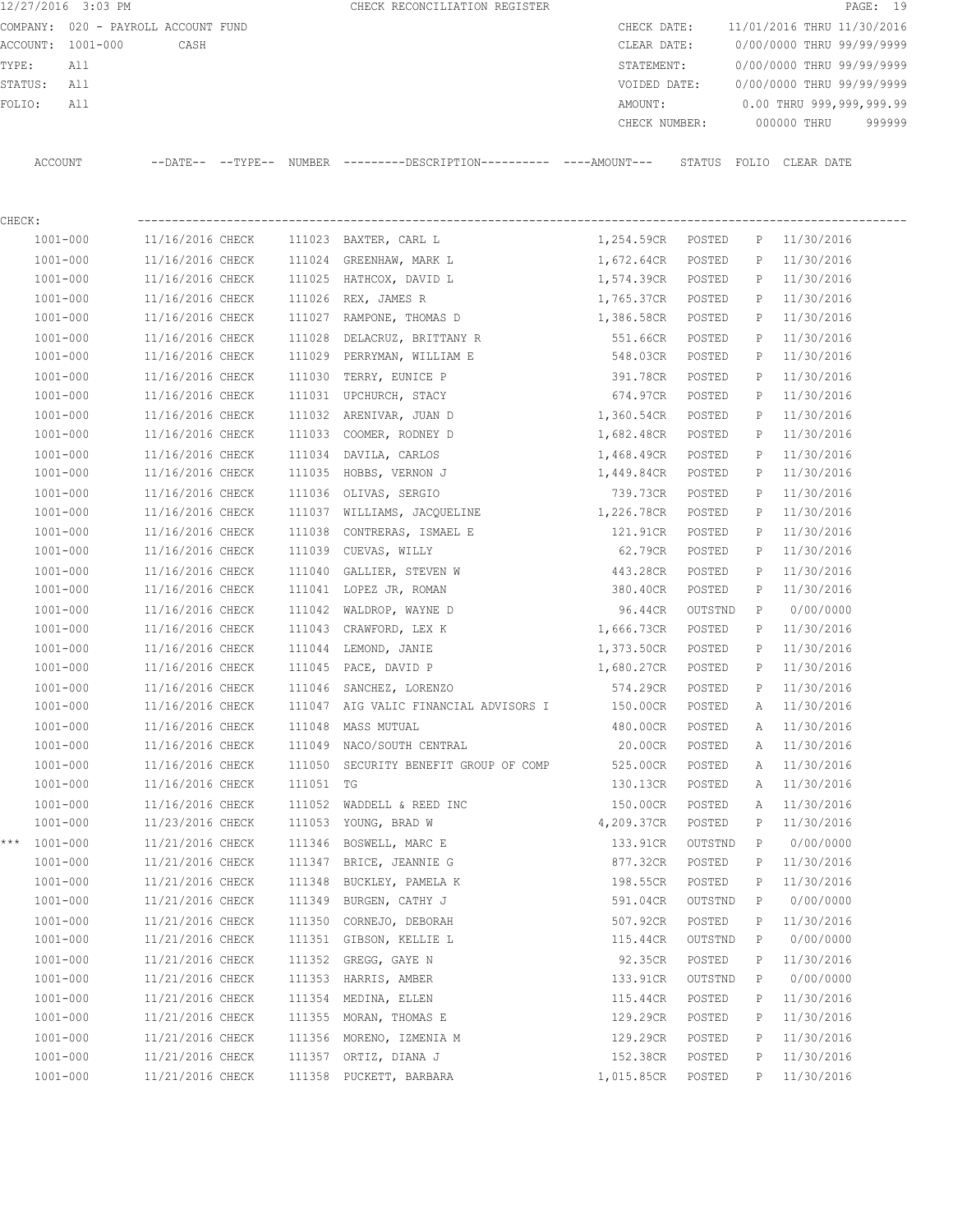12/27/2016 3:03 PM **CHECK RECONCILIATION REGISTER PAGE: 20** COMPANY: 020 - PAYROLL ACCOUNT FUND CHECK DATE: 11/01/2016 THRU 11/30/2016 ACCOUNT: 1001-000 CASH CLEAR DATE: 0/00/0000 THRU 99/99/9999 TYPE: All STATEMENT: 0/00/0000 THRU 99/99/9999 STATUS: All VOIDED DATE: 0/00/0000 THRU 99/99/9999 FOLIO: All 2000 and the MOUNT: 0.00 THRU 999,999,999.99 CHECK NUMBER: 000000 THRU 999999

ACCOUNT --DATE-- --TYPE-- NUMBER ---------DESCRIPTION---------- ----AMOUNT--- STATUS FOLIO CLEAR DATE

| CHECK |  |
|-------|--|
|       |  |

| $1001 - 000$ | 11/21/2016 CHECK | 111359 | RODRIGUEZ, FELIPITA                   | 900.41CR   | POSTED  | Ρ            | 11/30/2016 |  |
|--------------|------------------|--------|---------------------------------------|------------|---------|--------------|------------|--|
| $1001 - 000$ | 11/21/2016 CHECK | 111360 | RODRIGUEZ, JOE                        | 129.29CR   | OUTSTND | P            | 0/00/0000  |  |
| $1001 - 000$ | 11/21/2016 CHECK | 111361 | SALCIDO, MYRNA                        | 969.67CR   | POSTED  | Ρ            | 11/30/2016 |  |
| $1001 - 000$ | 11/25/2016 CHECK | 111362 | AFLAC                                 | 7,029.71CR | OUTSTND | Α            | 0/00/0000  |  |
| $1001 - 000$ | 11/25/2016 CHECK |        | 111363 AFLAC GROUP INSURANCE          | 479.05CR   | OUTSTND | Α            | 0/00/0000  |  |
| $1001 - 000$ | 11/25/2016 CHECK | 111364 | AMERICAN HERITAGE                     | 263.62CR   | OUTSTND | Α            | 0/00/0000  |  |
| $1001 - 000$ | 11/25/2016 CHECK | 111365 | ANDREWS COUNTY FEXIBLE SPENDIN        | 212.50CR   | POSTED  | Α            | 11/30/2016 |  |
| $1001 - 000$ | 11/25/2016 CHECK | 111366 | MASS MUTUAL                           | 1,000.00CR | OUTSTND | Α            | 0/00/0000  |  |
| $1001 - 000$ | 11/25/2016 CHECK | 111367 | NEW YORK LIFE INS.                    | 1,512.90CR | OUTSTND | Α            | 0/00/0000  |  |
| $1001 - 000$ | 11/25/2016 CHECK | 111368 | UNITED WAY                            | 177.00CR   | OUTSTND | Α            | 0/00/0000  |  |
| $1001 - 000$ | 11/25/2016 CHECK | 111369 | WASHINGTON NATIONAL INSURANCE         | 3,507.46CR | OUTSTND | Α            | 0/00/0000  |  |
| $1001 - 000$ | 11/21/2016 CHECK | 111370 | RAMIERZ, JOE A                        | 129.29CR   | OUTSTND | P            | 0/00/0000  |  |
| $1001 - 000$ | 11/30/2016 CHECK | 111371 | BARRIENTES, ANTONIO                   | 1,484.95CR | OUTSTND | P            | 0/00/0000  |  |
| $1001 - 000$ | 11/30/2016 CHECK | 111372 | LEMOND, RONNIE G                      | 1,518.09CR | OUTSTND | P            | 0/00/0000  |  |
| 1001-000     | 11/30/2016 CHECK | 111373 | SHRAUNER, CHAD L                      | 1,780.63CR | OUTSTND | P            | 0/00/0000  |  |
| $1001 - 000$ | 11/30/2016 CHECK |        | 111374 LOPEZ JR, ROMAN                | 1,454.11CR | OUTSTND | P            | 0/00/0000  |  |
| $1001 - 000$ | 11/30/2016 CHECK | 111375 | CARRASCO, ORBILIA                     | 1,334.73CR | OUTSTND | Р            | 0/00/0000  |  |
| $1001 - 000$ | 11/30/2016 CHECK | 111376 | DAVIS, SARAH B                        | 1,140.66CR | OUTSTND | P            | 0/00/0000  |  |
| $1001 - 000$ | 11/30/2016 CHECK |        | 111377 BAXTER, CARL L                 | 1,788.55CR | POSTED  | Ρ            | 11/30/2016 |  |
| $1001 - 000$ | 11/30/2016 CHECK | 111378 | GREENHAW, MARK L                      | 1,672.64CR | OUTSTND | P            | 0/00/0000  |  |
| $1001 - 000$ | 11/30/2016 CHECK | 111379 | HATHCOX, DAVID L                      | 2,030.84CR | OUTSTND | Р            | 0/00/0000  |  |
| $1001 - 000$ | 11/30/2016 CHECK | 111380 | REX, JAMES R                          | 2,219.86CR | OUTSTND | P            | 0/00/0000  |  |
| $1001 - 000$ | 11/30/2016 CHECK | 111381 | RAMPONE, THOMAS D                     | 1,386.58CR | POSTED  | Ρ            | 11/30/2016 |  |
| $1001 - 000$ | 11/30/2016 CHECK | 111382 | DELACRUZ, BRITTANY R                  | 744.34CR   | OUTSTND | P            | 0/00/0000  |  |
| $1001 - 000$ | 11/30/2016 CHECK | 111383 | PERRYMAN, WILLIAM E                   | 825.93CR   | POSTED  | Ρ            | 11/30/2016 |  |
| $1001 - 000$ | 11/30/2016 CHECK | 111384 | TERRY, EUNICE P                       | 391.78CR   | OUTSTND | P            | 0/00/0000  |  |
| $1001 - 000$ | 11/30/2016 CHECK | 111385 | UPCHURCH, STACY                       | 674.97CR   | OUTSTND | P            | 0/00/0000  |  |
| $1001 - 000$ | 11/30/2016 CHECK | 111386 | ARENIVAR, JUAN D                      | 1,430.74CR | OUTSTND | P            | 0/00/0000  |  |
| $1001 - 000$ | 11/30/2016 CHECK | 111387 | COOMER, RODNEY D                      | 1,719.88CR | OUTSTND | $\mathbb{P}$ | 0/00/0000  |  |
| $1001 - 000$ | 11/30/2016 CHECK | 111388 | DAVILA, CARLOS                        | 1,354.73CR | POSTED  | Ρ            | 11/30/2016 |  |
| $1001 - 000$ | 11/30/2016 CHECK | 111389 | HOBBS, VERNON J                       | 1,471.99CR | POSTED  | Ρ            | 11/30/2016 |  |
| $1001 - 000$ | 11/30/2016 CHECK | 111390 | OLIVAS, SERGIO                        | 739.73CR   | OUTSTND | P            | 0/00/0000  |  |
| $1001 - 000$ | 11/30/2016 CHECK |        | 111391 WILLIAMS, JACQUELINE           | 1,354.73CR | OUTSTND | P            | 0/00/0000  |  |
| $1001 - 000$ | 11/30/2016 CHECK | 111392 | CONTRERAS, ISMAEL E                   | 33.25CR    | OUTSTND | Р            | 0/00/0000  |  |
| $1001 - 000$ | 11/30/2016 CHECK | 111393 | CUEVAS, WILLY                         | 73.88CR    | OUTSTND | Р            | 0/00/0000  |  |
| $1001 - 000$ | 11/30/2016 CHECK |        | 111394 GALLIER, STEVEN W              | 415.57CR   | OUTSTND | P            | 0/00/0000  |  |
| $1001 - 000$ | 11/30/2016 CHECK |        | 111395 LOPEZ JR, ROMAN                | 340.87CR   | OUTSTND | Ρ            | 0/00/0000  |  |
| $1001 - 000$ | 11/30/2016 CHECK | 111396 | WALDROP, WAYNE D                      | 38.58CR    | OUTSTND | Ρ            | 0/00/0000  |  |
| $1001 - 000$ | 11/30/2016 CHECK | 111397 | CRAWFORD, LEX K                       | 1,830.74CR | OUTSTND | Ρ            | 0/00/0000  |  |
| $1001 - 000$ | 11/30/2016 CHECK | 111398 | LEMOND, JANIE                         | 1,266.96CR | OUTSTND | Ρ            | 0/00/0000  |  |
| $1001 - 000$ | 11/30/2016 CHECK | 111399 | PACE, DAVID P                         | 1,453.49CR | OUTSTND | P            | 0/00/0000  |  |
| $1001 - 000$ | 11/30/2016 CHECK | 111400 | SANCHEZ, LORENZO                      | 432.49CR   | OUTSTND | Ρ            | 0/00/0000  |  |
| $1001 - 000$ | 11/30/2016 CHECK |        | 111401 AIG VALIC FINANCIAL ADVISORS I | 150.00CR   | OUTSTND | Α            | 0/00/0000  |  |
| $1001 - 000$ | 11/30/2016 CHECK |        | 111402 MASS MUTUAL                    | 480.00CR   | OUTSTND | Α            | 0/00/0000  |  |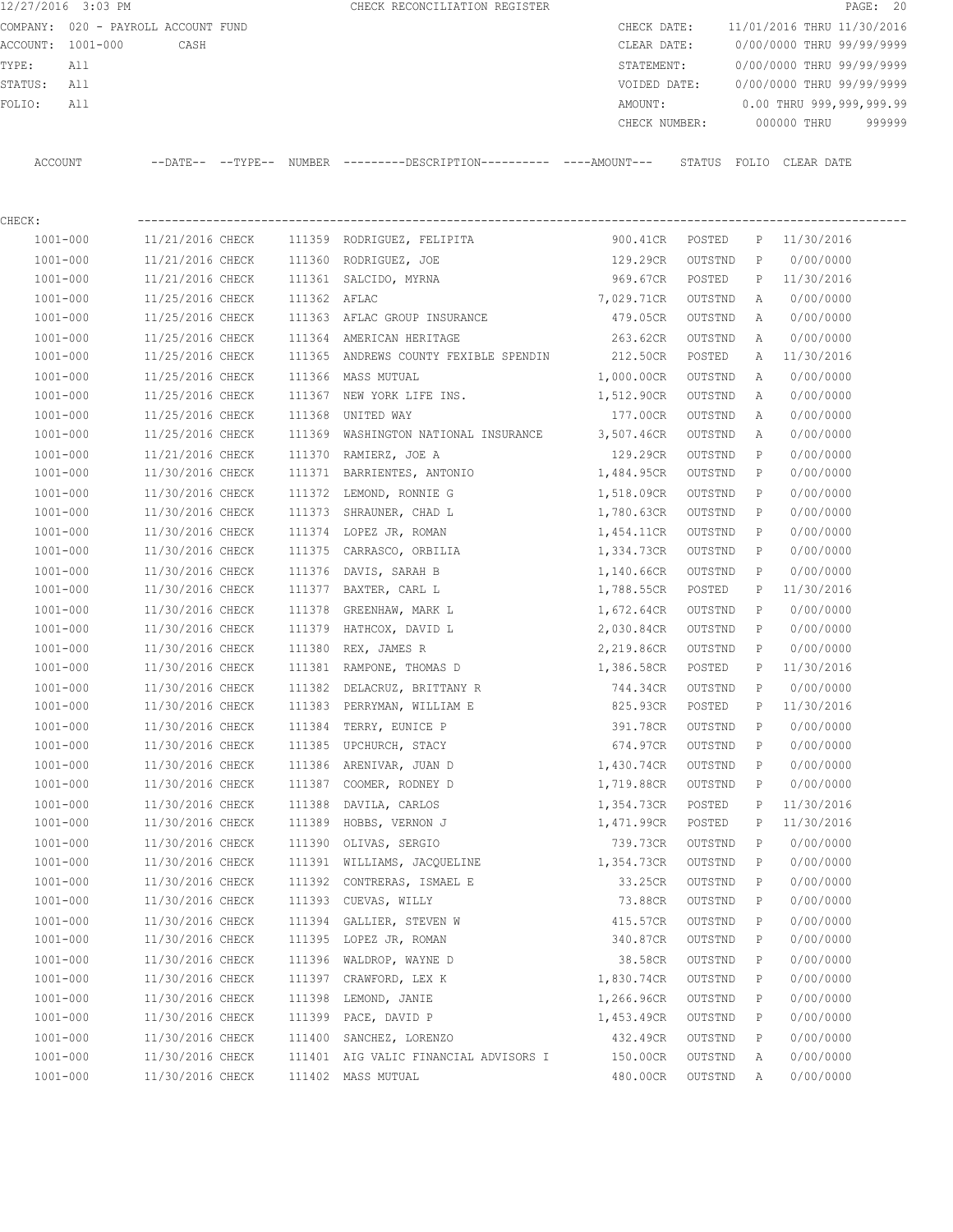|                | 12/27/2016 3:03 PM                  |                            |  |                                                | CHECK RECONCILIATION REGISTER                                     |                                                                                             |         |              |                                        | PAGE: 21 |
|----------------|-------------------------------------|----------------------------|--|------------------------------------------------|-------------------------------------------------------------------|---------------------------------------------------------------------------------------------|---------|--------------|----------------------------------------|----------|
|                | COMPANY: 020 - PAYROLL ACCOUNT FUND |                            |  |                                                |                                                                   |                                                                                             |         |              | CHECK DATE: 11/01/2016 THRU 11/30/2016 |          |
|                | ACCOUNT: 1001-000                   | CASH                       |  |                                                |                                                                   | CLEAR DATE:                                                                                 |         |              | 0/00/0000 THRU 99/99/9999              |          |
| TYPE:          | All                                 |                            |  |                                                |                                                                   | STATEMENT:                                                                                  |         |              | 0/00/0000 THRU 99/99/9999              |          |
| STATUS:        | All                                 |                            |  |                                                |                                                                   | VOIDED DATE:                                                                                |         |              | 0/00/0000 THRU 99/99/9999              |          |
| FOLIO:         | All                                 |                            |  |                                                |                                                                   | AMOUNT:                                                                                     |         |              | 0.00 THRU 999,999,999.99               |          |
|                |                                     |                            |  |                                                |                                                                   | CHECK NUMBER:                                                                               |         |              | 000000 THRU                            | 999999   |
| ACCOUNT        |                                     |                            |  |                                                |                                                                   | --DATE-- --TYPE-- NUMBER --------DESCRIPTION---------- ----AMOUNT--- STATUS FOLIO CLEARDATE |         |              |                                        |          |
| CHECK:         |                                     |                            |  |                                                |                                                                   |                                                                                             |         |              |                                        |          |
|                | 1001-000                            |                            |  | $11/30/2016$ CHECK $111403$ NACO/SOUTH CENTRAL |                                                                   | 20.00CR OUTSTND A                                                                           |         |              | 0/00/0000                              |          |
|                | 1001-000                            |                            |  |                                                |                                                                   | 11/30/2016 CHECK 111404 SECURITY BENEFIT GROUP OF COMP 525.00CR                             | OUTSTND | A            | 0/00/0000                              |          |
|                | 1001-000                            | 11/30/2016 CHECK 111405 TG |  |                                                |                                                                   | 130.13CR                                                                                    | OUTSTND | A            | 0/00/0000                              |          |
|                | 1001-000                            |                            |  | 11/30/2016 CHECK 111406 WADDELL & REED INC     |                                                                   | 150.00CR                                                                                    | OUTSTND | A            | 0/00/0000                              |          |
|                |                                     |                            |  |                                                |                                                                   |                                                                                             |         |              |                                        |          |
| DEPOSIT:       |                                     |                            |  |                                                |                                                                   |                                                                                             |         |              |                                        |          |
|                | 1001-000                            | 11/03/2016 DEPOSIT         |  | DEPOSIT 11/03/2016                             |                                                                   | 598.94                                                                                      | POSTED  | $\mathbb{C}$ | 11/30/2016                             |          |
|                | $1001 - 000$                        |                            |  |                                                | $11/03/2016$ DEPOSIT $008682$ DEP TO CSB PR FROM TXPOOL GF        | 10,237.54                                                                                   | POSTED  | G            | 11/30/2016                             |          |
|                | 1001-000                            | 11/07/2016 DEPOSIT         |  | DEPOSIT 11/07/2016                             |                                                                   | 97,069.01                                                                                   | POSTED  | $\mathbb C$  | 11/30/2016                             |          |
|                | 1001-000                            | 11/10/2016 DEPOSIT         |  | DEPOSIT 11/10/2016                             |                                                                   | 299.47                                                                                      | POSTED  | $\mathbb{C}$ | 11/30/2016                             |          |
|                | 1001-000                            |                            |  | 11/16/2016 DEPOSIT 008746 PR 11/16/15 OCT RET  |                                                                   | 394,887.69                                                                                  | POSTED  | G            | 11/30/2016                             |          |
|                | 1001-000                            | 11/21/2016 DEPOSIT         |  | DEPOSIT 11/21/2016                             |                                                                   | 43,648.63                                                                                   | POSTED  | $\mathbb{C}$ | 11/30/2016                             |          |
|                | 1001-000                            | 11/21/2016 DEPOSIT         |  | 008749 MO PR & ELECTIONS                       |                                                                   | 100,733.11                                                                                  | POSTED  | G            | 11/30/2016                             |          |
|                | 1001-000                            | 11/28/2016 DEPOSIT         |  | DEPOSIT 11/28/2016                             |                                                                   | 31,040.07                                                                                   | POSTED  | $\mathbb C$  | 11/30/2016                             |          |
|                | 1001-000                            |                            |  |                                                | 11/29/2016 DEPOSIT 008756 BW PR TRANSFER GF 11/30/2016 308,996.81 |                                                                                             | POSTED  | G            | 11/30/2016                             |          |
|                | 1001-000                            | 11/30/2016 DEPOSIT         |  | DEPOSIT 11/30/2016                             |                                                                   | 299.47                                                                                      | OUTSTND | $\mathbb{C}$ | 0/00/0000                              |          |
| INTEREST:      |                                     |                            |  |                                                |                                                                   |                                                                                             |         |              |                                        |          |
|                | $1001 - 000$                        |                            |  | 11/30/2016 INTEREST Bank Rec - Adj             |                                                                   | 6.17                                                                                        |         |              | POSTED G 11/30/2016                    |          |
| MISCELLANEOUS: |                                     |                            |  |                                                |                                                                   |                                                                                             |         |              |                                        |          |
|                | 1001-000                            | 11/01/2016 MISC.           |  | DEP TO PAYROLL                                 |                                                                   | 293,304.94                                                                                  | POSTED  |              | G 11/30/2016                           |          |
|                | 1001-000                            |                            |  | 11/01/2016 MISC. 111008 WESTMAN, ROBERT        |                                                                   | 304.75                                                                                      |         |              | POSTED P 11/30/2016                    |          |
| 1001-000       |                                     | 11/02/2016 MISC.           |  | PAYROLL DIRECT DEPOSIT                         |                                                                   | 172,412.00CR POSTED                                                                         |         |              | P 11/30/2016                           |          |
|                | $1001 - 000$                        | 11/03/2016 MISC.           |  | PAYROLL DIRECT DEPOSIT                         |                                                                   | 1,410.01CR                                                                                  | POSTED  | P            | 11/30/2016                             |          |
|                | $1001 - 000$                        | 11/16/2016 MISC.           |  | PAYROLL DIRECT DEPOSIT                         |                                                                   | 182,025.59CR                                                                                | POSTED  | P            | 11/30/2016                             |          |
|                | 1001-000                            | 11/21/2016 MISC.           |  | 111360 RAMIERZ, JOE A                          |                                                                   | 129.29                                                                                      | OUTSTND | P            | 0/00/0000                              |          |
|                | $1001 - 000$                        | 11/23/2016 MISC.           |  | PAYROLL DIRECT DEPOSIT                         |                                                                   | 68,999.84CR                                                                                 | POSTED  | P            | 11/30/2016                             |          |
|                | $1001 - 000$                        | 11/30/2016 MISC.           |  | PAYROLL DIRECT DEPOSIT                         |                                                                   | 196,802.19CR                                                                                | POSTED  | P            | 11/30/2016                             |          |
|                | $1001 - 000$                        | 11/30/2016 MISC.           |  | $000001$ Bank Rec - Adj                        |                                                                   | 25.00                                                                                       | POSTED  | G            | 11/30/2016                             |          |
|                | TOTALS FOR ACCOUNT 1001-000         |                            |  | CHECK                                          | TOTAL:                                                            | 236,632.98CR                                                                                |         |              |                                        |          |
|                |                                     |                            |  | DEPOSIT                                        | TOTAL:                                                            | 987,810.74                                                                                  |         |              |                                        |          |
|                |                                     |                            |  | INTEREST                                       | TOTAL:                                                            | 6.17                                                                                        |         |              |                                        |          |
|                |                                     |                            |  | MISCELLANEOUS TOTAL:                           |                                                                   | 327,885.65CR                                                                                |         |              |                                        |          |
|                |                                     |                            |  | SERVICE CHARGE TOTAL:                          |                                                                   | 0.00                                                                                        |         |              |                                        |          |
|                |                                     |                            |  | EFT                                            | TOTAL:                                                            | 0.00                                                                                        |         |              |                                        |          |
|                |                                     |                            |  | BANK-DRAFT                                     | TOTAL:                                                            | 529,653.03CR                                                                                |         |              |                                        |          |
|                |                                     |                            |  |                                                |                                                                   |                                                                                             |         |              |                                        |          |
|                | TOTALS FOR PAYROLL ACCOUNT FUND     |                            |  | CHECK                                          | TOTAL:                                                            | 236,632.98CR                                                                                |         |              |                                        |          |
|                |                                     |                            |  | DEPOSIT                                        | TOTAL:                                                            | 987,810.74                                                                                  |         |              |                                        |          |
|                |                                     |                            |  | INTEREST                                       | TOTAL:                                                            | 6.17                                                                                        |         |              |                                        |          |
|                |                                     |                            |  | MISCELLANEOUS                                  | TOTAL:                                                            | 327,885.65CR                                                                                |         |              |                                        |          |
|                |                                     |                            |  | SERVICE CHARGE TOTAL:                          |                                                                   | 0.00                                                                                        |         |              |                                        |          |
|                |                                     |                            |  | EFT                                            | TOTAL:                                                            | 0.00                                                                                        |         |              |                                        |          |
|                |                                     |                            |  | BANK-DRAFT                                     | TOTAL:                                                            | 529,653.03CR                                                                                |         |              |                                        |          |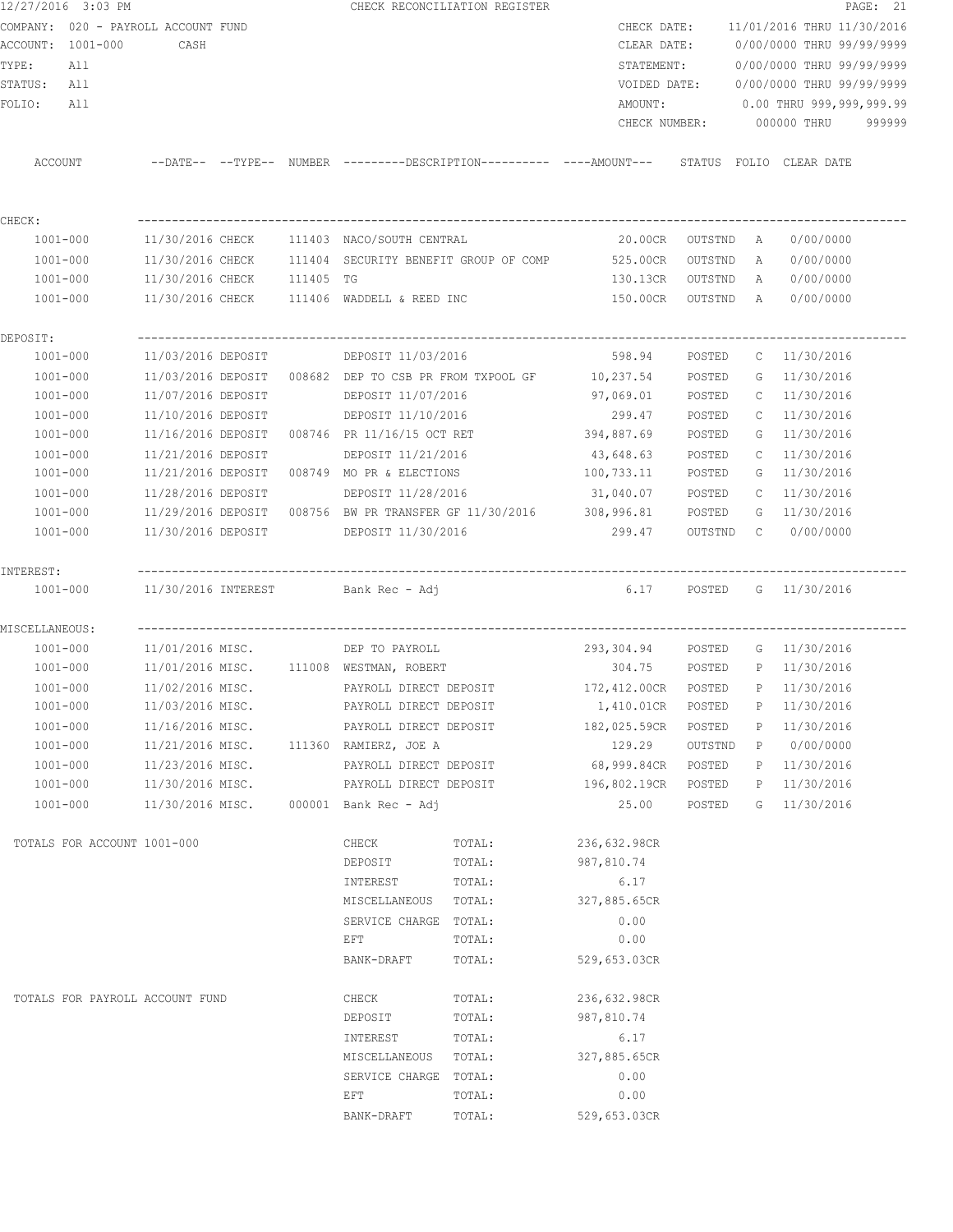|                | 12/27/2016 3:03 PM |                                               |  | CHECK RECONCILIATION REGISTER |                                               |                                                                                                      |  | PAGE: 22 |
|----------------|--------------------|-----------------------------------------------|--|-------------------------------|-----------------------------------------------|------------------------------------------------------------------------------------------------------|--|----------|
|                |                    | COMPANY: 023 - CO CLK RECORD MANAGEMENT       |  |                               |                                               | CHECK DATE: 11/01/2016 THRU 11/30/2016                                                               |  |          |
|                |                    | ACCOUNT: 1030-000 TXPOOL CO CLERK RECORD MNGT |  |                               |                                               | CLEAR DATE: 0/00/0000 THRU 99/99/9999                                                                |  |          |
| TYPE:          | All                |                                               |  |                               |                                               | STATEMENT: 0/00/0000 THRU 99/99/9999                                                                 |  |          |
| STATUS: All    |                    |                                               |  |                               |                                               | VOIDED DATE: 0/00/0000 THRU 99/99/9999                                                               |  |          |
| FOLIO:         | All                |                                               |  |                               |                                               | AMOUNT: 0.00 THRU 999,999,999.99                                                                     |  |          |
|                |                    |                                               |  |                               |                                               | CHECK NUMBER: 000000 THRU 999999                                                                     |  |          |
|                |                    |                                               |  |                               |                                               | ACCOUNT --DATE-- --TYPE-- NUMBER ---------DESCRIPTION---------- ---AMOUNT--- STATUS FOLIO CLEAR DATE |  |          |
| MISCELLANEOUS: |                    |                                               |  |                               | 1030-000 11/30/2016 MISC. ACDF INT TXPOOL NOV | 208.58CR OUTSTND G 0/00/0000                                                                         |  |          |
|                |                    |                                               |  |                               |                                               |                                                                                                      |  |          |
|                |                    | TOTALS FOR ACCOUNT 1030-000                   |  | <b>CHECK</b>                  | TOTAL:                                        | 0.00                                                                                                 |  |          |
|                |                    |                                               |  | DEPOSIT TOTAL:                |                                               | 0.00                                                                                                 |  |          |
|                |                    |                                               |  | INTEREST TOTAL:               |                                               | 0.00                                                                                                 |  |          |
|                |                    |                                               |  | MISCELLANEOUS TOTAL:          |                                               | 208.58CR                                                                                             |  |          |
|                |                    |                                               |  | SERVICE CHARGE TOTAL:         |                                               | 0.00                                                                                                 |  |          |
|                |                    |                                               |  | EFT                           | TOTAL:                                        | 0.00                                                                                                 |  |          |
|                |                    |                                               |  | BANK-DRAFT                    | TOTAL:                                        | 0.00                                                                                                 |  |          |
|                |                    | TOTALS FOR CO CLK RECORD MANAGEMENT           |  | <b>CHECK</b>                  | TOTAL:                                        | 0.00                                                                                                 |  |          |
|                |                    |                                               |  | DEPOSIT                       | TOTAL:                                        | 0.00                                                                                                 |  |          |
|                |                    |                                               |  | INTEREST                      | TOTAL:                                        | 0.00                                                                                                 |  |          |
|                |                    |                                               |  | MISCELLANEOUS                 | TOTAL:                                        | 208.58CR                                                                                             |  |          |
|                |                    |                                               |  | SERVICE CHARGE TOTAL:         |                                               | 0.00                                                                                                 |  |          |
|                |                    |                                               |  | EFT                           | TOTAL:                                        | 0.00                                                                                                 |  |          |
|                |                    |                                               |  | BANK-DRAFT                    | TOTAL:                                        | 0.00                                                                                                 |  |          |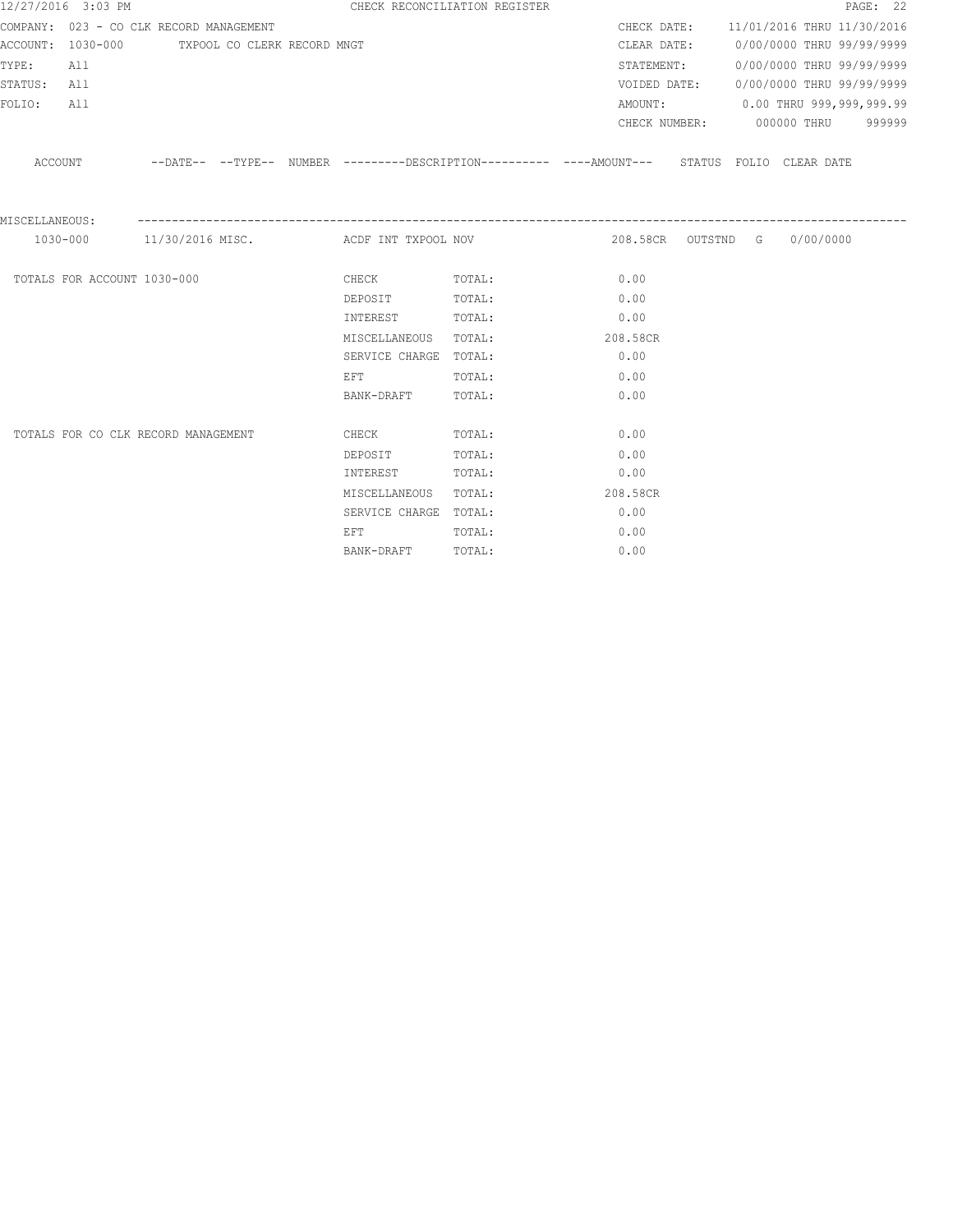|                | 12/27/2016 3:03 PM          |                                               |  | CHECK RECONCILIATION REGISTER                                                                                  |                                                                                                     |         |  |                                        | PAGE: 23 |
|----------------|-----------------------------|-----------------------------------------------|--|----------------------------------------------------------------------------------------------------------------|-----------------------------------------------------------------------------------------------------|---------|--|----------------------------------------|----------|
|                |                             | COMPANY: 025 - COUNTY CLERK SECURITY FUN      |  |                                                                                                                |                                                                                                     |         |  | CHECK DATE: 11/01/2016 THRU 11/30/2016 |          |
|                |                             | ACCOUNT: 1030-000 TXPOOL CO CLERK CH SECURITY |  |                                                                                                                |                                                                                                     |         |  | CLEAR DATE: 0/00/0000 THRU 99/99/9999  |          |
| TYPE:          | All                         |                                               |  |                                                                                                                |                                                                                                     |         |  | STATEMENT: 0/00/0000 THRU 99/99/9999   |          |
| STATUS: All    |                             |                                               |  |                                                                                                                |                                                                                                     |         |  | VOIDED DATE: 0/00/0000 THRU 99/99/9999 |          |
| FOLIO:         | All                         |                                               |  |                                                                                                                |                                                                                                     |         |  | AMOUNT: 0.00 THRU 999,999,999.99       |          |
|                |                             |                                               |  |                                                                                                                |                                                                                                     |         |  | CHECK NUMBER: 000000 THRU 999999       |          |
|                |                             |                                               |  |                                                                                                                | ACCOUNT --DATE-- --TYPE-- NUMBER --------DESCRIPTION---------- ---AMOUNT--- STATUS FOLIO CLEAR DATE |         |  |                                        |          |
| MISCELLANEOUS: |                             |                                               |  | 1030-000 11/30/2016 MISC. ACDF INT TXPOOL NOV                                                                  |                                                                                                     |         |  | 34.05CR OUTSTND G 0/00/0000            |          |
|                |                             |                                               |  |                                                                                                                |                                                                                                     |         |  |                                        |          |
|                | TOTALS FOR ACCOUNT 1030-000 |                                               |  | <b>CHECK</b>                                                                                                   | TOTAL:                                                                                              | 0.00    |  |                                        |          |
|                |                             |                                               |  | DEPOSIT TOTAL:                                                                                                 |                                                                                                     | 0.00    |  |                                        |          |
|                |                             |                                               |  | INTEREST TOTAL:                                                                                                |                                                                                                     | 0.00    |  |                                        |          |
|                |                             |                                               |  | MISCELLANEOUS TOTAL:                                                                                           |                                                                                                     | 34.05CR |  |                                        |          |
|                |                             |                                               |  | SERVICE CHARGE TOTAL:                                                                                          |                                                                                                     | 0.00    |  |                                        |          |
|                |                             |                                               |  | EFT FOR THE STATE OF THE STATE OF THE STATE OF THE STATE OF THE STATE OF THE STATE OF THE STATE OF THE STATE O | TOTAL:                                                                                              | 0.00    |  |                                        |          |
|                |                             |                                               |  | BANK-DRAFT                                                                                                     | TOTAL:                                                                                              | 0.00    |  |                                        |          |
|                |                             | TOTALS FOR COUNTY CLERK SECURITY FUN          |  | <b>CHECK</b>                                                                                                   | TOTAL:                                                                                              | 0.00    |  |                                        |          |
|                |                             |                                               |  | DEPOSIT                                                                                                        | TOTAL:                                                                                              | 0.00    |  |                                        |          |
|                |                             |                                               |  | INTEREST                                                                                                       | TOTAL:                                                                                              | 0.00    |  |                                        |          |
|                |                             |                                               |  | MISCELLANEOUS TOTAL:                                                                                           |                                                                                                     | 34.05CR |  |                                        |          |
|                |                             |                                               |  | SERVICE CHARGE TOTAL:                                                                                          |                                                                                                     | 0.00    |  |                                        |          |
|                |                             |                                               |  | EFT                                                                                                            | TOTAL:                                                                                              | 0.00    |  |                                        |          |
|                |                             |                                               |  | BANK-DRAFT                                                                                                     | TOTAL:                                                                                              | 0.00    |  |                                        |          |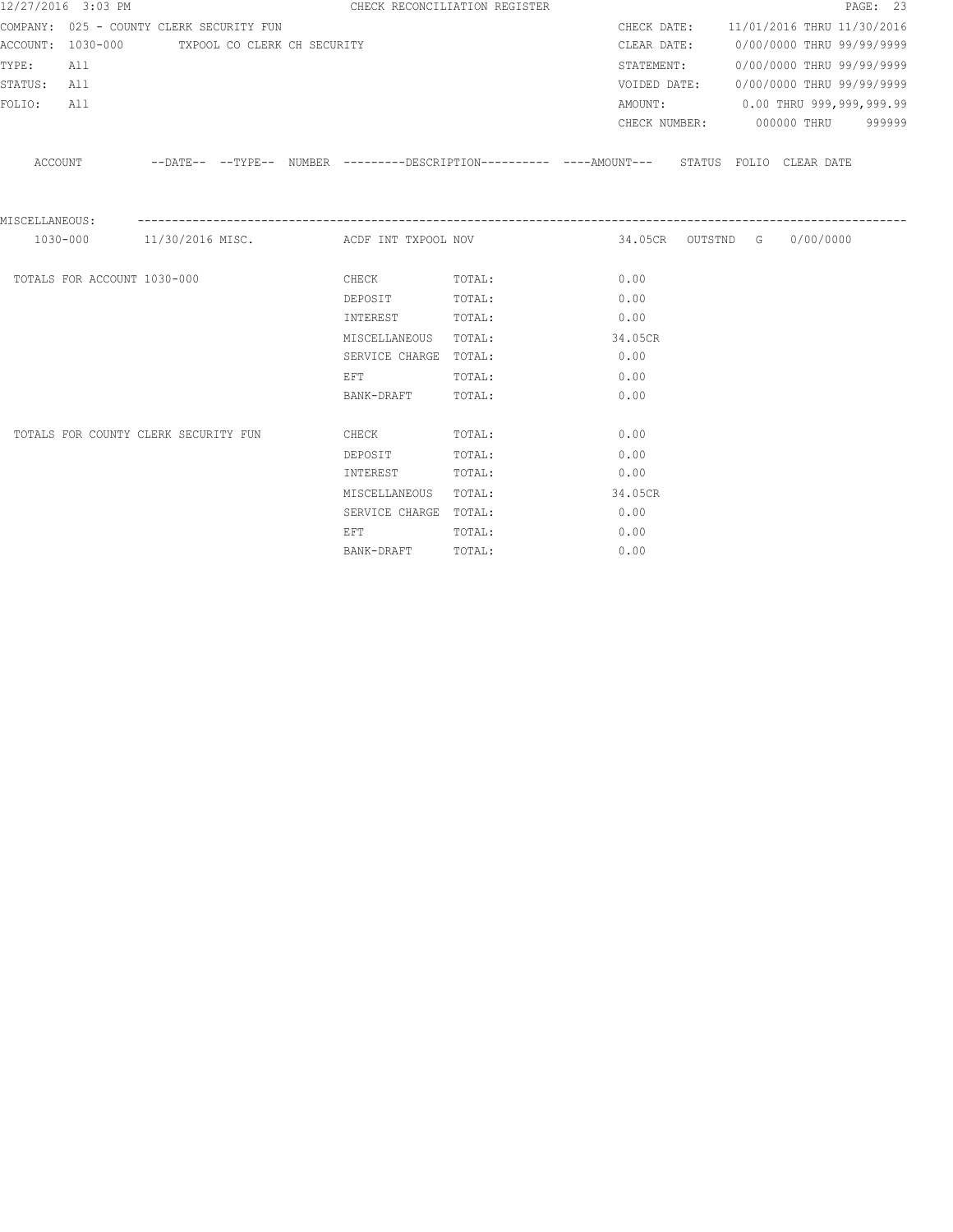|                | 12/27/2016 3:03 PM          |                                                 |  |                                                                                                                | CHECK RECONCILIATION REGISTER                                                                       |         |  |                             | PAGE: 24                               |
|----------------|-----------------------------|-------------------------------------------------|--|----------------------------------------------------------------------------------------------------------------|-----------------------------------------------------------------------------------------------------|---------|--|-----------------------------|----------------------------------------|
|                |                             | COMPANY: 029 - COUNTY RECORD MANAGEMENT         |  |                                                                                                                |                                                                                                     |         |  |                             | CHECK DATE: 11/01/2016 THRU 11/30/2016 |
|                |                             | ACCOUNT: 1030-000 TXPOOL DIST CLERK RECORD MNGT |  |                                                                                                                |                                                                                                     |         |  |                             | CLEAR DATE: 0/00/0000 THRU 99/99/9999  |
| TYPE:          | All                         |                                                 |  |                                                                                                                |                                                                                                     |         |  |                             | STATEMENT: 0/00/0000 THRU 99/99/9999   |
| STATUS: All    |                             |                                                 |  |                                                                                                                |                                                                                                     |         |  |                             | VOIDED DATE: 0/00/0000 THRU 99/99/9999 |
| FOLIO:         | All                         |                                                 |  |                                                                                                                |                                                                                                     |         |  |                             | AMOUNT: 0.00 THRU 999,999,999.99       |
|                |                             |                                                 |  |                                                                                                                |                                                                                                     |         |  |                             | CHECK NUMBER: 000000 THRU 999999       |
|                |                             |                                                 |  |                                                                                                                | ACCOUNT -DATE-- --TYPE-- NUMBER ---------DESCRIPTION---------- ---AMOUNT--- STATUS FOLIO CLEAR DATE |         |  |                             |                                        |
| MISCELLANEOUS: |                             |                                                 |  | 1030-000 11/30/2016 MISC. ACDF INT TXPOOL NOV                                                                  |                                                                                                     |         |  | 40.86CR OUTSTND G 0/00/0000 |                                        |
|                |                             |                                                 |  |                                                                                                                |                                                                                                     |         |  |                             |                                        |
|                | TOTALS FOR ACCOUNT 1030-000 |                                                 |  | CHECK TOTAL:                                                                                                   |                                                                                                     | 0.00    |  |                             |                                        |
|                |                             |                                                 |  | DEPOSIT TOTAL:                                                                                                 |                                                                                                     | 0.00    |  |                             |                                        |
|                |                             |                                                 |  | INTEREST TOTAL:                                                                                                |                                                                                                     | 0.00    |  |                             |                                        |
|                |                             |                                                 |  | MISCELLANEOUS TOTAL:                                                                                           |                                                                                                     | 40.86CR |  |                             |                                        |
|                |                             |                                                 |  | SERVICE CHARGE TOTAL:                                                                                          |                                                                                                     | 0.00    |  |                             |                                        |
|                |                             |                                                 |  | EFT FOR THE STATE OF THE STATE OF THE STATE OF THE STATE OF THE STATE OF THE STATE OF THE STATE OF THE STATE O | TOTAL:                                                                                              | 0.00    |  |                             |                                        |
|                |                             |                                                 |  | BANK-DRAFT TOTAL:                                                                                              |                                                                                                     | 0.00    |  |                             |                                        |
|                |                             | TOTALS FOR COUNTY RECORD MANAGEMENT             |  | <b>CHECK</b>                                                                                                   | TOTAL:                                                                                              | 0.00    |  |                             |                                        |
|                |                             |                                                 |  | DEPOSIT                                                                                                        | TOTAL:                                                                                              | 0.00    |  |                             |                                        |
|                |                             |                                                 |  | INTEREST                                                                                                       | TOTAL:                                                                                              | 0.00    |  |                             |                                        |
|                |                             |                                                 |  | MISCELLANEOUS TOTAL:                                                                                           |                                                                                                     | 40.86CR |  |                             |                                        |
|                |                             |                                                 |  | SERVICE CHARGE TOTAL:                                                                                          |                                                                                                     | 0.00    |  |                             |                                        |
|                |                             |                                                 |  | EFT                                                                                                            | TOTAL:                                                                                              | 0.00    |  |                             |                                        |
|                |                             |                                                 |  | BANK-DRAFT                                                                                                     | TOTAL:                                                                                              | 0.00    |  |                             |                                        |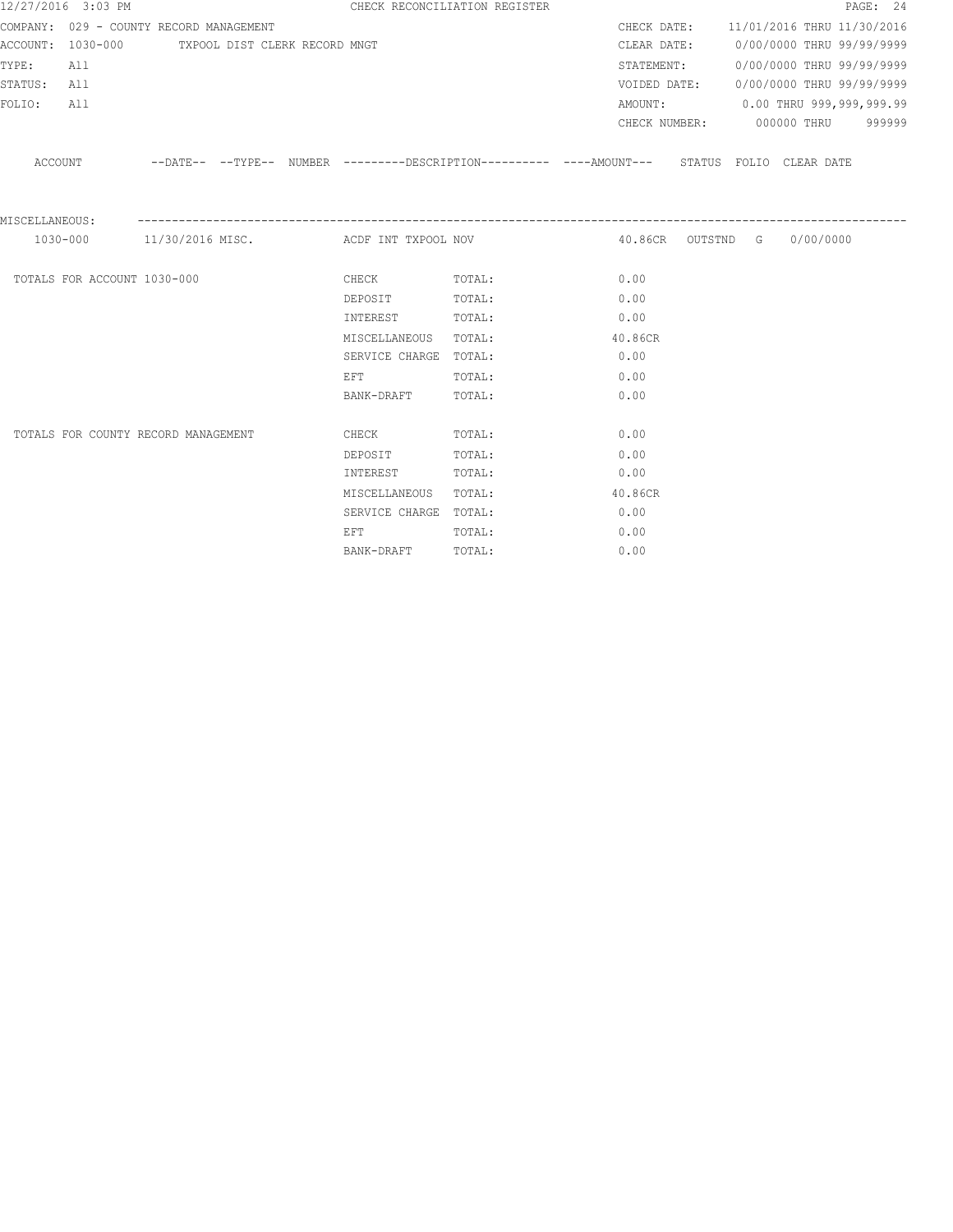|                | 12/27/2016 3:03 PM          |                                    |  |                                                                                                                | CHECK RECONCILIATION REGISTER |         |  |                             | PAGE: 25                               |
|----------------|-----------------------------|------------------------------------|--|----------------------------------------------------------------------------------------------------------------|-------------------------------|---------|--|-----------------------------|----------------------------------------|
|                |                             | COMPANY: 031 - FIRE DEPARTMENT     |  |                                                                                                                |                               |         |  |                             | CHECK DATE: 11/01/2016 THRU 11/30/2016 |
|                |                             | ACCOUNT: 1030-000 TXPOOL FIRE DEPT |  |                                                                                                                |                               |         |  |                             | CLEAR DATE: 0/00/0000 THRU 99/99/9999  |
| TYPE:          | All                         |                                    |  |                                                                                                                |                               |         |  |                             | STATEMENT: 0/00/0000 THRU 99/99/9999   |
| STATUS:        | All                         |                                    |  |                                                                                                                |                               |         |  |                             | VOIDED DATE: 0/00/0000 THRU 99/99/9999 |
| FOLIO:         | All                         |                                    |  |                                                                                                                |                               |         |  |                             | AMOUNT: 0.00 THRU 999,999,999.99       |
|                |                             |                                    |  |                                                                                                                |                               |         |  |                             | CHECK NUMBER: 000000 THRU 999999       |
|                |                             |                                    |  | ACCOUNT -DATE-- --TYPE-- NUMBER --------DESCRIPTION--------- ---AMOUNT--- STATUS FOLIO CLEAR DATE              |                               |         |  |                             |                                        |
| MISCELLANEOUS: |                             |                                    |  | 1030-000 11/30/2016 MISC. ACDF INT TXPOOL NOV                                                                  |                               |         |  | 31.08CR OUTSTND G 0/00/0000 |                                        |
|                |                             |                                    |  |                                                                                                                |                               |         |  |                             |                                        |
|                | TOTALS FOR ACCOUNT 1030-000 |                                    |  | CHECK                                                                                                          | TOTAL:                        | 0.00    |  |                             |                                        |
|                |                             |                                    |  | DEPOSIT                                                                                                        | TOTAL:                        | 0.00    |  |                             |                                        |
|                |                             |                                    |  | INTEREST                                                                                                       | TOTAL:                        | 0.00    |  |                             |                                        |
|                |                             |                                    |  | MISCELLANEOUS TOTAL:                                                                                           |                               | 31.08CR |  |                             |                                        |
|                |                             |                                    |  | SERVICE CHARGE TOTAL:                                                                                          |                               | 0.00    |  |                             |                                        |
|                |                             |                                    |  | EFT FOR THE STATE OF THE STATE OF THE STATE OF THE STATE OF THE STATE OF THE STATE OF THE STATE OF THE STATE O | TOTAL:                        | 0.00    |  |                             |                                        |
|                |                             |                                    |  | BANK-DRAFT                                                                                                     | TOTAL:                        | 0.00    |  |                             |                                        |
|                | TOTALS FOR FIRE DEPARTMENT  |                                    |  | <b>CHECK</b>                                                                                                   | TOTAL:                        | 0.00    |  |                             |                                        |
|                |                             |                                    |  | DEPOSIT                                                                                                        | TOTAL:                        | 0.00    |  |                             |                                        |
|                |                             |                                    |  | INTEREST                                                                                                       | TOTAL:                        | 0.00    |  |                             |                                        |
|                |                             |                                    |  | MISCELLANEOUS                                                                                                  | TOTAL:                        | 31.08CR |  |                             |                                        |
|                |                             |                                    |  | SERVICE CHARGE TOTAL:                                                                                          |                               | 0.00    |  |                             |                                        |
|                |                             |                                    |  | EFT                                                                                                            | TOTAL:                        | 0.00    |  |                             |                                        |
|                |                             |                                    |  | BANK-DRAFT                                                                                                     | TOTAL:                        | 0.00    |  |                             |                                        |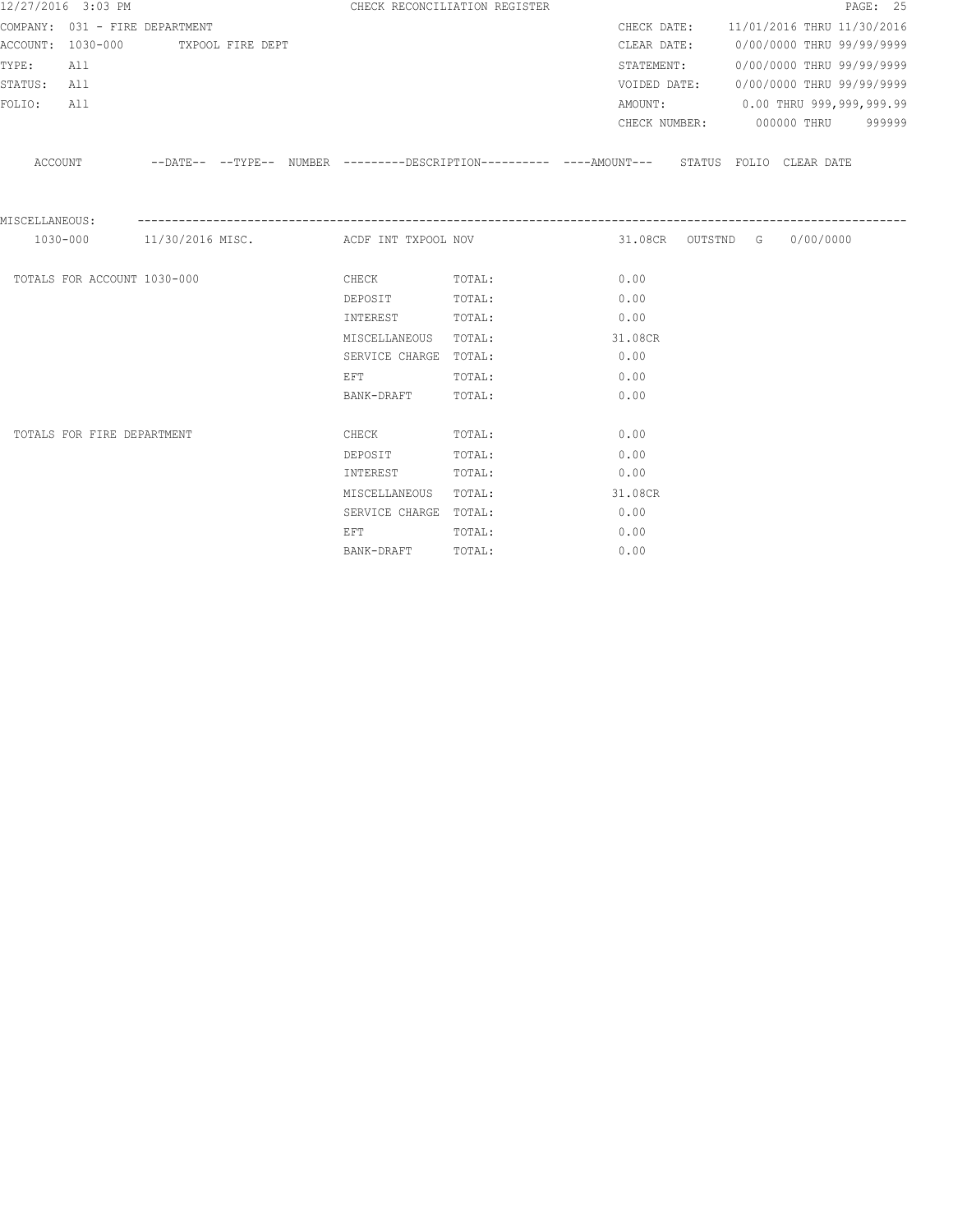|                | 12/27/2016 3:03 PM          |                                         |  |                       | CHECK RECONCILIATION REGISTER                 |             | PAGE: 26                                                                                      |
|----------------|-----------------------------|-----------------------------------------|--|-----------------------|-----------------------------------------------|-------------|-----------------------------------------------------------------------------------------------|
|                |                             | COMPANY: 034 - J.P. COURTHOUSE SECURITY |  |                       |                                               |             | CHECK DATE: 11/01/2016 THRU 11/30/2016                                                        |
|                |                             | ACCOUNT: 1030-000 TXPOOL JP CH SECURITY |  |                       |                                               | CLEAR DATE: | 0/00/0000 THRU 99/99/9999                                                                     |
| TYPE:          | All                         |                                         |  |                       |                                               | STATEMENT:  | 0/00/0000 THRU 99/99/9999                                                                     |
| STATUS:        | All                         |                                         |  |                       |                                               |             | VOIDED DATE: 0/00/0000 THRU 99/99/9999                                                        |
| FOLIO:         | All                         |                                         |  |                       |                                               |             | AMOUNT: 0.00 THRU 999,999,999.99                                                              |
|                |                             |                                         |  |                       |                                               |             | CHECK NUMBER: 000000 THRU 999999                                                              |
| ACCOUNT        |                             |                                         |  |                       |                                               |             | --DATE-- --TYPE-- NUMBER ---------DESCRIPTION---------- ----AMOUNT--- STATUS FOLIO CLEAR DATE |
| MISCELLANEOUS: |                             |                                         |  |                       | 1030-000 11/30/2016 MISC. ACDF INT TXPOOL NOV |             | 108.20CR OUTSTND G 0/00/0000                                                                  |
|                |                             |                                         |  |                       |                                               |             |                                                                                               |
|                | TOTALS FOR ACCOUNT 1030-000 |                                         |  | CHECK                 | TOTAL:                                        | 0.00        |                                                                                               |
|                |                             |                                         |  | DEPOSIT               | TOTAL:                                        | 0.00        |                                                                                               |
|                |                             |                                         |  | INTEREST              | TOTAL:                                        | 0.00        |                                                                                               |
|                |                             |                                         |  | MISCELLANEOUS TOTAL:  |                                               | 108.20CR    |                                                                                               |
|                |                             |                                         |  | SERVICE CHARGE TOTAL: |                                               | 0.00        |                                                                                               |
|                |                             |                                         |  | EFT                   | TOTAL:                                        | 0.00        |                                                                                               |
|                |                             |                                         |  | BANK-DRAFT            | TOTAL:                                        | 0.00        |                                                                                               |
|                |                             | TOTALS FOR J.P. COURTHOUSE SECURITY     |  | CHECK                 | TOTAL:                                        | 0.00        |                                                                                               |
|                |                             |                                         |  | DEPOSIT               | TOTAL:                                        | 0.00        |                                                                                               |
|                |                             |                                         |  | INTEREST              | TOTAL:                                        | 0.00        |                                                                                               |
|                |                             |                                         |  | MISCELLANEOUS         | TOTAL:                                        | 108.20CR    |                                                                                               |
|                |                             |                                         |  | SERVICE CHARGE TOTAL: |                                               | 0.00        |                                                                                               |
|                |                             |                                         |  | EFT                   | TOTAL:                                        | 0.00        |                                                                                               |
|                |                             |                                         |  | BANK-DRAFT            | TOTAL:                                        | 0.00        |                                                                                               |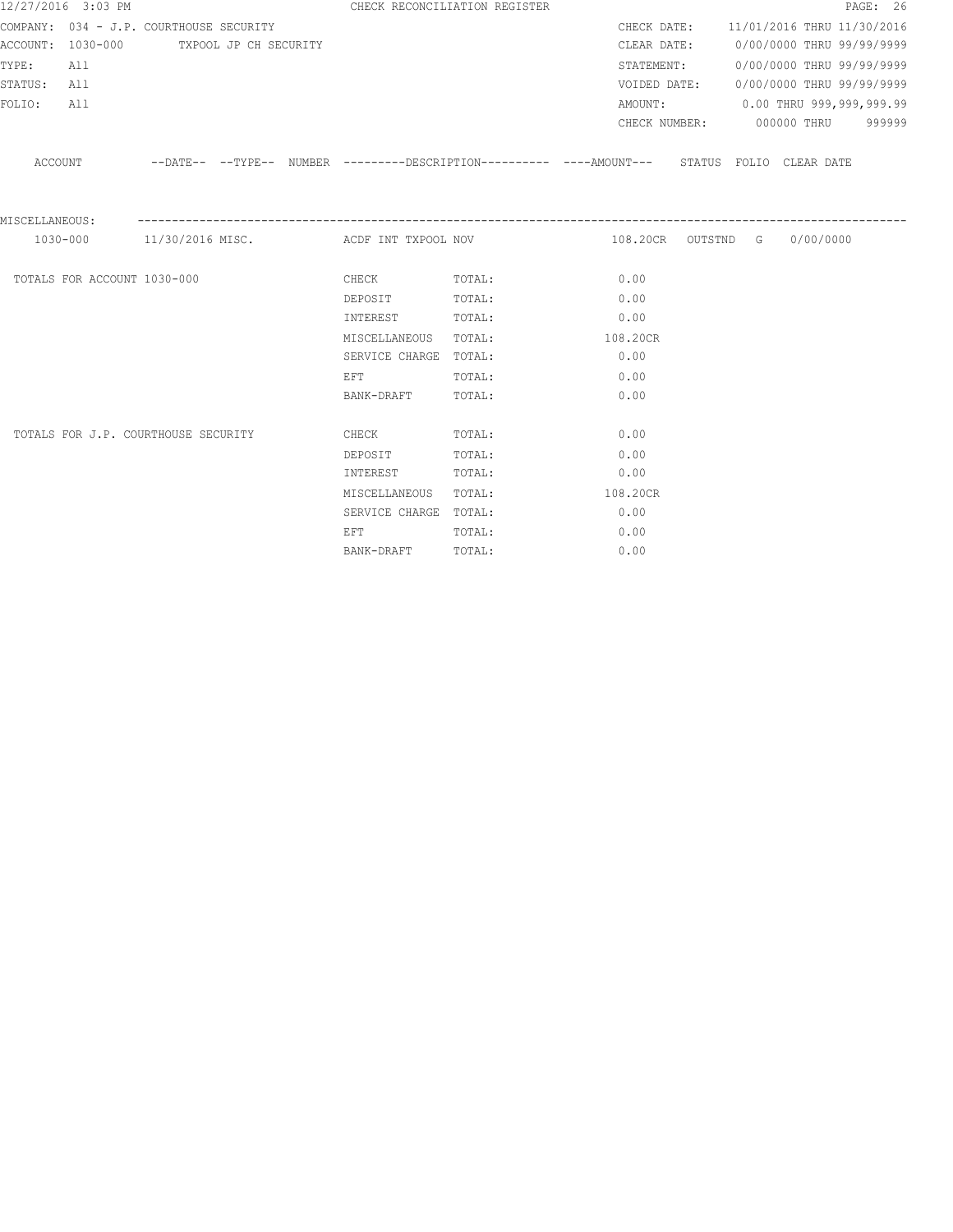|                | 12/27/2016 3:03 PM          |                                               |  |                                                                                                                | CHECK RECONCILIATION REGISTER                                                                       |         |                                        |  | PAGE: 27 |
|----------------|-----------------------------|-----------------------------------------------|--|----------------------------------------------------------------------------------------------------------------|-----------------------------------------------------------------------------------------------------|---------|----------------------------------------|--|----------|
|                |                             | COMPANY: 038 - COUNTY CLERK RECORD ARCHI      |  |                                                                                                                |                                                                                                     |         | CHECK DATE: 11/01/2016 THRU 11/30/2016 |  |          |
|                |                             | ACCOUNT: 1030-000 TXPOOL CO CLK REC. ARCHIVES |  |                                                                                                                |                                                                                                     |         | CLEAR DATE: 0/00/0000 THRU 99/99/9999  |  |          |
| TYPE:          | All                         |                                               |  |                                                                                                                |                                                                                                     |         | STATEMENT: 0/00/0000 THRU 99/99/9999   |  |          |
| STATUS: All    |                             |                                               |  |                                                                                                                |                                                                                                     |         | VOIDED DATE: 0/00/0000 THRU 99/99/9999 |  |          |
| FOLIO:         | All                         |                                               |  |                                                                                                                |                                                                                                     |         | AMOUNT: 0.00 THRU 999,999,999.99       |  |          |
|                |                             |                                               |  |                                                                                                                |                                                                                                     |         | CHECK NUMBER: 000000 THRU 999999       |  |          |
|                |                             |                                               |  |                                                                                                                | ACCOUNT --DATE-- --TYPE-- NUMBER --------DESCRIPTION---------- ---AMOUNT--- STATUS FOLIO CLEAR DATE |         |                                        |  |          |
| MISCELLANEOUS: |                             |                                               |  | 1030-000 11/30/2016 MISC. ACDF INT TXPOOL NOV                                                                  |                                                                                                     |         | 68.10CR OUTSTND G 0/00/0000            |  |          |
|                |                             |                                               |  |                                                                                                                |                                                                                                     |         |                                        |  |          |
|                | TOTALS FOR ACCOUNT 1030-000 |                                               |  | <b>CHECK</b>                                                                                                   | TOTAL:                                                                                              | 0.00    |                                        |  |          |
|                |                             |                                               |  | DEPOSIT TOTAL:                                                                                                 |                                                                                                     | 0.00    |                                        |  |          |
|                |                             |                                               |  | INTEREST TOTAL:                                                                                                |                                                                                                     | 0.00    |                                        |  |          |
|                |                             |                                               |  | MISCELLANEOUS TOTAL:                                                                                           |                                                                                                     | 68.10CR |                                        |  |          |
|                |                             |                                               |  | SERVICE CHARGE TOTAL:                                                                                          |                                                                                                     | 0.00    |                                        |  |          |
|                |                             |                                               |  | EFT FOR THE STATE OF THE STATE OF THE STATE OF THE STATE OF THE STATE OF THE STATE OF THE STATE OF THE STATE O | TOTAL:                                                                                              | 0.00    |                                        |  |          |
|                |                             |                                               |  | BANK-DRAFT                                                                                                     | TOTAL:                                                                                              | 0.00    |                                        |  |          |
|                |                             | TOTALS FOR COUNTY CLERK RECORD ARCHI          |  | <b>CHECK</b>                                                                                                   | TOTAL:                                                                                              | 0.00    |                                        |  |          |
|                |                             |                                               |  | DEPOSIT                                                                                                        | TOTAL:                                                                                              | 0.00    |                                        |  |          |
|                |                             |                                               |  | INTEREST                                                                                                       | TOTAL:                                                                                              | 0.00    |                                        |  |          |
|                |                             |                                               |  | MISCELLANEOUS                                                                                                  | TOTAL:                                                                                              | 68.10CR |                                        |  |          |
|                |                             |                                               |  | SERVICE CHARGE TOTAL:                                                                                          |                                                                                                     | 0.00    |                                        |  |          |
|                |                             |                                               |  | EFT                                                                                                            | TOTAL:                                                                                              | 0.00    |                                        |  |          |
|                |                             |                                               |  | BANK-DRAFT                                                                                                     | TOTAL:                                                                                              | 0.00    |                                        |  |          |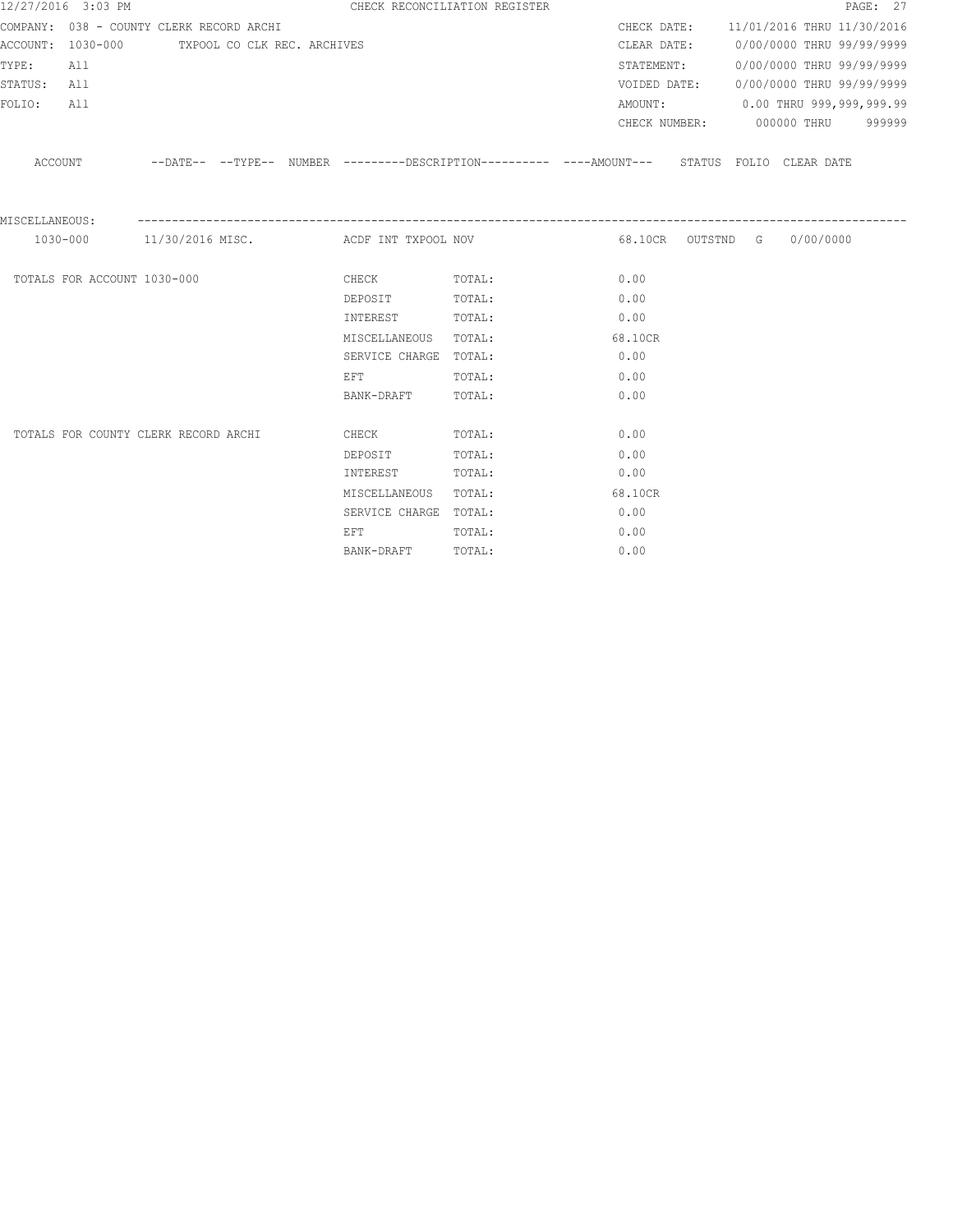|                | 12/27/2016 3:03 PM          |                                            |  |                                                                                                                | CHECK RECONCILIATION REGISTER |                                                                                                      |  |                                        | PAGE: 28 |
|----------------|-----------------------------|--------------------------------------------|--|----------------------------------------------------------------------------------------------------------------|-------------------------------|------------------------------------------------------------------------------------------------------|--|----------------------------------------|----------|
|                |                             | COMPANY: 041 - SHERIFF/NEW JAIL FACILITY   |  |                                                                                                                |                               |                                                                                                      |  | CHECK DATE: 11/01/2016 THRU 11/30/2016 |          |
|                |                             | ACCOUNT: 1030-000 TXPOOL NEW JAIL FACILITY |  |                                                                                                                |                               |                                                                                                      |  | CLEAR DATE: 0/00/0000 THRU 99/99/9999  |          |
| TYPE:          | All                         |                                            |  |                                                                                                                |                               |                                                                                                      |  | STATEMENT: 0/00/0000 THRU 99/99/9999   |          |
| STATUS: All    |                             |                                            |  |                                                                                                                |                               |                                                                                                      |  | VOIDED DATE: 0/00/0000 THRU 99/99/9999 |          |
| FOLIO:         | All                         |                                            |  |                                                                                                                |                               |                                                                                                      |  | AMOUNT: 0.00 THRU 999,999,999.99       |          |
|                |                             |                                            |  |                                                                                                                |                               |                                                                                                      |  | CHECK NUMBER: 000000 THRU 999999       |          |
|                |                             |                                            |  |                                                                                                                |                               | ACCOUNT --DATE-- --TYPE-- NUMBER --------DESCRIPTION---------- ----AMOUNT--- STATUS FOLIO CLEAR DATE |  |                                        |          |
| MISCELLANEOUS: |                             |                                            |  |                                                                                                                |                               |                                                                                                      |  |                                        |          |
|                |                             |                                            |  |                                                                                                                |                               | 1030-000 11/30/2016 MISC. ACDF INT TXPOOL NOV 1,045.01CR OUTSTND G 0/00/0000                         |  |                                        |          |
|                | TOTALS FOR ACCOUNT 1030-000 |                                            |  | CHECK TOTAL:                                                                                                   |                               | 0.00                                                                                                 |  |                                        |          |
|                |                             |                                            |  | DEPOSIT                                                                                                        | TOTAL:                        | 0.00                                                                                                 |  |                                        |          |
|                |                             |                                            |  | INTEREST                                                                                                       | TOTAL:                        | 0.00                                                                                                 |  |                                        |          |
|                |                             |                                            |  | MISCELLANEOUS                                                                                                  | TOTAL: 1,045.01CR             |                                                                                                      |  |                                        |          |
|                |                             |                                            |  | SERVICE CHARGE TOTAL:                                                                                          |                               | 0.00                                                                                                 |  |                                        |          |
|                |                             |                                            |  | EFT FOR THE STATE OF THE STATE OF THE STATE OF THE STATE OF THE STATE OF THE STATE OF THE STATE OF THE STATE O | TOTAL:                        | 0.00                                                                                                 |  |                                        |          |
|                |                             |                                            |  | BANK-DRAFT                                                                                                     | TOTAL:                        | 0.00                                                                                                 |  |                                        |          |
|                |                             | TOTALS FOR SHERIFF/NEW JAIL FACILITY       |  | CHECK                                                                                                          | TOTAL:                        | 0.00                                                                                                 |  |                                        |          |
|                |                             |                                            |  | DEPOSIT                                                                                                        | TOTAL:                        | 0.00                                                                                                 |  |                                        |          |
|                |                             |                                            |  | INTEREST                                                                                                       | TOTAL:                        | 0.00                                                                                                 |  |                                        |          |
|                |                             |                                            |  | MISCELLANEOUS                                                                                                  | TOTAL:                        | 1,045.01CR                                                                                           |  |                                        |          |
|                |                             |                                            |  | SERVICE CHARGE TOTAL:                                                                                          |                               | 0.00                                                                                                 |  |                                        |          |
|                |                             |                                            |  | EFT                                                                                                            | TOTAL:                        | 0.00                                                                                                 |  |                                        |          |
|                |                             |                                            |  | BANK-DRAFT                                                                                                     | TOTAL:                        | 0.00                                                                                                 |  |                                        |          |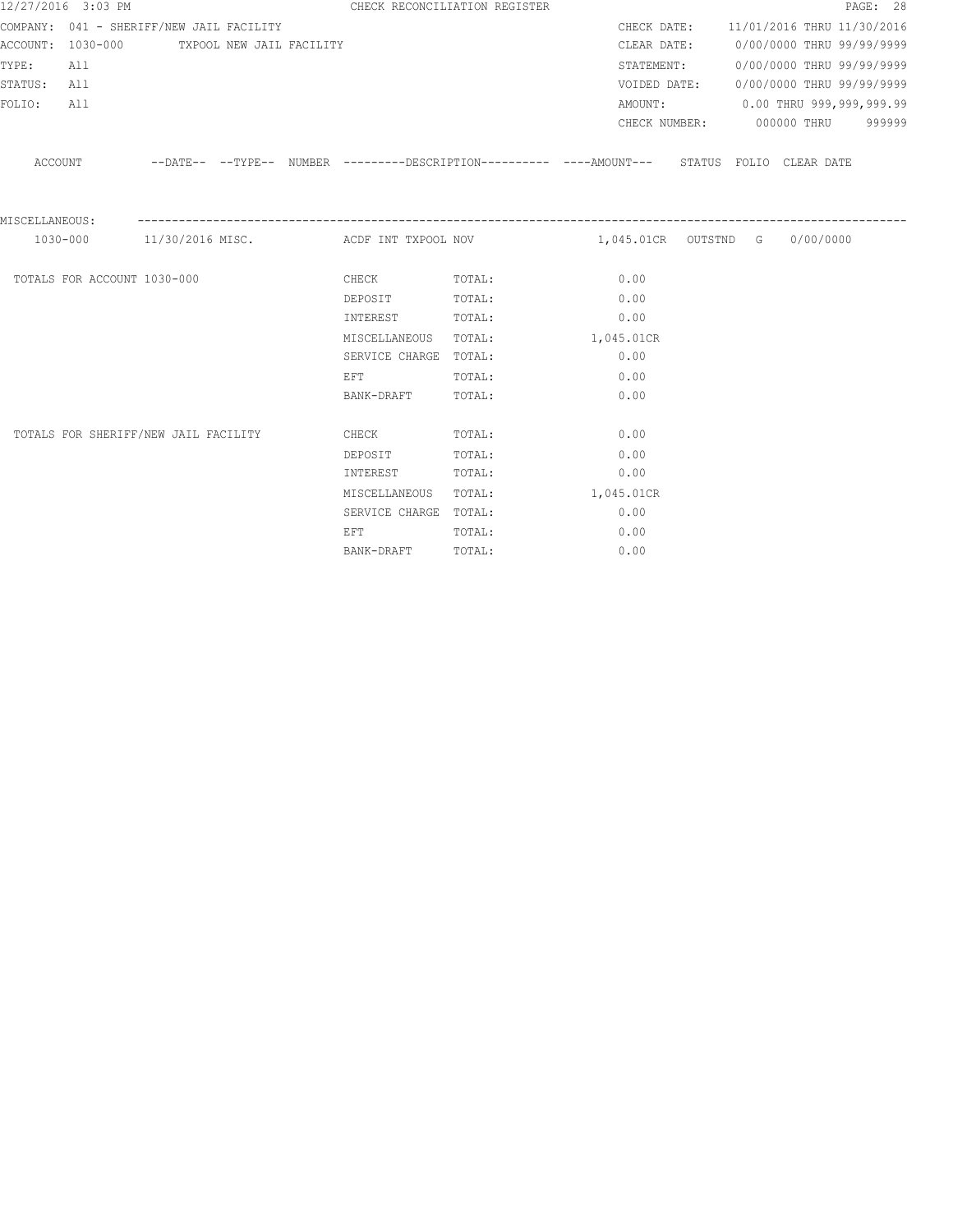|         | 12/27/2016 3:03 PM                   |                    |                              |        |                               | CHECK RECONCILIATION REGISTER       |                                                                      |         |              | PAGE: 29                   |  |
|---------|--------------------------------------|--------------------|------------------------------|--------|-------------------------------|-------------------------------------|----------------------------------------------------------------------|---------|--------------|----------------------------|--|
|         | COMPANY: 979 - ANDREWS CO DESIGNATED |                    |                              |        |                               |                                     | CHECK DATE:                                                          |         |              | 11/01/2016 THRU 11/30/2016 |  |
|         | ACCOUNT:<br>1010-000                 |                    | POOLED CASH-ANDREWS CO DESIG |        |                               |                                     | CLEAR DATE:                                                          |         |              | 0/00/0000 THRU 99/99/9999  |  |
| TYPE:   | All                                  |                    |                              |        |                               |                                     | STATEMENT:                                                           |         |              | 0/00/0000 THRU 99/99/9999  |  |
| STATUS: | All                                  |                    |                              |        |                               |                                     | VOIDED DATE:                                                         |         |              | 0/00/0000 THRU 99/99/9999  |  |
| FOLIO:  | All                                  |                    |                              |        |                               |                                     | AMOUNT:                                                              |         |              | 0.00 THRU 999,999,999.99   |  |
|         |                                      |                    |                              |        |                               |                                     | CHECK NUMBER:                                                        |         |              | 000000 THRU<br>999999      |  |
|         | ACCOUNT                              |                    |                              |        |                               |                                     | --DATE-- --TYPE-- NUMBER --------DESCRIPTION---------- ----AMOUNT--- |         |              | STATUS FOLIO CLEAR DATE    |  |
|         |                                      |                    |                              |        |                               |                                     |                                                                      |         |              |                            |  |
| CHECK:  |                                      |                    |                              |        |                               |                                     |                                                                      |         |              |                            |  |
|         | 1010-000                             | 11/04/2016 CHECK   |                              |        | 018304 AMERICAN EXPRESS       |                                     | 361.76CR                                                             | POSTED  |              | A 11/30/2016               |  |
|         | 1010-000                             | 11/04/2016 CHECK   |                              | 018305 | KEEP ANDREWS BEAUTIFUL        |                                     | 59,306.00CR                                                          | POSTED  | A            | 11/30/2016                 |  |
|         | 1010-000                             | 11/04/2016 CHECK   |                              |        | 018306 QUILL CORPORATION      |                                     | 201.50CR                                                             | POSTED  | A            | 11/30/2016                 |  |
|         | 1010-000                             | 11/04/2016 CHECK   |                              |        | 018307 TYLER TECHNOLOGIES INC |                                     | 150.00CR                                                             | POSTED  | Α            | 11/30/2016                 |  |
|         | *** 1010-000                         | 11/11/2016 CHECK   |                              | 018325 | DIRECTV                       |                                     | 32.99CR                                                              | POSTED  | Α            | 11/30/2016                 |  |
|         | *** 1010-000                         | 11/18/2016 CHECK   |                              | 018331 | PETRO COMMUNICATION INC       |                                     | 213.00CR                                                             | OUTSTND | Α            | 0/00/0000                  |  |
| $***$   | 1010-000                             | 11/23/2016 CHECK   |                              |        |                               | 018339 CANON FINANCIAL SERVICES INC | 339.42CR                                                             | OUTSTND | Α            | 0/00/0000                  |  |
|         | DEPOSIT:                             |                    |                              |        |                               |                                     |                                                                      |         |              |                            |  |
|         | 1010-000                             | 11/01/2016 DEPOSIT |                              |        | DEPOSIT 11/01/2016            |                                     | 136.16                                                               | POSTED  | $\mathbb{C}$ | 11/30/2016                 |  |
|         | 1010-000                             | 11/02/2016 DEPOSIT |                              |        | DEPOSIT 11/02/2016            |                                     | 73.33                                                                | POSTED  | C            | 11/30/2016                 |  |
|         | 1010-000                             | 11/03/2016 DEPOSIT |                              |        | DEPOSIT 11/03/2016            |                                     | 42.50                                                                | POSTED  | С            | 11/30/2016                 |  |
|         | 1010-000                             | 11/04/2016 DEPOSIT |                              |        | DEPOSIT 11/04/2016            |                                     | 147.98                                                               | POSTED  | C            | 11/30/2016                 |  |
|         | 1010-000                             | 11/07/2016 DEPOSIT |                              |        | DEPOSIT 11/07/2016            |                                     | 689.65                                                               | POSTED  | C            | 11/30/2016                 |  |
|         | 1010-000                             | 11/08/2016 DEPOSIT |                              |        | DEPOSIT 11/08/2016            |                                     | 73.43                                                                | POSTED  | C            | 11/30/2016                 |  |
|         | 1010-000                             | 11/09/2016 DEPOSIT |                              |        | DEPOSIT 11/09/2016            |                                     | 82.07                                                                | POSTED  | C            | 11/30/2016                 |  |
|         | 1010-000                             | 11/14/2016 DEPOSIT |                              |        | DEPOSIT 11/14/2016            |                                     | 229.05                                                               | POSTED  | С            | 11/30/2016                 |  |
|         | 1010-000                             | 11/15/2016 DEPOSIT |                              |        | DEPOSIT 11/15/2016            |                                     | 90.31                                                                | POSTED  | С            | 11/30/2016                 |  |
|         | 1010-000                             | 11/16/2016 DEPOSIT |                              |        | DEPOSIT 11/16/2016            |                                     | 102.41                                                               | POSTED  | С            | 11/30/2016                 |  |
|         | 1010-000                             | 11/17/2016 DEPOSIT |                              |        | DEPOSIT 11/17/2016            |                                     | 124.09                                                               | POSTED  | C            | 11/30/2016                 |  |
|         | 1010-000                             | 11/18/2016 DEPOSIT |                              |        | DEPOSIT 11/18/2016            |                                     | 72.05                                                                | POSTED  | C            | 11/30/2016                 |  |
|         | 1010-000                             | 11/21/2016 DEPOSIT |                              |        | DEPOSIT 11/21/2016            |                                     | 56.00                                                                | POSTED  | C            | 11/30/2016                 |  |
|         | 1010-000                             | 11/22/2016 DEPOSIT |                              |        | DEPOSIT 11/22/2016            |                                     | 1,277.21                                                             | POSTED  | C            | 11/30/2016                 |  |
|         | 1010-000                             | 11/23/2016 DEPOSIT |                              |        | DEPOSIT 11/23/2016            |                                     | 89.71                                                                | POSTED  | C            | 11/30/2016                 |  |
|         | 1010-000                             | 11/28/2016 DEPOSIT |                              |        | DEPOSIT 11/28/2016            |                                     | 1,284.38                                                             | POSTED  | С            | 11/30/2016                 |  |
|         | 1010-000                             | 11/29/2016 DEPOSIT |                              |        | DEPOSIT 11/29/2016            |                                     | 147.46                                                               | POSTED  | C            | 11/30/2016                 |  |
|         | 1010-000                             | 11/30/2016 DEPOSIT |                              |        | DEPOSIT 11/30/2016            |                                     | 1,013.57                                                             | OUTSTND | C            | 0/00/0000                  |  |
|         | 1010-000                             | 11/30/2016 DEPOSIT |                              |        | 000001 DEPOSIT 11/30/2016     |                                     | 7,319.37                                                             | OUTSTND | $\mathbb{C}$ | 0/00/0000                  |  |
|         | MISCELLANEOUS:                       |                    |                              |        |                               |                                     |                                                                      |         |              |                            |  |
|         | 1010-000                             | 11/30/2016 MISC.   |                              |        | ACDF INT ALLOC                |                                     | 11.00                                                                | POSTED  |              | G 11/30/2016               |  |
|         | 1010-000                             | 11/30/2016 MISC.   |                              |        | 000001 bank error             |                                     | 900.00CR                                                             | POSTED  |              | G 11/30/2016               |  |
|         |                                      |                    |                              |        |                               |                                     |                                                                      |         |              |                            |  |
|         | TOTALS FOR ACCOUNT 1010-000          |                    |                              |        | CHECK                         | TOTAL:                              | 60,604.67CR                                                          |         |              |                            |  |
|         |                                      |                    |                              |        | DEPOSIT                       | TOTAL:                              | 13,050.73                                                            |         |              |                            |  |
|         |                                      |                    |                              |        | INTEREST                      | TOTAL:                              | 0.00                                                                 |         |              |                            |  |
|         |                                      |                    |                              |        | MISCELLANEOUS                 | TOTAL:                              | 889.00CR                                                             |         |              |                            |  |
|         |                                      |                    |                              |        | SERVICE CHARGE                | TOTAL:                              | 0.00                                                                 |         |              |                            |  |
|         |                                      |                    |                              |        | EFT                           | TOTAL:                              | 0.00                                                                 |         |              |                            |  |
|         |                                      |                    |                              |        | BANK-DRAFT                    | TOTAL:                              | 0.00                                                                 |         |              |                            |  |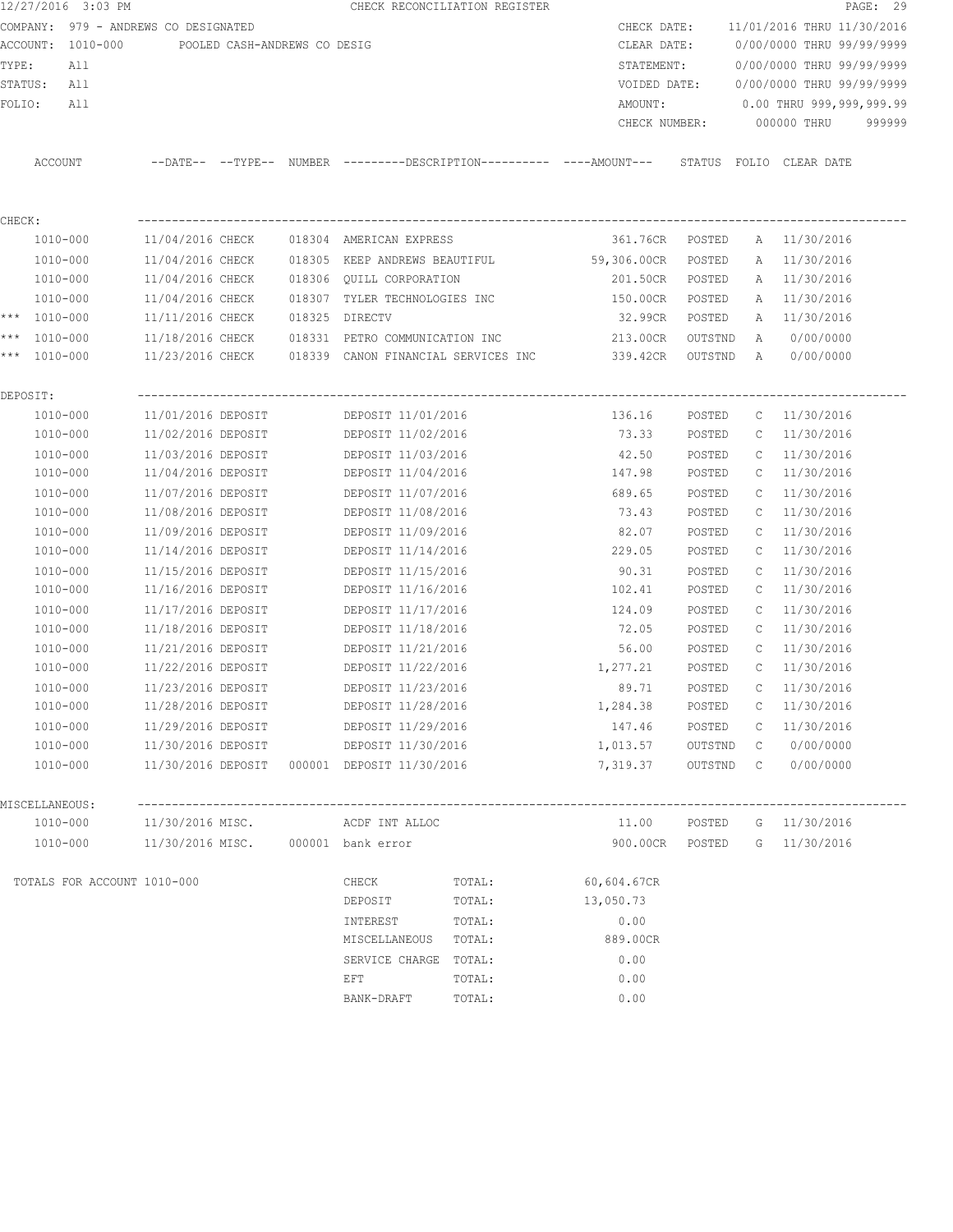|          | 12/27/2016 3:03 PM               |                              |  |                | CHECK RECONCILIATION REGISTER |                                                     |        |                            |                           | PAGE: 30 |        |
|----------|----------------------------------|------------------------------|--|----------------|-------------------------------|-----------------------------------------------------|--------|----------------------------|---------------------------|----------|--------|
| COMPANY: | 979 - ANDREWS CO DESIGNATED      |                              |  |                |                               | CHECK DATE:                                         |        | 11/01/2016 THRU 11/30/2016 |                           |          |        |
| ACCOUNT: | 1010-000                         | POOLED CASH-ANDREWS CO DESIG |  |                |                               | CLEAR DATE:                                         |        |                            | 0/00/0000 THRU 99/99/9999 |          |        |
| TYPE:    | All                              |                              |  |                |                               | STATEMENT:                                          |        |                            | 0/00/0000 THRU 99/99/9999 |          |        |
| STATUS:  | All                              |                              |  |                |                               | VOIDED DATE:                                        |        |                            | 0/00/0000 THRU 99/99/9999 |          |        |
| FOLIO:   | All                              |                              |  |                |                               | AMOUNT:                                             |        |                            | 0.00 THRU 999,999,999.99  |          |        |
|          |                                  |                              |  |                |                               | CHECK NUMBER:                                       |        |                            | 000000 THRU               |          | 999999 |
| ACCOUNT  |                                  | $--$ DATE $- --$ TYPE $--$   |  |                |                               | NUMBER ---------DESCRIPTION---------- ----AMOUNT--- | STATUS | FOLIO                      | CLEAR DATE                |          |        |
|          | TOTALS FOR ANDREWS CO DESIGNATED |                              |  | CHECK          | TOTAL:                        | 60,604.67CR                                         |        |                            |                           |          |        |
|          |                                  |                              |  | DEPOSIT        | TOTAL:                        | 13,050.73                                           |        |                            |                           |          |        |
|          |                                  |                              |  | INTEREST       | TOTAL:                        | 0.00                                                |        |                            |                           |          |        |
|          |                                  |                              |  | MISCELLANEOUS  | TOTAL:                        | 889.00CR                                            |        |                            |                           |          |        |
|          |                                  |                              |  | SERVICE CHARGE | TOTAL:                        | 0.00                                                |        |                            |                           |          |        |
|          |                                  |                              |  | EFT            | TOTAL:                        | 0.00                                                |        |                            |                           |          |        |
|          |                                  |                              |  | BANK-DRAFT     | TOTAL:                        | 0.00                                                |        |                            |                           |          |        |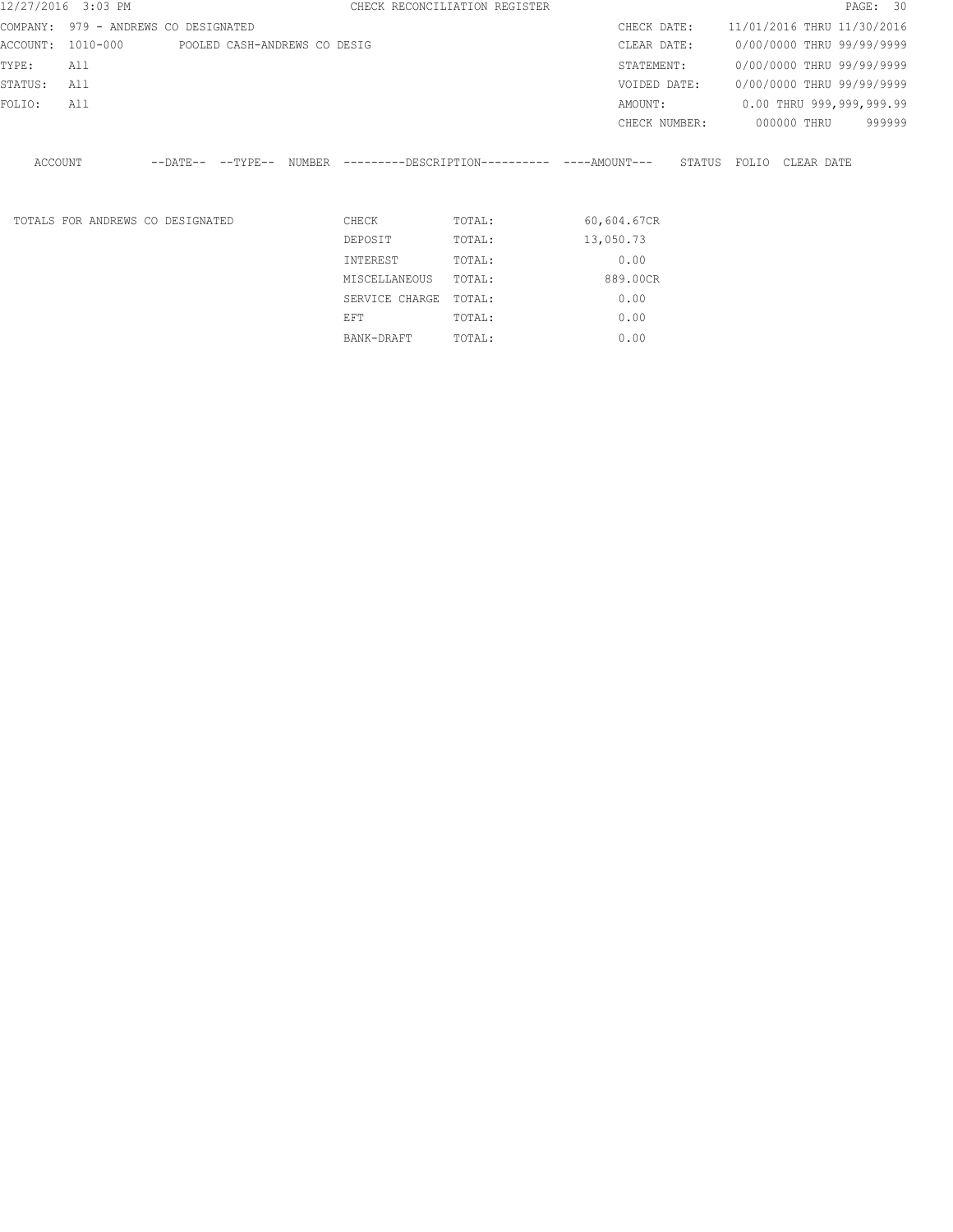12/27/2016 3:03 PM **CHECK RECONCILIATION REGISTER PAGE: 31** COMPANY: 989 - ROAD & BRIDGE POOLED COMPANY: 989 - ROAD & BRIDGE POOLED ACCOUNT: 1010-000 POOLED R & B FUNDS CLEAR DATE: 0/00/0000 THRU 99/99/9999 TYPE: All STATEMENT: 0/00/0000 THRU 99/99/9999 STATUS: All VOIDED DATE: 0/00/0000 THRU 99/99/9999 FOLIO: All 2008, 2009, 2008, 2009, 2009, 2009, 2009, 2009, 2009, 2009, 2009, 2009, 2009, 2009, 2009, 2009, 200 CHECK NUMBER: 000000 THRU 999999 ACCOUNT --DATE-- --TYPE-- NUMBER ---------DESCRIPTION---------- ----AMOUNT--- STATUS FOLIO CLEAR DATE

| CHECK:       |                                          |        |                                                                                     |                    |         |             |              |
|--------------|------------------------------------------|--------|-------------------------------------------------------------------------------------|--------------------|---------|-------------|--------------|
| 1010-000     |                                          |        | 11/04/2016 CHECK 020208 ANDREWS EMPLOYEE TRUST FUND 34,080.85CR POSTED A 11/30/2016 |                    |         |             |              |
| 1010-000     | 11/04/2016 CHECK                         |        | 020209 ANDREWS TIRE SERVICE INC                                                     | 40.00CR            | POSTED  |             | A 11/30/2016 |
| 1010-000     | 11/04/2016 CHECK                         |        | 020210 ANDREWS TRUCK MAINTENANCE INC 140.28CR                                       |                    | POSTED  | A           | 11/30/2016   |
| 1010-000     | 11/04/2016 CHECK                         |        | 020211 BRUCKNER TRUCK SALES INC 5,323.94CR                                          |                    | POSTED  | A           | 11/30/2016   |
| 1010-000     | 11/04/2016 CHECK                         |        | 020212 CITY OF ANDREWS WATER DEPT.                                                  | 180.75CR           | POSTED  |             | A 11/30/2016 |
| 1010-000     | 11/04/2016 CHECK                         | 020213 | GENERAL FUND                                                                        | 46,569.11CR        | POSTED  |             | A 11/30/2016 |
| 1010-000     | 11/04/2016 CHECK                         | 020214 | JOE'S DIESEL REPAIR & MAINTENA                                                      | 851.00CR           | POSTED  | A           | 11/30/2016   |
| 1010-000     | 11/04/2016 CHECK                         | 020215 | PULLTARPS MFG                                                                       | 467.20CR           | POSTED  | Α           | 11/30/2016   |
| 1010-000     | 11/04/2016 CHECK                         | 020216 | SOUTH PLAINS IMPLEMENT LTD 		 25.76CR                                               |                    | POSTED  | A           | 11/30/2016   |
| 1010-000     |                                          |        | 11/04/2016 CHECK 020217 SOUTHERN TIRE MART, LLC 500.00CR                            |                    | POSTED  | Α           | 11/30/2016   |
| 1010-000     |                                          |        | 11/04/2016 CHECK 020218 WEATHERBY-EISENRICH 22.00CR                                 |                    | POSTED  |             | A 11/30/2016 |
| 1010-000     | 11/11/2016 CHECK                         |        | 020219 ANDREWS IRON & SUPPLY 163.00CR                                               |                    | POSTED  |             | A 11/30/2016 |
| 1010-000     | 11/11/2016 CHECK                         |        | 020220 ANDREWS TIRE SERVICE INC                                                     | 55.00CR            | POSTED  |             | A 11/30/2016 |
| 1010-000     |                                          |        | $11/11/2016$ CHECK 020221 K B ELECTRICAL CONSTRUCTION CO $1,556.00$ CR              |                    | POSTED  |             | A 11/30/2016 |
| 1010-000     |                                          |        | 11/11/2016 CHECK 020222 PERMIAN BASIN REGIONAL PLANNIN 30.00CR                      |                    | POSTED  |             | A 11/30/2016 |
| 1010-000     | 11/11/2016 CHECK 020223 ROBIN HARPER TAC |        |                                                                                     | 15.00CR            | POSTED  |             | A 11/30/2016 |
| 1010-000     | 11/11/2016 CHECK 020224 SIERRA SPRINGS   |        |                                                                                     | 57.17CR            | POSTED  |             | A 11/30/2016 |
| 1010-000     | 11/11/2016 CHECK                         |        | 020225 SOUTH PLAINS IMPLEMENT LTD 1,625.53CR POSTED                                 |                    |         |             | A 11/30/2016 |
| 1010-000     | 11/11/2016 CHECK                         |        | 020226 UM AUTO PARTS                                                                | 721.09CR POSTED    |         |             | A 11/30/2016 |
| 1010-000     | 11/11/2016 CHECK                         |        | 020227 WTG FUELS, INC                                                               | 13,080.49CR POSTED |         |             | A 11/30/2016 |
| 1010-000     | 11/18/2016 CHECK                         |        | 020228 ANDREWS TIRE SERVICE INC                                                     | 55.00CR OUTSTND    |         |             | A 0/00/0000  |
| 1010-000     | 11/18/2016 CHECK                         |        | 020229 ANDREWS TRUCK MAINTENANCE INC 9.99CR                                         |                    | OUTSTND | A           | 0/00/0000    |
| 1010-000     |                                          |        | 11/18/2016 CHECK 020230 BIG COUNTRY BG 172.50CR                                     |                    | POSTED  |             | A 11/30/2016 |
| 1010-000     | 11/18/2016 CHECK                         |        | 020231 DANNY'S MOBILE REPAIR LLC 14.00CR                                            |                    | POSTED  | A           | 11/30/2016   |
| 1010-000     | 11/18/2016 CHECK                         |        | 020232 DEECO RUBBER COMPANY INC. 62.37CR                                            |                    | POSTED  | A           | 11/30/2016   |
| 1010-000     | 11/18/2016 CHECK                         |        | 020233 ECONO SIGNS LLC 384.24CR                                                     |                    | OUTSTND |             | A 0/00/0000  |
| 1010-000     | 11/18/2016 CHECK                         |        | 020234 FRANK SUPPLY CO  VOIDED 819.79CR                                             |                    | VOIDED  | A           | 11/18/2016   |
| 1010-000     | 11/18/2016 CHECK                         |        | 020235 GENERAL FUND                                                                 | 43,648.63CR        | POSTED  |             | A 11/30/2016 |
| 1010-000     | 11/18/2016 CHECK                         |        | 020236 LUBBOCK GRADER BLADE, INC. 594.00CR                                          |                    | OUTSTND |             | A 0/00/0000  |
| 1010-000     | 11/18/2016 CHECK                         |        | 020237 RELIANT ENERGY                                                               | 992.37CR           | POSTED  |             | A 11/30/2016 |
| 1010-000     | 11/18/2016 CHECK                         | 020238 | TEXAS GAS SERVICE CORP                                                              | 86.51CR            | POSTED  | Α           | 11/30/2016   |
| 1010-000     | 11/18/2016 CHECK                         | 020239 | UM AUTO PARTS                                                                       | 631.08CR           | POSTED  | A           | 11/30/2016   |
| 1010-000     | 11/25/2016 CHECK                         | 020240 | GEBO CREDIT CORPORATION 143.89CR OUTSTND                                            |                    |         | A           | 0/00/0000    |
| 1010-000     | 11/25/2016 CHECK 020241 GENERAL FUND     |        |                                                                                     | 30,790.60CR        | POSTED  |             | A 11/30/2016 |
| 1010-000     | 11/25/2016 CHECK                         |        | 020242 KNIGHTS TIRE & SERVICE 35.00CR                                               |                    | OUTSTND |             | A 0/00/0000  |
| $1010 - 000$ | 11/25/2016 CHECK                         |        | 020243 SWEETWATER STEEL CO., LTD                                                    | 1,295.00CR         | OUTSTND | A           | 0/00/0000    |
| 1010-000     | 11/25/2016 CHECK                         |        | 020244 TEXAS GAS SERVICE CORP                                                       | 167.19CR           | OUTSTND | A           | 0/00/0000    |
| 1010-000     | 11/25/2016 CHECK                         |        | 020245 UM AUTO PARTS                                                                | 57.45CR            | OUTSTND | A           | 0/00/0000    |
| DEPOSIT:     |                                          |        |                                                                                     |                    |         |             |              |
| 1010-000     | 11/02/2016 DEPOSIT                       |        | DEPOSIT 11/02/2016                                                                  | 150,000.00         | POSTED  | $\mathbb C$ | 11/30/2016   |
| 1010-000     | 11/03/2016 DEPOSIT                       |        | 008683 DEP TO R&B FROM TXPOOL                                                       | 3,616.88           | POSTED  | G           | 11/30/2016   |
| 1010-000     | 11/03/2016 DEPOSIT                       |        | 008684 DEP TO CERTZ ADVAL                                                           | 3,616.88           | POSTED  | G           | 11/30/2016   |

1010-000 11/04/2016 DEPOSIT DEPOSIT 11/04/2016 600,000.00 POSTED C 11/30/2016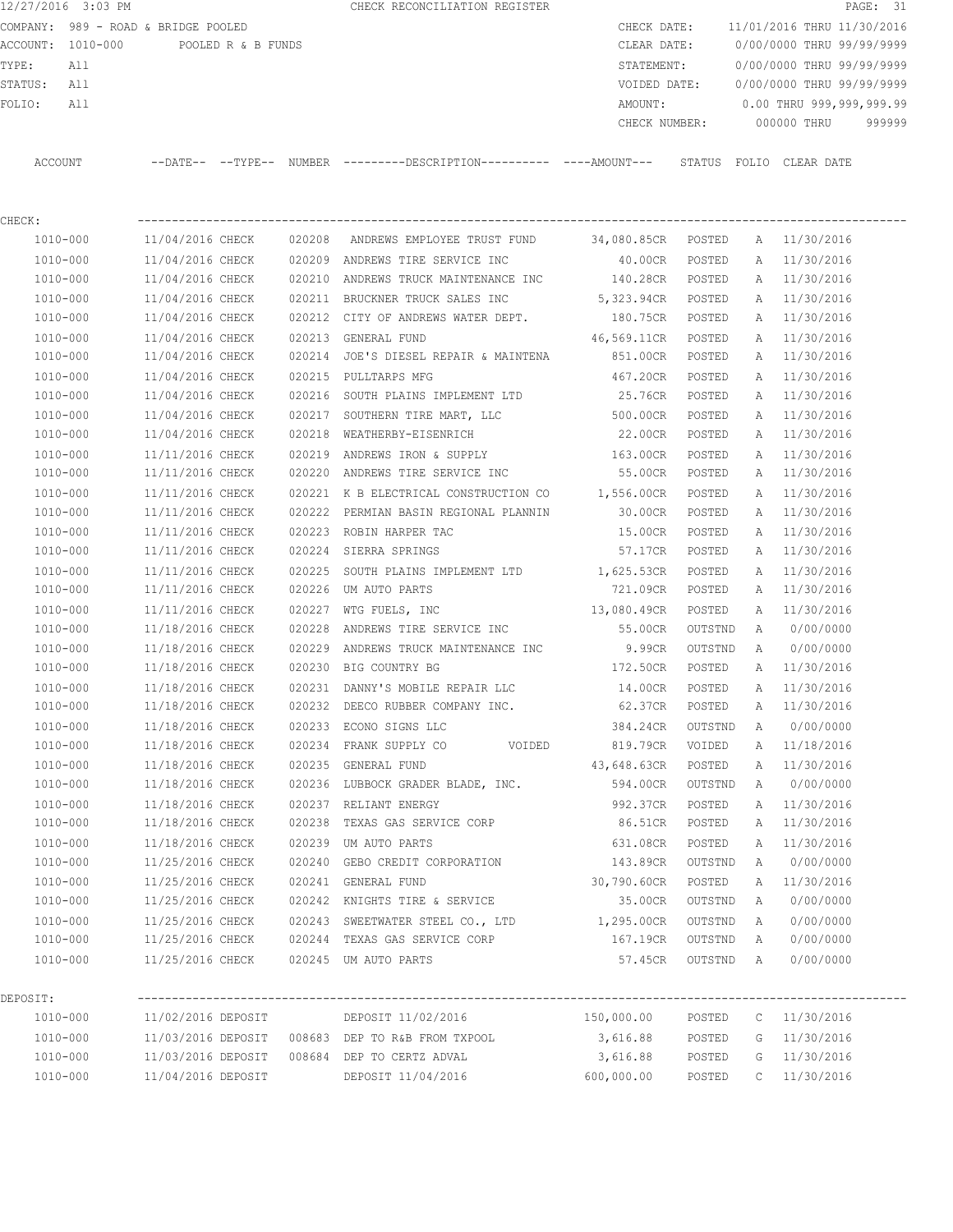|                | 12/27/2016 3:03 PM                   |                  |  | CHECK RECONCILIATION REGISTER                         |                                     |                                                                                                       |        |                                        | PAGE: 32 |
|----------------|--------------------------------------|------------------|--|-------------------------------------------------------|-------------------------------------|-------------------------------------------------------------------------------------------------------|--------|----------------------------------------|----------|
|                | COMPANY: 989 - ROAD & BRIDGE POOLED  |                  |  |                                                       |                                     |                                                                                                       |        | CHECK DATE: 11/01/2016 THRU 11/30/2016 |          |
|                | ACCOUNT: 1010-000 POOLED R & B FUNDS |                  |  |                                                       |                                     | CLEAR DATE:                                                                                           |        | 0/00/0000 THRU 99/99/9999              |          |
| TYPE:          | All                                  |                  |  |                                                       |                                     |                                                                                                       |        | STATEMENT: 0/00/0000 THRU 99/99/9999   |          |
| STATUS: All    |                                      |                  |  |                                                       |                                     |                                                                                                       |        | VOIDED DATE: 0/00/0000 THRU 99/99/9999 |          |
| FOLIO:         | All                                  |                  |  |                                                       |                                     |                                                                                                       |        | AMOUNT: 0.00 THRU 999,999,999.99       |          |
|                |                                      |                  |  |                                                       |                                     |                                                                                                       |        | CHECK NUMBER: 000000 THRU 999999       |          |
|                |                                      |                  |  |                                                       |                                     | ACCOUNT --DATE-- --TYPE-- NUMBER ---------DESCRIPTION---------- ----AMOUNT--- STATUS FOLIO CLEAR DATE |        |                                        |          |
| DEPOSIT:       |                                      |                  |  |                                                       |                                     |                                                                                                       |        |                                        |          |
|                | 1010-000                             |                  |  |                                                       |                                     | 683,067.30 POSTED C 11/30/2016                                                                        |        |                                        |          |
| 1010-000       |                                      |                  |  | $11/07/2016$ DEPOSIT $-008726$ DEP TO TXPOOL FROM R&B |                                     | 678,994.80CR POSTED G 11/30/2016                                                                      |        |                                        |          |
| 1010-000       |                                      |                  |  |                                                       |                                     | 265,190.50 POSTED C 11/30/2016                                                                        |        |                                        |          |
| 1010-000       |                                      |                  |  | 11/14/2016 DEPOSIT DEPOSIT 11/14/2016                 |                                     | 136,556.00 POSTED C 11/30/2016                                                                        |        |                                        |          |
| 1010-000       |                                      |                  |  |                                                       |                                     |                                                                                                       |        |                                        |          |
| MISCELLANEOUS: |                                      |                  |  |                                                       |                                     |                                                                                                       |        |                                        |          |
|                |                                      |                  |  | 1010-000 11/03/2016 MISC. DEP TO CERTZ ADVAL          |                                     | 3,616.88CR POSTED                                                                                     |        | G 11/30/2016                           |          |
|                |                                      |                  |  |                                                       |                                     | 1010-000 11/03/2016 MISC. 008681 DEP TO R&B TXPOOL 150,000.00CR POSTED                                |        | G 11/30/2016                           |          |
|                | 1010-000                             |                  |  | 11/03/2016 MISC. 008684 CORREVT JE 8684               |                                     | 3,616.88CR POSTED                                                                                     |        | G 11/30/2016                           |          |
|                | 1010-000                             |                  |  |                                                       |                                     | 11/04/2016 MISC. 008702 DEPOSIT TO TXPOOL FROM R&B 600,000.00CR POSTED                                |        | G 11/30/2016                           |          |
|                | 1010-000                             |                  |  | 11/10/2016 MISC. 008740 DEP TO TXPOOL FROM R&B        |                                     | 262,500.00CR                                                                                          | POSTED | G 11/30/2016                           |          |
|                | 1010-000                             |                  |  | 11/14/2016 MISC. 008741 DEP TO TXPOOL FROM R&B        |                                     | 135,000.00CR POSTED                                                                                   |        | G 11/30/2016                           |          |
|                | 1010-000                             |                  |  |                                                       |                                     | 819.79                                                                                                | VOIDED | A 11/18/2016                           |          |
|                | 1010-000                             | 11/30/2016 MISC. |  |                                                       |                                     | ROAD & BRIDGE INT ALLOCATION 3.60 POSTED                                                              |        | G 11/30/2016                           |          |
|                | TOTALS FOR ACCOUNT 1010-000          |                  |  |                                                       | CHECK TOTAL: 185,463.78CR           |                                                                                                       |        |                                        |          |
|                |                                      |                  |  |                                                       | DEPOSIT TOTAL: 1,313,052.76         |                                                                                                       |        |                                        |          |
|                |                                      |                  |  | INTEREST TOTAL:                                       |                                     | 0.00                                                                                                  |        |                                        |          |
|                |                                      |                  |  |                                                       | MISCELLANEOUS TOTAL: 1,153,910.37CR |                                                                                                       |        |                                        |          |
|                |                                      |                  |  | SERVICE CHARGE TOTAL:                                 |                                     | 0.00                                                                                                  |        |                                        |          |
|                |                                      |                  |  | EFT                                                   | TOTAL:                              | 0.00                                                                                                  |        |                                        |          |
|                |                                      |                  |  | BANK-DRAFT                                            | TOTAL:                              | 0.00                                                                                                  |        |                                        |          |
|                | TOTALS FOR ROAD & BRIDGE POOLED      |                  |  | CHECK                                                 | TOTAL:                              | 185,463.78CR                                                                                          |        |                                        |          |
|                |                                      |                  |  | DEPOSIT                                               | TOTAL:                              | 1,313,052.76                                                                                          |        |                                        |          |
|                |                                      |                  |  | INTEREST                                              | TOTAL:                              | 0.00                                                                                                  |        |                                        |          |
|                |                                      |                  |  | MISCELLANEOUS                                         | TOTAL:                              | 1,153,910.37CR                                                                                        |        |                                        |          |
|                |                                      |                  |  | SERVICE CHARGE                                        | TOTAL:                              | 0.00                                                                                                  |        |                                        |          |
|                |                                      |                  |  | EFT                                                   | TOTAL:                              | 0.00                                                                                                  |        |                                        |          |
|                |                                      |                  |  | BANK-DRAFT                                            | TOTAL:                              | 0.00                                                                                                  |        |                                        |          |
|                |                                      |                  |  |                                                       |                                     |                                                                                                       |        |                                        |          |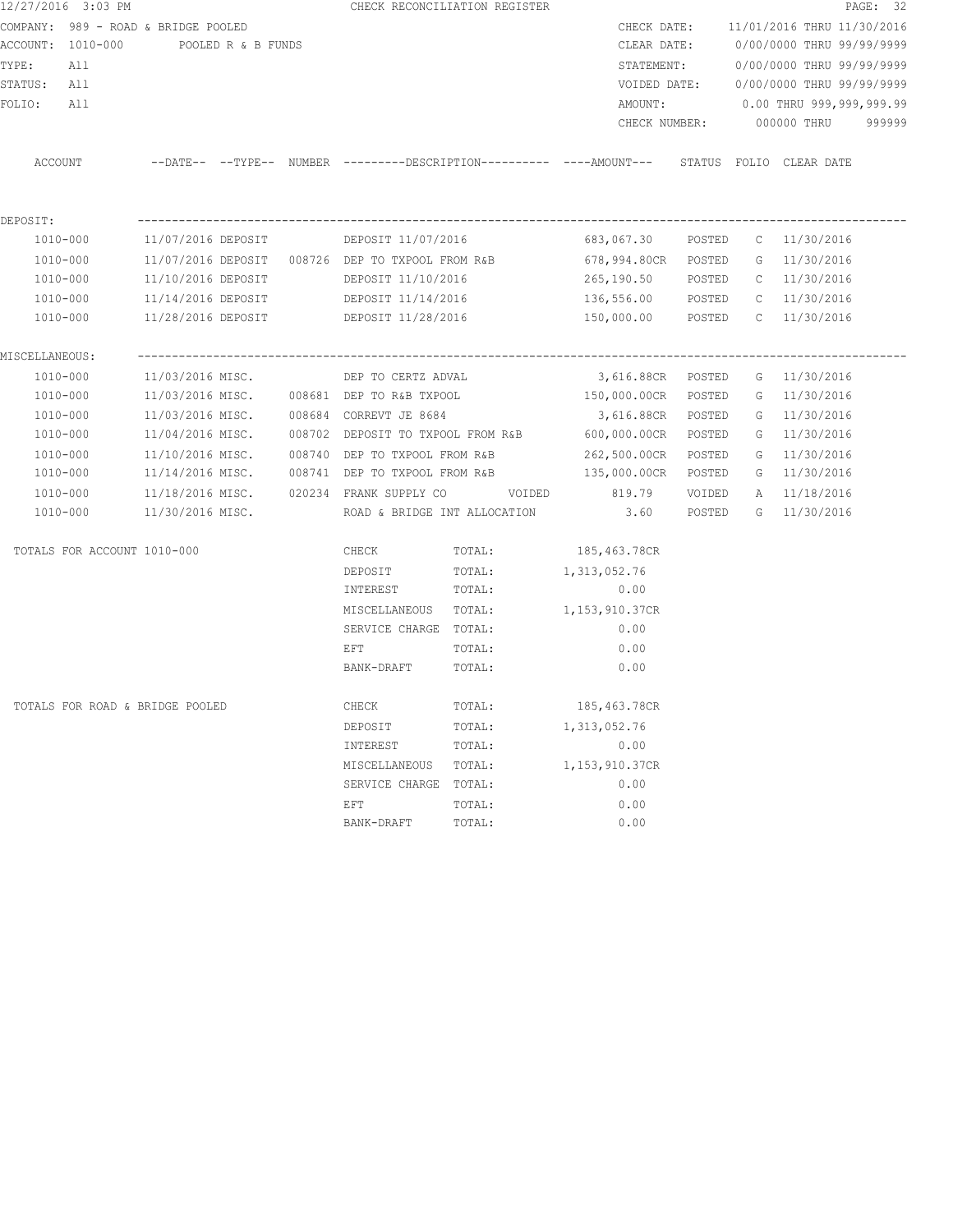|                | 12/27/2016 3:03 PM          |                                             |  | CHECK RECONCILIATION REGISTER                                                                                  |                      |                                                                                                      |  |                                        | PAGE: 33 |
|----------------|-----------------------------|---------------------------------------------|--|----------------------------------------------------------------------------------------------------------------|----------------------|------------------------------------------------------------------------------------------------------|--|----------------------------------------|----------|
|                |                             | COMPANY: 993 - DISCRETIONARY TXPOOL         |  |                                                                                                                |                      |                                                                                                      |  | CHECK DATE: 11/01/2016 THRU 11/30/2016 |          |
|                |                             | ACCOUNT: 1030-000 DISCRETIONARY INVESTMENTS |  |                                                                                                                |                      |                                                                                                      |  | CLEAR DATE: 0/00/0000 THRU 99/99/9999  |          |
| TYPE: All      |                             |                                             |  |                                                                                                                |                      |                                                                                                      |  | STATEMENT: 0/00/0000 THRU 99/99/9999   |          |
| STATUS: All    |                             |                                             |  |                                                                                                                |                      |                                                                                                      |  | VOIDED DATE: 0/00/0000 THRU 99/99/9999 |          |
| FOLIO:         | All                         |                                             |  |                                                                                                                |                      |                                                                                                      |  | AMOUNT: 0.00 THRU 999,999,999.99       |          |
|                |                             |                                             |  |                                                                                                                |                      |                                                                                                      |  | CHECK NUMBER: 000000 THRU 999999       |          |
|                |                             |                                             |  |                                                                                                                |                      | ACCOUNT -DATE-- --TYPE-- NUMBER ---------DESCRIPTION---------- ----AMOUNT--- STATUS FOLIO CLEAR DATE |  |                                        |          |
| INTEREST:      |                             |                                             |  |                                                                                                                |                      |                                                                                                      |  |                                        |          |
|                |                             |                                             |  |                                                                                                                |                      | 1030-000 11/30/2016 INTEREST 008800 ACDF INT TXPOOL NOV 1,535.88 OUTSTND G 0/00/0000                 |  |                                        |          |
| MISCELLANEOUS: |                             |                                             |  |                                                                                                                |                      |                                                                                                      |  |                                        |          |
|                |                             |                                             |  |                                                                                                                |                      | 1030-000 11/30/2016 MISC. ACDF INT TXPOOL NOV 1,535.88CR OUTSTND G 0/00/0000                         |  |                                        |          |
|                |                             |                                             |  |                                                                                                                |                      | 1030-000 11/30/2016 MISC. 008805 NOV INT CORRECTION DIS FUND 739.68 OUTSTND G 0/00/0000              |  |                                        |          |
|                | TOTALS FOR ACCOUNT 1030-000 |                                             |  | CHECK TOTAL:                                                                                                   |                      | 0.00                                                                                                 |  |                                        |          |
|                |                             |                                             |  | DEPOSIT                                                                                                        | TOTAL:               | 0.00                                                                                                 |  |                                        |          |
|                |                             |                                             |  | INTEREST                                                                                                       | TOTAL:               | 1,535.88                                                                                             |  |                                        |          |
|                |                             |                                             |  | MISCELLANEOUS TOTAL:                                                                                           |                      | 796.20CR                                                                                             |  |                                        |          |
|                |                             |                                             |  | SERVICE CHARGE TOTAL:                                                                                          |                      | 0.00                                                                                                 |  |                                        |          |
|                |                             |                                             |  | EFT FOR THE STATE OF THE STATE OF THE STATE OF THE STATE OF THE STATE OF THE STATE OF THE STATE OF THE STATE O | TOTAL:               | 0.00                                                                                                 |  |                                        |          |
|                |                             |                                             |  | BANK-DRAFT                                                                                                     | TOTAL:               | 0.00                                                                                                 |  |                                        |          |
|                |                             | TOTALS FOR DISCRETIONARY TXPOOL             |  | <b>CHECK</b>                                                                                                   | TOTAL:               | 0.00                                                                                                 |  |                                        |          |
|                |                             |                                             |  | DEPOSIT                                                                                                        | TOTAL:               | 0.00                                                                                                 |  |                                        |          |
|                |                             |                                             |  | INTEREST                                                                                                       | TOTAL:               | 1,535.88                                                                                             |  |                                        |          |
|                |                             |                                             |  |                                                                                                                | MISCELLANEOUS TOTAL: | 796.20CR                                                                                             |  |                                        |          |
|                |                             |                                             |  | SERVICE CHARGE TOTAL:                                                                                          |                      | 0.00                                                                                                 |  |                                        |          |
|                |                             |                                             |  | EFT FOR THE STATE OF THE STATE OF THE STATE OF THE STATE OF THE STATE OF THE STATE OF THE STATE OF THE STATE O | TOTAL:               | 0.00                                                                                                 |  |                                        |          |
|                |                             |                                             |  | BANK-DRAFT                                                                                                     | TOTAL:               | 0.00                                                                                                 |  |                                        |          |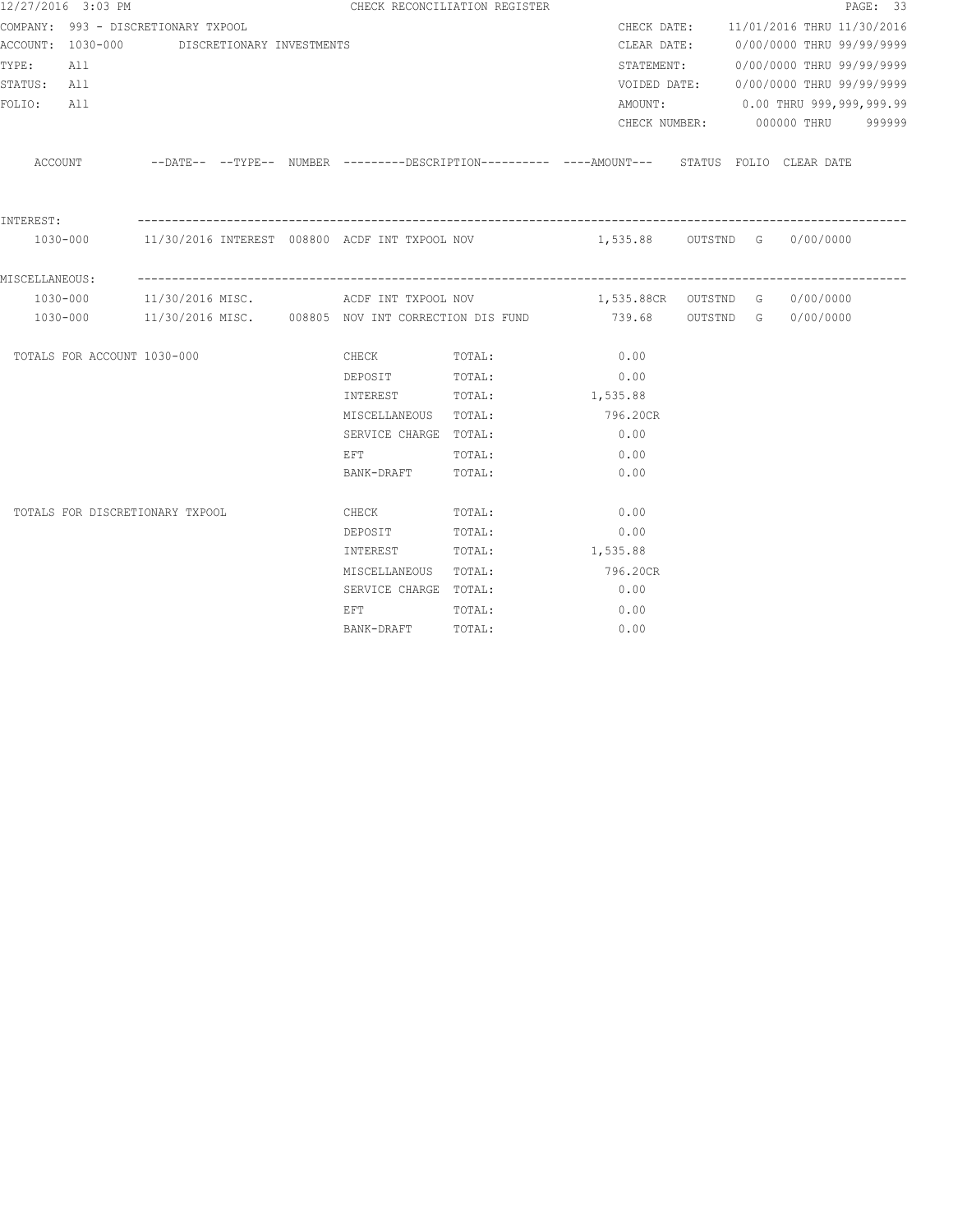COMPANY: 999 - GENERAL FUND CASH POOLED CHECK DATE: 11/01/2016 THRU 11/30/2016 ACCOUNT: 1010-000 GENERAL FUND POOLED CASH CLEAR DATE: 0/00/0000 THRU 99/99/9999 TYPE: All STATEMENT: 0/00/0000 THRU 99/99/9999 STATUS: All VOIDED DATE: 0/00/0000 THRU 99/99/9999 FOLIO: All AMOUNT: 0.00 THRU 999,999,999.99 CHECK NUMBER: 000000 THRU 999999 ACCOUNT --DATE-- --TYPE-- NUMBER ---------DESCRIPTION---------- ----AMOUNT--- STATUS FOLIO CLEAR DATE

12/27/2016 3:03 PM CHECK RECONCILIATION REGISTER **PAGE:** 34

CHECK: ---------------------------------------------------------------------------------------------------------------- 1010-000 11/04/2016 CHECK 121543 ANDREWS EMPLOYEE TRUST FUND 240,000.00CR POSTED A 11/30/2016 1010-000 11/04/2016 CHECK 121544 ABSOLUTE FIRE PROTECTION INC 420.00CR POSTED A 11/30/2016 1010-000 11/04/2016 CHECK 121545 AFFIRMED FIRST AID & SAFETY IN 89.98CR POSTED A 11/30/2016 1010-000 11/04/2016 CHECK 121546 AMERICAN EXPRESS 95.00CR POSTED A 11/30/2016 1010-000 11/04/2016 CHECK 121547 ANDREWS COUNTY ATTORNEY 3,000.00CR POSTED A 11/30/2016 1010-000 11/04/2016 CHECK 121548 ANDREWS PEST CONTROL 55.00CR POSTED A 11/30/2016 1010-000 11/04/2016 CHECK 121549 ANDREWS VETERINARY CLINIC CORP 53.00CR POSTED A 11/30/2016 1010-000 11/04/2016 CHECK 121550 BAKER & TAYLOR 816.99CR POSTED A 11/30/2016 1010-000 11/04/2016 CHECK 121551 BEAR GRAPHICS INC 526.02CR POSTED A 11/30/2016 1010-000 11/04/2016 CHECK 121552 BREZE CARPET CLEANING VOIDED 453.00CR VOIDED A 11/04/2016 1010-000 11/04/2016 CHECK 121553 BRODART CO 37.21CR POSTED A 11/30/2016 1010-000 11/04/2016 CHECK 121554 BSN SPORTS INC. 253.90CR POSTED A 11/30/2016 1010-000 11/04/2016 CHECK 121555 BWI COMPANIES INC 1,239.87CR POSTED A 11/30/2016 1010-000 11/04/2016 CHECK 121556 CAPROCK HEALTHPLANS INS 9,036.09CR POSTED A 11/30/2016 1010-000 11/04/2016 CHECK 121557 CENTER POINT LARGE PRINT 124.02CR POSTED A 11/30/2016 1010-000 11/04/2016 CHECK 121558 CHEVRON AND TEXACO BUSINESS CA 131.50CR POSTED A 11/30/2016 1010-000 11/04/2016 CHECK 121559 CISCO EQUIPMENT 1,583.55CR POSTED A 11/30/2016 1010-000 11/04/2016 CHECK 121560 CITY OF ANDREWS WATER DEPT. 9,127.66CR POSTED A 11/30/2016 1010-000 11/04/2016 CHECK 121561 CORY MARSHALL 331.00CR POSTED A 11/30/2016 1010-000 11/04/2016 CHECK 121562 CRS DIAGNOSTIC SERVICE LLC 120.00CR POSTED A 11/30/2016 1010-000 11/04/2016 CHECK 121563 CUSTOM AFFECTS 160.00CR POSTED A 11/30/2016 1010-000 11/04/2016 CHECK 121564 DANIELLE PARKINSON 1,250.00CR POSTED A 11/30/2016 1010-000 11/04/2016 CHECK 121565 DEPARTMENT OF PUBLIC SAFETY 3,000.00CR POSTED A 11/30/2016 1010-000 11/04/2016 CHECK 121566 ELECTION SYSTEMS & SOFTWARE, I 2,511.65CR POSTED A 11/30/2016 1010-000 11/04/2016 CHECK 121567 GALE/CENGAGE LEARNING 317.30CR POSTED A 11/30/2016 1010-000 11/04/2016 CHECK 121568 GENERAL FUND 19,263.14CR POSTED A 11/30/2016 1010-000 11/04/2016 CHECK 121569 GEORGE F GOMEZ 1,256.88CR POSTED A 11/30/2016 1010-000 11/04/2016 CHECK 121570 GRAINGER INC 319.62CR POSTED A 11/30/2016 1010-000 11/04/2016 CHECK 121571 HARRELL'S LLC 28,321.26CR POSTED A 11/30/2016 1010-000 11/04/2016 CHECK 121572 JAMIE MARQUEZ 265.50CR POSTED A 11/30/2016 1010-000 11/04/2016 CHECK 121573 JANE GOMEZ 340.00CR POSTED A 11/30/2016 1010-000 11/04/2016 CHECK 121574 JANET ARENIVAS 120.00CR POSTED A 11/30/2016 1010-000 11/04/2016 CHECK 121575 JERRY SCOTT 285.00CR POSTED A 11/30/2016 1010-000 11/04/2016 CHECK 121576 JOE MADERO 350.00CR POSTED A 11/30/2016 1010-000 11/04/2016 CHECK 121577 JOSE CARDENAS-HERNANDEZ 1,284.00CR POSTED A 11/30/2016 1010-000 11/04/2016 CHECK 121578 K B ELECTRICAL CONSTRUCTVOIDED 52.00CR VOIDED A 11/04/2016 1010-000 11/04/2016 CHECK 121579 KYOCERA DOCUMENT SOLUTIONS AME 137.60CR POSTED A 11/30/2016 1010-000 11/04/2016 CHECK 121580 LAWNMOWER SALES & SERV CO 11.02CR POSTED A 11/30/2016 1010-000 11/04/2016 CHECK 121581 MARK HOOPER ATTORNEY AT LAW 500.00CR OUTSTND A 0/00/0000 1010-000 11/04/2016 CHECK 121582 MIDLAND MEMORIAL HOSP 1,247.00CR POSTED A 11/30/2016 1010-000 11/04/2016 CHECK 121583 NEW DAY COUNSELING 768.00CR POSTED A 11/30/2016 1010-000 11/04/2016 CHECK 121584 PARACLETE PRESS INC 10.42CR POSTED A 11/30/2016 1010-000 11/04/2016 CHECK 121585 PBRPC - 30.00CR POSTED A 11/30/2016 1010-000 11/04/2016 CHECK 121586 PERMIAN BASIN REGIONAL PLANNIN 85.72CR POSTED A 11/30/2016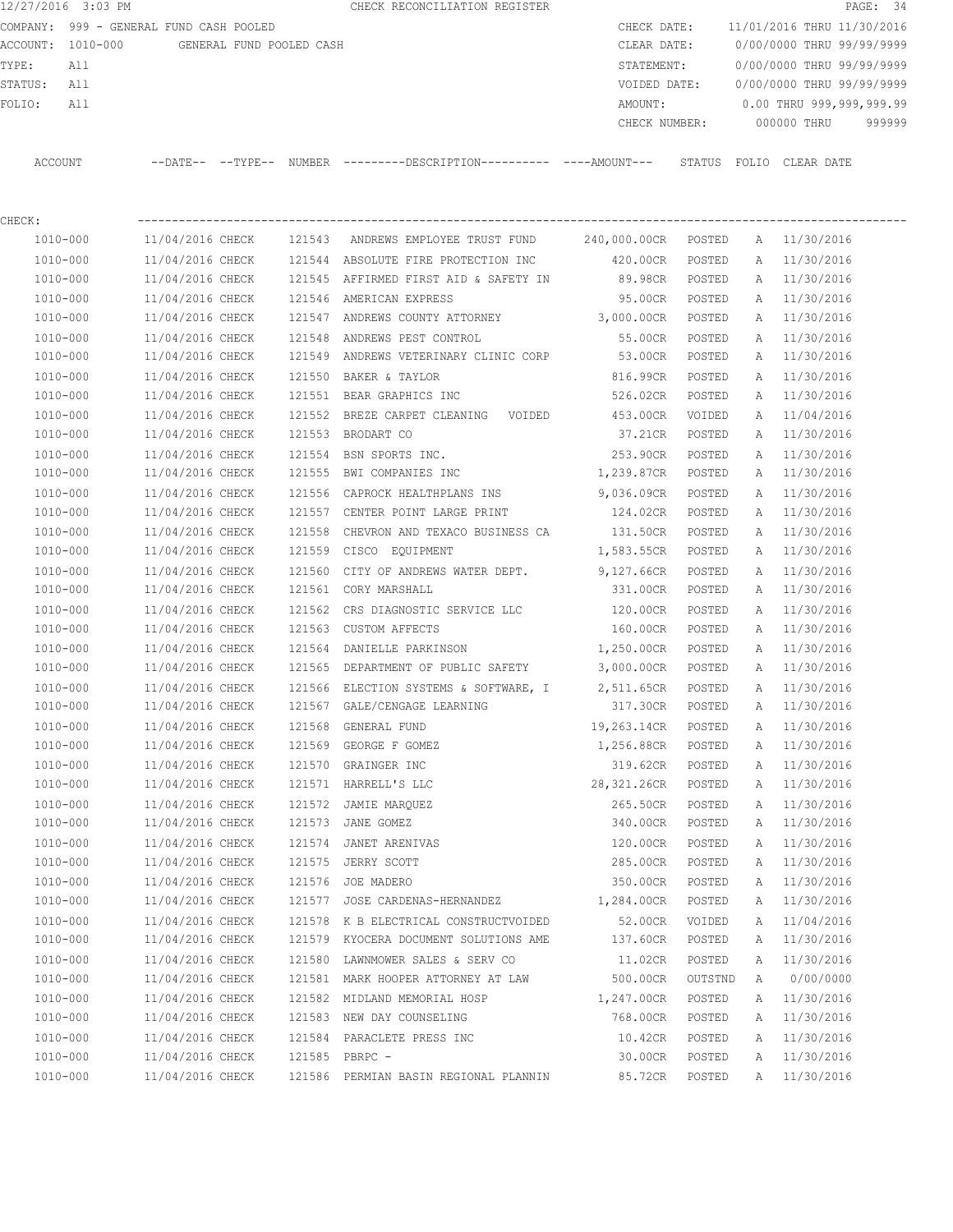12/27/2016 3:03 PM **CHECK RECONCILIATION REGISTER PAGE: 35** COMPANY: 999 - GENERAL FUND CASH POOLED CHECK DATE: 11/01/2016 THRU 11/30/2016 ACCOUNT: 1010-000 GENERAL FUND POOLED CASH CLEAR DATE: 0/00/0000 THRU 99/99/9999 TYPE: All STATEMENT: 0/00/0000 THRU 99/99/9999 STATUS: All VOIDED DATE: 0/00/0000 THRU 99/99/9999 FOLIO: All AMOUNT: 0.00 THRU 999,999,999.99 CHECK NUMBER: 000000 THRU 999999 ACCOUNT --DATE-- --TYPE-- NUMBER ---------DESCRIPTION---------- ----AMOUNT--- STATUS FOLIO CLEAR DATE

| CHECK:       |                  |        |                                                        |                |         |              |              |
|--------------|------------------|--------|--------------------------------------------------------|----------------|---------|--------------|--------------|
| 1010-000     |                  |        | 11/04/2016 CHECK 121587 PERMIAN BASIN REGIONAL PLANNIN | 30.00CR POSTED |         |              | A 11/30/2016 |
| 1010-000     | 11/04/2016 CHECK |        | 121588 OUILL CORPORATION                               | 1,125.73CR     | POSTED  | A            | 11/30/2016   |
| 1010-000     | 11/04/2016 CHECK |        | 121589 RECORDED BOOKS, LLC                             | 504.20CR       | POSTED  | A            | 11/30/2016   |
| 1010-000     | 11/04/2016 CHECK | 121590 | ROUGH GROUND ROPING PROD                               | 500.00CR       | OUTSTND | A            | 0/00/0000    |
| 1010-000     | 11/04/2016 CHECK |        | 121591 RYKIN PUMP CO. INC.                             | 375.00CR       | POSTED  | A            | 11/30/2016   |
| 1010-000     | 11/04/2016 CHECK | 121592 | SCHOLASTIC LIBRARY PUBLISHING                          | 571.98CR       | POSTED  | Α            | 11/30/2016   |
| 1010-000     | 11/04/2016 CHECK |        | 121593 SIERRA SPRINGS                                  | 160.45CR       | POSTED  | Α            | 11/30/2016   |
| 1010-000     | 11/04/2016 CHECK |        | 121594 SIMS PLASTICS, INC.                             | 36.72CR        | POSTED  | Α            | 11/30/2016   |
| 1010-000     | 11/04/2016 CHECK | 121595 | SONYA TORBERT MA, LPC, NCC, LS 1,500.00CR              |                | POSTED  | Α            | 11/30/2016   |
| 1010-000     | 11/04/2016 CHECK | 121596 | TEXAS GAS SERVICE CORP                                 | 837.07CR       | POSTED  | Α            | 11/30/2016   |
| 1010-000     | 11/04/2016 CHECK |        | 121597 THE C T BRANNON CORPORATION                     | 130.00CR       | POSTED  | Α            | 11/30/2016   |
| 1010-000     | 11/04/2016 CHECK | 121598 | ULINE                                                  | 343.46CR       | POSTED  | A            | 11/30/2016   |
| 1010-000     | 11/04/2016 CHECK |        | 121599 WAYNE FROST ATTORNEY AT LAW                     | 800.00CR       | POSTED  | Α            | 11/30/2016   |
| 1010-000     | 11/04/2016 CHECK |        | 121600 WEST TEXAS JUSTICES OF THE PEA                  | 80.00CR        | OUTSTND | A            | 0/00/0000    |
| 1010-000     | 11/04/2016 CHECK |        | 121601 WINDSTREAM COMMUNICATIONS                       | 3,582.20CR     | POSTED  | Α            | 11/30/2016   |
| 1010-000     | 11/04/2016 CHECK | 121602 | WTG FUELS, INC                                         | 3,986.08CR     | POSTED  | A            | 11/30/2016   |
| 1010-000     | 11/11/2016 CHECK |        | 121603 ANDREWS IRON & SUPPLY                           | 435.10CR       | POSTED  | A            | 11/30/2016   |
| 1010-000     | 11/11/2016 CHECK |        | 121604 ANDREWS PEST CONTROL                            | 165.00CR       | POSTED  | A            | 11/30/2016   |
| 1010-000     | 11/11/2016 CHECK | 121605 | AT&T MOBILITY                                          | 275.55CR       | POSTED  | A            | 11/30/2016   |
| 1010-000     | 11/11/2016 CHECK |        | 121606 AUTO-CHLOR SYSTEM OF GOLDEN LI                  | 153.00CR       | POSTED  | A            | 11/30/2016   |
| 1010-000     | 11/11/2016 CHECK |        | 121607 BASIN PEDIATRIC DENTISTRY AND 429.00CR          |                | POSTED  | A            | 11/30/2016   |
| 1010-000     | 11/11/2016 CHECK | 121608 | BEAR GRAPHICS INC                                      | 620.01CR       | POSTED  | Α            | 11/30/2016   |
| 1010-000     | 11/11/2016 CHECK |        | 121609 BEN E. KEITH                                    | 3,882.26CR     | POSTED  | Α            | 11/30/2016   |
| 1010-000     | 11/11/2016 CHECK |        | 121610 BI INC.                                         | 130.75CR       | POSTED  | Α            | 11/30/2016   |
| 1010-000     | 11/11/2016 CHECK |        | 121611 BRIAN CHAVEZ                                    | 1,550.00CR     | POSTED  | Α            | 11/30/2016   |
| 1010-000     | 11/11/2016 CHECK |        | 121612 CHRISTINA ORONA                                 | 48.60CR        | OUTSTND | A            | 0/00/0000    |
| 1010-000     | 11/11/2016 CHECK |        | 121613 CLYDE'S REFRIGERATION INVOIDED                  | 70.00CR        | VOIDED  | Α            | 11/11/2016   |
| 1010-000     | 11/11/2016 CHECK |        | 121614 CMC BUSINESS SYSTEMS INC                        | 1,250.00CR     | POSTED  | Α            | 11/30/2016   |
| 1010-000     | 11/11/2016 CHECK |        | 121615 COAST TO COAST SOLUTIONSVOIDED                  | 359.98CR       | VOIDED  | A            | 11/11/2016   |
| 1010-000     | 11/11/2016 CHECK |        | 121616 DAVID B BROOKS                                  | 100.00CR       | POSTED  | $\mathbb{A}$ | 11/30/2016   |
| 1010-000     | 11/11/2016 CHECK |        | 121617 DE LAGE LANDEN FINANCIAL SERVI                  | 252.81CR       | POSTED  | A            | 11/30/2016   |
| 1010-000     | 11/11/2016 CHECK | 121618 | DECOTY COFFEE CO                                       | 182.00CR       | POSTED  | A            | 11/30/2016   |
| 1010-000     | 11/11/2016 CHECK |        | 121619 DR. WRIGHT'S VISION SOURCE 1,342.58CR           |                | POSTED  | A            | 11/30/2016   |
| 1010-000     | 11/11/2016 CHECK | 121620 | EWING IRRIGATION PRODUCTUNPOST                         | 133.92CR       | POSTED  | A            | 11/30/2016   |
| $1010 - 000$ | 11/11/2016 CHECK |        | 121621 FALCON SEPTIC SERVICE INC                       | 550.00CR       | POSTED  | A            | 11/30/2016   |

 1010-000 11/11/2016 CHECK 121622 G4S YOUTH SERVICES 4,918.70CR POSTED A 11/30/2016 1010-000 11/11/2016 CHECK 121623 GEORGE F GOMEZ 1,280.00CR POSTED A 11/30/2016 1010-000 11/11/2016 CHECK 121624 GOVDEALS, INC. 3,660.63CR POSTED A 11/30/2016 1010-000 11/11/2016 CHECK 121625 GRAINGER INC 285.45CR POSTED A 11/30/2016 1010-000 11/11/2016 CHECK 121626 H.T. SUTON 450.00CR POSTED A 11/30/2016 1010-000 11/11/2016 CHECK 121627 HARRELL'S LLC 13,860.83CR POSTED A 11/30/2016 1010-000 11/11/2016 CHECK 121628 HENRY SCHEIN 583.27CR POSTED A 11/30/2016 1010-000 11/11/2016 CHECK 121629 LEXISNEXIS 52.00CR POSTED A 11/30/2016 1010-000 11/11/2016 CHECK 121630 LEXISNEXIS RISK DATA MANAGEMEN 50.00CR POSTED A 11/30/2016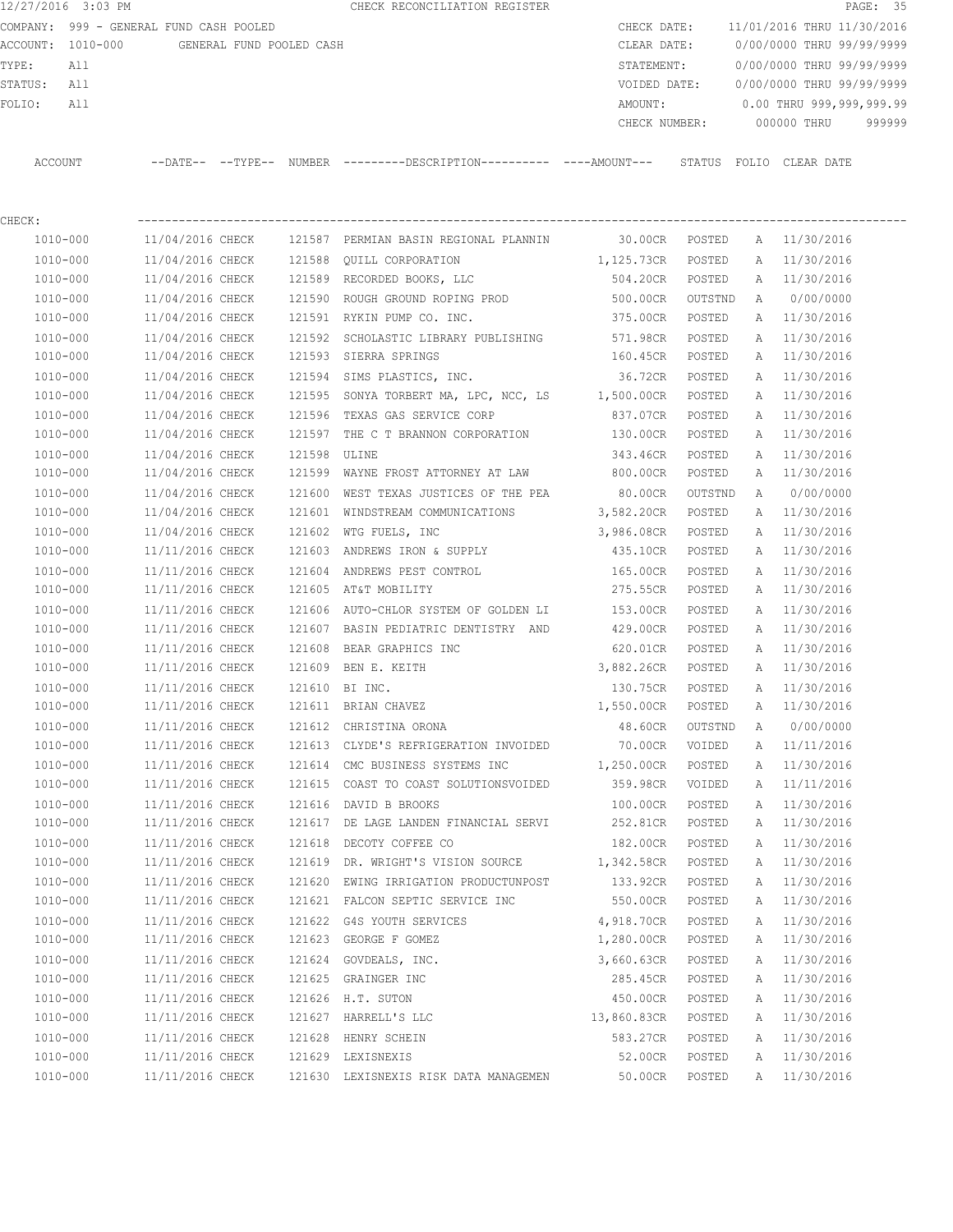12/27/2016 3:03 PM CHECK RECONCILIATION REGISTER **PAGE:** 36 COMPANY: 999 - GENERAL FUND CASH POOLED CHECK DATE: 11/01/2016 THRU 11/30/2016 ACCOUNT: 1010-000 GENERAL FUND POOLED CASH CLEAR DATE: 0/00/0000 THRU 99/99/9999 TYPE: All STATEMENT: 0/00/0000 THRU 99/99/9999 STATUS: All VOIDED DATE: 0/00/0000 THRU 99/99/9999 FOLIO: All 2009, 2009, 2009, 2009, 2009, 2009, 2009, 2009, 2009, 2009, 2009, 2009, 2009, 2009, 2009, 2009, 200 CHECK NUMBER: 000000 THRU 999999 ACCOUNT --DATE-- --TYPE-- NUMBER ---------DESCRIPTION---------- ----AMOUNT--- STATUS FOLIO CLEAR DATE

| CHECK:       |                  |        |                                                |                 |         |   |              |
|--------------|------------------|--------|------------------------------------------------|-----------------|---------|---|--------------|
| 1010-000     | 11/11/2016 CHECK |        | 121631 MARK HOOPER ATTORNEY AT LAW             | 300.00CR        | OUTSTND | A | 0/00/0000    |
| 1010-000     | 11/11/2016 CHECK |        | 121632 MCH PROFESSIONAL CARE                   | 169.85CR        | POSTED  |   | A 11/30/2016 |
| 1010-000     | 11/11/2016 CHECK |        | 121633 MEDPRO DISPOSAL LLC                     | 205.00CR        | POSTED  | Α | 11/30/2016   |
| 1010-000     | 11/11/2016 CHECK |        | 121634 MIDLAND COUNTY JUVENILE PROBAT          | 440.00CR        | POSTED  | Α | 11/30/2016   |
| 1010-000     | 11/11/2016 CHECK |        | 121635 MORRISON SUPPLY COMPANY                 | 26.32CR         | POSTED  | A | 11/30/2016   |
| 1010-000     | 11/11/2016 CHECK |        | 121636 NAVICURE, INC                           | 158.00CR        | POSTED  | A | 11/30/2016   |
| 1010-000     | 11/11/2016 CHECK |        | 121637 PAUL M. SLAUGHTER, JR., P.C. 1,350.00CR |                 | POSTED  | Α | 11/30/2016   |
| $1010 - 000$ | 11/11/2016 CHECK |        | 121638 PEGASUS SCHOOLS, INC.                   | 5,031.30CR      | POSTED  | A | 11/30/2016   |
| 1010-000     | 11/11/2016 CHECK |        | 121639 PERMIAN BASIN REGIONAL PLANNIN          | 60.00CR         | POSTED  | A | 11/30/2016   |
| 1010-000     | 11/11/2016 CHECK |        | 121640 PERMIAN PHYSCIAN SERVICES 1,375.57CR    |                 | POSTED  | Α | 11/30/2016   |
| 1010-000     | 11/11/2016 CHECK |        | 121641 PORTERS THRIFTWAY                       | 468.04CR        | POSTED  | Α | 11/30/2016   |
| 1010-000     | 11/11/2016 CHECK |        | 121642 PROFESSIONAL TURF PRODUCTS 13,461.79CR  |                 | POSTED  | Α | 11/30/2016   |
| 1010-000     | 11/11/2016 CHECK |        | 121643 RANDY ROWE                              | 7.50CR          | POSTED  | Α | 11/30/2016   |
| 1010-000     | 11/11/2016 CHECK | 121644 | REDWOOD TOXICOLOGY LABORATORY                  | 22.75CR         | POSTED  | Α | 11/30/2016   |
| 1010-000     | 11/11/2016 CHECK |        | 121645 SMITH PUMP COMPANY, INC.                | 87.20CR         | POSTED  | Α | 11/30/2016   |
| 1010-000     | 11/11/2016 CHECK | 121646 | SOUTH PLAINS FORENSIC PATHOLOG 2,200.00CR      |                 | POSTED  | Α | 11/30/2016   |
| 1010-000     | 11/11/2016 CHECK | 121647 | STATE COMPTROLLER SALES TAX                    | 280.28CR        | POSTED  | Α | 11/30/2016   |
| 1010-000     | 11/11/2016 CHECK |        | 121648 STERICYCLE INC                          | 189.00CR        | POSTED  | A | 11/30/2016   |
| 1010-000     | 11/11/2016 CHECK |        | 121649 SUDDENLINK                              | 48.85CR         | POSTED  | A | 11/30/2016   |
| $1010 - 000$ | 11/11/2016 CHECK | 121650 | SUZANNE ROWLAND                                | 273.66CR        | POSTED  | A | 11/30/2016   |
| 1010-000     | 11/11/2016 CHECK |        | 121651 SYSCO WEST TEXAS INC                    | 3,139.72CR      | POSTED  | Α | 11/30/2016   |
| 1010-000     | 11/11/2016 CHECK | 121652 | TEXAS AGRILIFE EXTENSION SERV                  | 170.00CR        | POSTED  | Α | 11/30/2016   |
| 1010-000     | 11/11/2016 CHECK | 121653 | TEXAS GAS SERVICE CORP                         | 102.61CR        | POSTED  | Α | 11/30/2016   |
| 1010-000     | 11/11/2016 CHECK | 121654 | TEXAS JUDICIAL ACADEMY                         | 200.00CR        | POSTED  | Α | 11/30/2016   |
| 1010-000     | 11/11/2016 CHECK | 121655 | TEXAS MUNICIPAL COURT                          | 36.00CR         | POSTED  | Α | 11/30/2016   |
| 1010-000     | 11/11/2016 CHECK |        | 121656 UNIFIRST                                | 35.10CR         | POSTED  | Α | 11/30/2016   |
| 1010-000     | 11/11/2016 CHECK |        | 121657 VERIZON WIRELESS                        | 1,457.30CR      | POSTED  | Α | 11/30/2016   |
| 1010-000     | 11/11/2016 CHECK | 121658 | WAGNER SUPPLY COMPANY                          | 2,391.46CR      | POSTED  | Α | 11/30/2016   |
| 1010-000     | 11/11/2016 CHECK |        | 121659 WINDSTREAM COMMUNICATIONS               | 961.89CR        | POSTED  | Α | 11/30/2016   |
| 1010-000     | 11/11/2016 CHECK |        | 121660 WINZER CORPORATION                      | 459.72CR        | POSTED  | Α | 11/30/2016   |
| 1010-000     | 11/11/2016 CHECK |        | 121661 WTG FUELS, INC                          | 4,893.55CR      | POSTED  | A | 11/30/2016   |
| 1010-000     | 11/11/2016 CHECK |        | 121662 ZENO OFFICE SOLUTIONS                   | 365.00CR        | POSTED  | Α | 11/30/2016   |
| 1010-000     | 11/18/2016 CHECK |        | 121663 ANTHONY NATAL                           | 40.00CR OUTSTND |         | A | 0/00/0000    |
| 1010-000     | 11/18/2016 CHECK | 121664 | BARBARA A HUDGENS                              | 40.00CR         | POSTED  | A | 11/30/2016   |
| 1010-000     | 11/18/2016 CHECK |        | 121665 JESSICA SALDIVAR                        | 40.00CR         | POSTED  | Α | 11/30/2016   |
| $1010 - 000$ | 11/18/2016 CHECK |        | 121666 JIMMY D CRENSHAW JR                     | 40.00CR         | POSTED  | Α | 11/30/2016   |
| 1010-000     | 11/18/2016 CHECK | 121667 | JOSHUA SNOW                                    | 40.00CR         | OUTSTND | Α | 0/00/0000    |
| 1010-000     | 11/18/2016 CHECK |        | 121668 LARISA A BAIRAMOVA                      | 40.00CR         | POSTED  | Α | 11/30/2016   |
| 1010-000     | 11/18/2016 CHECK | 121669 | MALLORY LEIGH THOMPSON                         | 40.00CR         | POSTED  | Α | 11/30/2016   |
| 1010-000     | 11/18/2016 CHECK | 121670 | MICHEL NICOLE GARCIA                           | 40.00CR         | POSTED  | Α | 11/30/2016   |
| 1010-000     | 11/18/2016 CHECK |        | 121671 PAMELA MCDONALD                         | 40.00CR         | POSTED  | Α | 11/30/2016   |
| 1010-000     | 11/18/2016 CHECK |        | 121672 WESTON WELCH BURNETT                    | 40.00CR         | POSTED  | Α | 11/30/2016   |

 1010-000 11/18/2016 CHECK 121673 ANDREWS COUNTY NEWS INC 72.00CR OUTSTND A 0/00/0000 1010-000 11/18/2016 CHECK 121674 ANDREWS FAMILY MEDICINE 151.59CR POSTED A 11/30/2016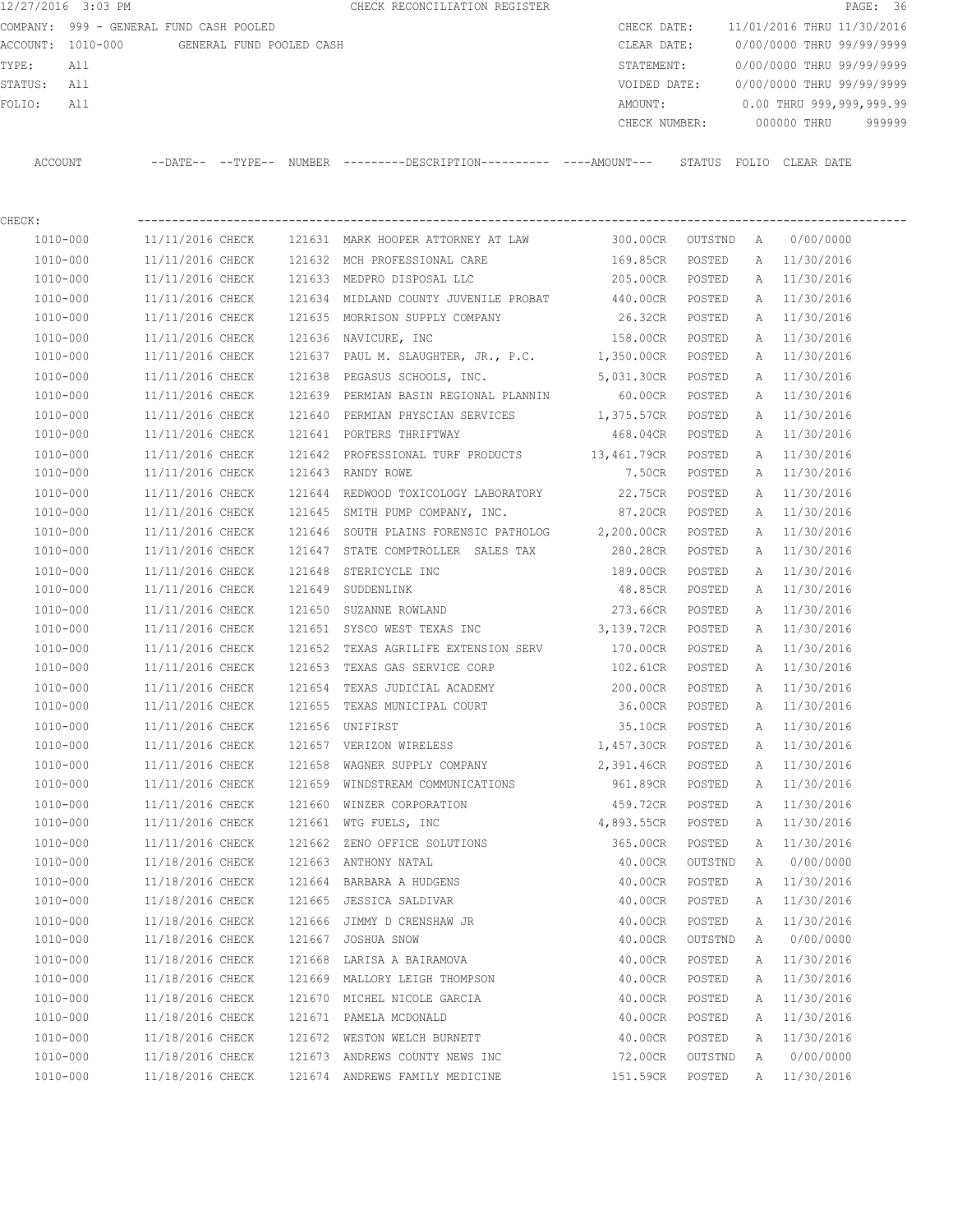| COMPANY:  |              | 999 - GENERAL FUND CASH POOLED    |        |                                                                                              | CHECK DATE:    |         |               | 11/01/2016 THRU 11/30/2016 |        |
|-----------|--------------|-----------------------------------|--------|----------------------------------------------------------------------------------------------|----------------|---------|---------------|----------------------------|--------|
| ACCOUNT : |              | 1010-000 GENERAL FUND POOLED CASH |        |                                                                                              | CLEAR DATE:    |         |               | 0/00/0000 THRU 99/99/9999  |        |
| TYPE:     | All          |                                   |        |                                                                                              | STATEMENT:     |         |               | 0/00/0000 THRU 99/99/9999  |        |
| STATUS:   | All          |                                   |        |                                                                                              | VOIDED DATE:   |         |               | 0/00/0000 THRU 99/99/9999  |        |
| FOLIO:    | All          |                                   |        |                                                                                              | AMOUNT:        |         |               | 0.00 THRU 999,999,999.99   |        |
|           |              |                                   |        |                                                                                              | CHECK NUMBER:  |         |               | 000000 THRU                | 999999 |
| ACCOUNT   |              |                                   |        | --DATE-- --TYPE-- NUMBER --------DESCRIPTION---------- ----AMOUNT--- STATUS FOLIO CLEAR DATE |                |         |               |                            |        |
| CHECK:    |              |                                   |        |                                                                                              |                |         |               |                            |        |
|           | 1010-000     | 11/18/2016 CHECK                  | 121675 | ANDREWS IRON & SUPPLY                                                                        | 110.00CR       | POSTED  |               | A 11/30/2016               |        |
|           | 1010-000     | 11/18/2016 CHECK                  | 121676 | ANDREWS WRECKIN CREW, LLC                                                                    | 300.00CR       | POSTED  |               | A 11/30/2016               |        |
|           | 1010-000     | 11/18/2016 CHECK                  | 121677 | BASIN PEDIATRIC DENTISTRY AND                                                                | 850.00CR       | POSTED  | A             | 11/30/2016                 |        |
|           | 1010-000     | 11/18/2016 CHECK                  | 121678 | BREZE CARPET CLEANING                                                                        | 453.00CR       | POSTED  | A             | 11/30/2016                 |        |
|           | 1010-000     | 11/18/2016 CHECK                  | 121679 | CENTER FOR DISEASE DETECTION                                                                 | 807.00CR       | POSTED  | $\mathbb{A}$  | 11/30/2016                 |        |
|           | $1010 - 000$ | 11/18/2016 CHECK                  | 121680 | CHRISTINA ORONA<br>UNPOST                                                                    | 48.60CR        | POSTED  | A             | 11/30/2016                 |        |
|           | 1010-000     | 11/18/2016 CHECK                  | 121681 | DEB MCCULLOUGH                                                                               | 85.90CR        | POSTED  |               | A 11/30/2016               |        |
|           | $1010 - 000$ | 11/18/2016 CHECK                  | 121682 | DR. WRIGHT'S VISION SOURCE                                                                   | <b>20.00CR</b> | OUTSTND | $\mathbb{A}$  | 0/00/0000                  |        |
|           | 1010-000     | 11/18/2016 CHECK                  | 121683 | EAN HOLDINGS LLC                                                                             | 442.13CR       | POSTED  |               | A 11/30/2016               |        |
|           | $1010 - 000$ | 11/18/2016 CHECK                  | 121684 | ECLINICAL WEB LLC                                                                            | 1,738.90CR     | POSTED  | $\lambda$     | 11/30/2016                 |        |
|           | 1010-000     | 11/18/2016 CHECK                  | 121685 | GORDON MATTIMOE                                                                              | 134.00CR       | OUTSTND | $\lambda$     | 0/00/0000                  |        |
|           | $1010 - 000$ | 11/18/2016 CHECK                  | 121686 | HENRY SCHEIN                                                                                 | 41.22CR        | POSTED  | $\mathsf{A}$  | 11/30/2016                 |        |
|           | $1010 - 000$ | 11/18/2016 CHECK                  | 121687 | HIGGINBOTHAM BROS & CO LLC                                                                   | 63.96CR        | POSTED  | $\mathcal{A}$ | 11/30/2016                 |        |

 1010-000 11/18/2016 CHECK 121688 J ROXANE BLOUNT 1,500.00CR POSTED A 11/30/2016 1010-000 11/18/2016 CHECK 121689 JOYCE MILLER 113.40CR OUTSTND A 0/00/0000 1010-000 11/18/2016 CHECK 121690 JUSTICE BENEFITS, INC. 728.86CR POSTED A 11/30/2016 1010-000 11/18/2016 CHECK 121691 LAMICHA HOGAN 231.12CR OUTSTND A 0/00/0000 1010-000 11/18/2016 CHECK 121692 LEXISNEXIS 153.00CR POSTED A 11/30/2016 1010-000 11/18/2016 CHECK 121693 MANUEL AND RITA GONZLES DBA 25.00CR OUTSTND A 0/00/0000 1010-000 11/18/2016 CHECK 121694 MARK HOOPER ATTORNEY AT LAW 1,500.00CR OUTSTND A 0/00/0000 1010-000 11/18/2016 CHECK 121695 MEMORIAL HOSPITAL 86.54CR POSTED A 11/30/2016 1010-000 11/18/2016 CHECK 121696 PERMIAN BASIN REGIONAL PLANNIN 2,957.20CR OUTSTND A 0/00/0000 1010-000 11/18/2016 CHECK 121697 PERMIAN REGIONAL MEDICAL CENTE 3,450.14CR POSTED A 11/30/2016 1010-000 11/18/2016 CHECK 121698 PERMIAN REGIONAL MEDICAL CENTE 635.00CR POSTED A 11/30/2016 1010-000 11/18/2016 CHECK 121699 QUILL CORPORATION 287.21CR POSTED A 11/30/2016 1010-000 11/18/2016 CHECK 121700 RECOVERY HEALTHCARE CORP 535.00CR POSTED A 11/30/2016 1010-000 11/18/2016 CHECK 121701 RELIANT ENERGY 24,267.24CR POSTED A 11/30/2016 1010-000 11/18/2016 CHECK 121702 RICARDO GARCIA 100.00CR POSTED A 11/30/2016 1010-000 11/18/2016 CHECK 121703 RICHARD H DOLGENER 48.60CR POSTED A 11/30/2016 1010-000 11/18/2016 CHECK 121704 ROBERT W GARCIA MD 2,731.00CR OUTSTND A 0/00/0000 1010-000 11/18/2016 CHECK 121705 SEWELL AUTOMOTIVE GROUP INC 102.76CR POSTED A 11/30/2016 1010-000 11/18/2016 CHECK 121706 SHIRLEY PETERS 3,102.00CR OUTSTND A 0/00/0000 1010-000 11/18/2016 CHECK 121707 SHOPKO PHARMACY # 2554 174.04CR OUTSTND A 0/00/0000 1010-000 11/18/2016 CHECK 121708 SIERRA SPRINGS 77.59CR OUTSTND A 0/00/0000 1010-000 11/18/2016 CHECK 121709 SUMMERS CHIROPRACTIC, PA 150.66CR POSTED A 11/30/2016 1010-000 11/18/2016 CHECK 121710 SYNETRA INC 4,179.00CR POSTED A 11/30/2016 1010-000 11/18/2016 CHECK 121711 TASCOSA OFFICE MACHINES INC 220.28CR OUTSTND A 0/00/0000 1010-000 11/18/2016 CHECK 121712 TEXAS DEPARTMENT OF LICENSING 560.00CR OUTSTND A 0/00/0000 1010-000 11/18/2016 CHECK 121713 TEXAS TECH HEALTH SCIENCES CEN 650.10CR POSTED A 11/30/2016 1010-000 11/18/2016 CHECK 121714 TYLER BUSINESS FORMS CORP 445.02CR OUTSTND A 0/00/0000 1010-000 11/18/2016 CHECK 121715 TYLER TECHNOLOGIES INC 310.00CR POSTED A 11/30/2016 1010-000 11/18/2016 CHECK 121716 UM AUTO PARTS 144.52CR POSTED A 11/30/2016 1010-000 11/18/2016 CHECK 121717 UNITED STATES TREASURY 700.96CR OUTSTND A 0/00/0000 1010-000 11/18/2016 CHECK 121718 VARIVERGE, LLC 3,643.99CR POSTED A 11/30/2016

12/27/2016 3:03 PM CHECK RECONCILIATION REGISTER PAGE: 37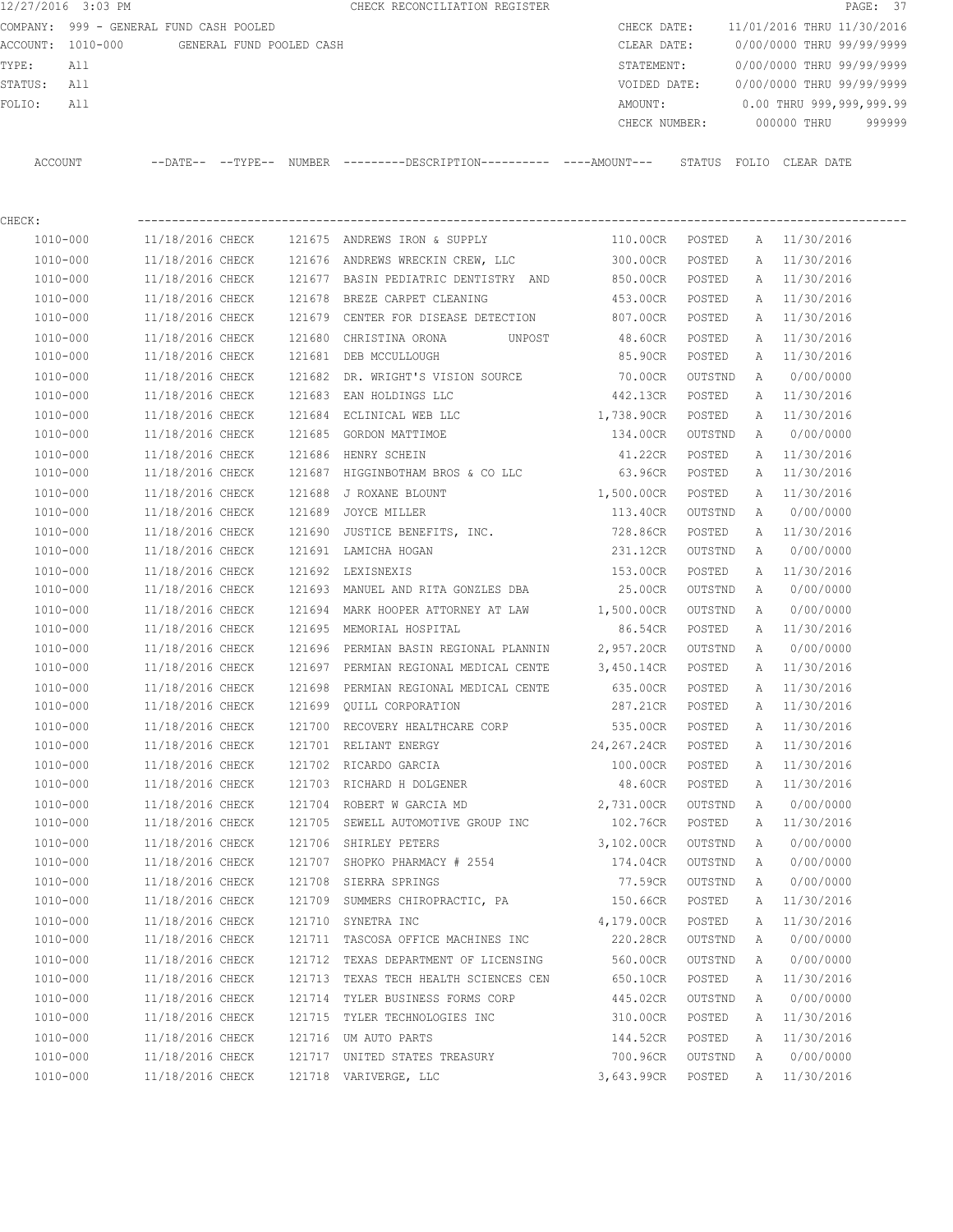|                   | COMPANY: 999 - GENERAL FUND CASH POOLED |                   |                          |                                                     | CHECK DATE:   | 11/01/2016 THRU 11/30/2016 |             |                          |        |
|-------------------|-----------------------------------------|-------------------|--------------------------|-----------------------------------------------------|---------------|----------------------------|-------------|--------------------------|--------|
| ACCOUNT: 1010-000 |                                         |                   | GENERAL FUND POOLED CASH |                                                     | CLEAR DATE:   | 0/00/0000 THRU 99/99/9999  |             |                          |        |
| TYPE:             | All                                     |                   |                          |                                                     | STATEMENT:    | 0/00/0000 THRU 99/99/9999  |             |                          |        |
| STATUS:           | All                                     |                   |                          |                                                     | VOIDED DATE:  | 0/00/0000 THRU 99/99/9999  |             |                          |        |
| FOLIO:            | All                                     |                   |                          |                                                     | AMOUNT:       |                            |             | 0.00 THRU 999,999,999.99 |        |
|                   |                                         |                   |                          |                                                     | CHECK NUMBER: |                            | 000000 THRU |                          | 999999 |
|                   |                                         |                   |                          |                                                     |               |                            |             |                          |        |
| ACCOUNT           |                                         | --DATE-- --TYPE-- |                          | NUMBER ---------DESCRIPTION---------- ----AMOUNT--- |               | STATUS FOLIO CLEAR DATE    |             |                          |        |
|                   |                                         |                   |                          |                                                     |               |                            |             |                          |        |

12/27/2016 3:03 PM **CHECK RECONCILIATION REGISTER PAGE: 38** PAGE: 38

| CHECK:       |                  |            |                                               |             |         |   |            |
|--------------|------------------|------------|-----------------------------------------------|-------------|---------|---|------------|
| 1010-000     | 11/18/2016 CHECK |            | 121719 WAYNE FROST ATTORNEY AT LAW            | 600.00CR    | OUTSTND | A | 0/00/0000  |
| 1010-000     | 11/18/2016 CHECK |            | 121720 WINDSTREAM COMMUNICATIONS              | 2,060.87CR  | OUTSTND | A | 0/00/0000  |
| 1010-000     | 11/18/2016 CHECK | 121721     | ZENO OFFICE SOLUTIONS                         | 99.42CR     | POSTED  | Α | 11/30/2016 |
| 1010-000     | 11/23/2016 CHECK | 121722     | TOMMY DARLAND GOLF SALES                      | 7,162.25CR  | POSTED  | Α | 11/30/2016 |
| 1010-000     | 11/25/2016 CHECK |            | 121723 A-1 SIGN ENGRAVERS, INC                | 13.50CR     | OUTSTND | Α | 0/00/0000  |
| 1010-000     | 11/25/2016 CHECK |            | 121724 ACME MARKING PRODUCTS CORP             | 160.00CR    | OUTSTND | A | 0/00/0000  |
| 1010-000     | 11/25/2016 CHECK |            | 121725 AIR FILTRATION PRODUCTS AND SE         | 534.39CR    | OUTSTND | A | 0/00/0000  |
| 1010-000     | 11/25/2016 CHECK | 121726     | ANDREWS COUNTY APPRAISAL DISTR                | 61,903.00CR | POSTED  | Α | 11/30/2016 |
| 1010-000     | 11/25/2016 CHECK |            | 121727 ANDREWS COUNTY NEWS INC                | 96.00CR     | OUTSTND | A | 0/00/0000  |
| 1010-000     | 11/25/2016 CHECK | 121728     | ANDREWS FAMILY MEDICINE                       | 33.27CR     | POSTED  | Α | 11/30/2016 |
| 1010-000     | 11/25/2016 CHECK | 121729     | ANDREWS PEST CONTROL                          | 40.00CR     | OUTSTND | Α | 0/00/0000  |
| 1010-000     | 11/25/2016 CHECK | 121730     | ANDREWS PRESCRIPTION SHOP LLC 1, 246.13CR     |             | OUTSTND | Α | 0/00/0000  |
| 1010-000     | 11/25/2016 CHECK |            | 121731 ANDREWS TIRE SERVICE INC               | 48.00CR     | OUTSTND | Α | 0/00/0000  |
| 1010-000     | 11/25/2016 CHECK |            | 121732 BAILEY COUNTY SHERIFF DEPT 25,498.00CR |             | OUTSTND | A | 0/00/0000  |
| 1010-000     | 11/25/2016 CHECK |            | 121733 BASIN DENTISTRY                        | 227.30CR    | POSTED  | Α | 11/30/2016 |
| 1010-000     | 11/25/2016 CHECK | 121734     | BEAR GRAPHICS INC                             | 333.00CR    | OUTSTND | Α | 0/00/0000  |
| 1010-000     | 11/25/2016 CHECK | 121735 BLR |                                               | 431.95CR    | OUTSTND | Α | 0/00/0000  |
| 1010-000     | 11/25/2016 CHECK | 121736     | BRET MANSUR                                   | 500.00CR    | POSTED  | Α | 11/30/2016 |
| 1010-000     | 11/25/2016 CHECK |            | 121737 BRIAN CHAVEZ                           | 900.00CR    | OUTSTND | Α | 0/00/0000  |
| 1010-000     | 11/25/2016 CHECK | 121738     | CANON FINANCIAL SERVICES INC                  | 732.06CR    | OUTSTND | Α | 0/00/0000  |
| 1010-000     | 11/25/2016 CHECK | 121739     | CERTIFIED LABORATORIES                        | 465.00CR    | OUTSTND | A | 0/00/0000  |
| 1010-000     | 11/25/2016 CHECK | 121740     | CHARLES SILVERMAN MS LPA LSSP                 | 400.00CR    | POSTED  | Α | 11/30/2016 |
| 1010-000     | 11/25/2016 CHECK | 121741     | CHRISTINA ORONA                               | 145.80CR    | OUTSTND | Α | 0/00/0000  |
| 1010-000     | 11/25/2016 CHECK | 121742     | CORNERSTONE PROGRAMS CORPORATI                | 121.00CR    | OUTSTND | Α | 0/00/0000  |
| 1010-000     | 11/25/2016 CHECK | 121743     | CRS DIAGNOSTIC SERVICE LLC                    | 75.00CR     | POSTED  | Α | 11/30/2016 |
| 1010-000     | 11/25/2016 CHECK | 121744     | DANIELLE PARKINSON                            | 350.00CR    | OUTSTND | Α | 0/00/0000  |
| 1010-000     | 11/25/2016 CHECK | 121745     | EARLENE BROYLES                               | 80.55CR     | OUTSTND | Α | 0/00/0000  |
| 1010-000     | 11/25/2016 CHECK |            | 121746 ECLINICAL WORKS LLC                    | 3,750.00CR  | OUTSTND | Α | 0/00/0000  |
| 1010-000     | 11/25/2016 CHECK |            | 121747 GARZA COUNTY TREASURER                 | 3,051.15CR  | OUTSTND | Α | 0/00/0000  |
| 1010-000     | 11/25/2016 CHECK | 121748     | GEBO CREDIT CORPORATION                       | 8.77CR      | OUTSTND | Α | 0/00/0000  |
| 1010-000     | 11/25/2016 CHECK |            | 121749 GRAINGER INC                           | 1,471.07CR  | OUTSTND | Α | 0/00/0000  |
| 1010-000     | 11/25/2016 CHECK | 121750     | HENRY SCHEIN                                  | 1,309.48CR  | OUTSTND | Α | 0/00/0000  |
| 1010-000     | 11/25/2016 CHECK |            | 121751 HOMETOWN PHARMACY                      | 2,052.75CR  | OUTSTND | A | 0/00/0000  |
| 1010-000     | 11/25/2016 CHECK |            | 121752 VOID CHECK                             | 0.00        | POSTED  | Α | 11/30/2016 |
| 1010-000     | 11/25/2016 CHECK |            | 121753 JORGE MARTINEZ                         | 365.62CR    | POSTED  | Α | 11/30/2016 |
| 1010-000     | 11/25/2016 CHECK |            | 121754 KENDA HECKLER                          | 527.96CR    | POSTED  | Α | 11/30/2016 |
| 1010-000     | 11/25/2016 CHECK |            | 121755 KNIGHTS TIRE & SERVICE                 | 30.00CR     | OUTSTND | Α | 0/00/0000  |
| 1010-000     | 11/25/2016 CHECK |            | 121756 LONE STAR SIGNS OF WEST TEXAS,         | 468.75CR    | POSTED  | Α | 11/30/2016 |
| 1010-000     | 11/25/2016 CHECK |            | 121757 LUBBOCK COUNTY COURT HOUSE             | 3,410.00CR  | OUTSTND | Α | 0/00/0000  |
| $1010 - 000$ | 11/25/2016 CHECK | 121758     | MARK HOOPER ATTORNEY AT LAW                   | 1,000.00CR  | OUTSTND | Α | 0/00/0000  |
| 1010-000     | 11/25/2016 CHECK | 121759     | MCH PROFESSIONAL CARE                         | 61.07CR     | OUTSTND | Α | 0/00/0000  |
| 1010-000     | 11/25/2016 CHECK |            | 121760 MICHAEL J BROWN                        | 350.00CR    | OUTSTND | Α | 0/00/0000  |
| $1010 - 000$ | 11/25/2016 CHECK |            | 121761 MIKE HOLMES                            | 800.00CR    | POSTED  | Α | 11/30/2016 |
| 1010-000     | 11/25/2016 CHECK |            | 121762 NAVICURE, INC                          | 158.00CR    | OUTSTND | Α | 0/00/0000  |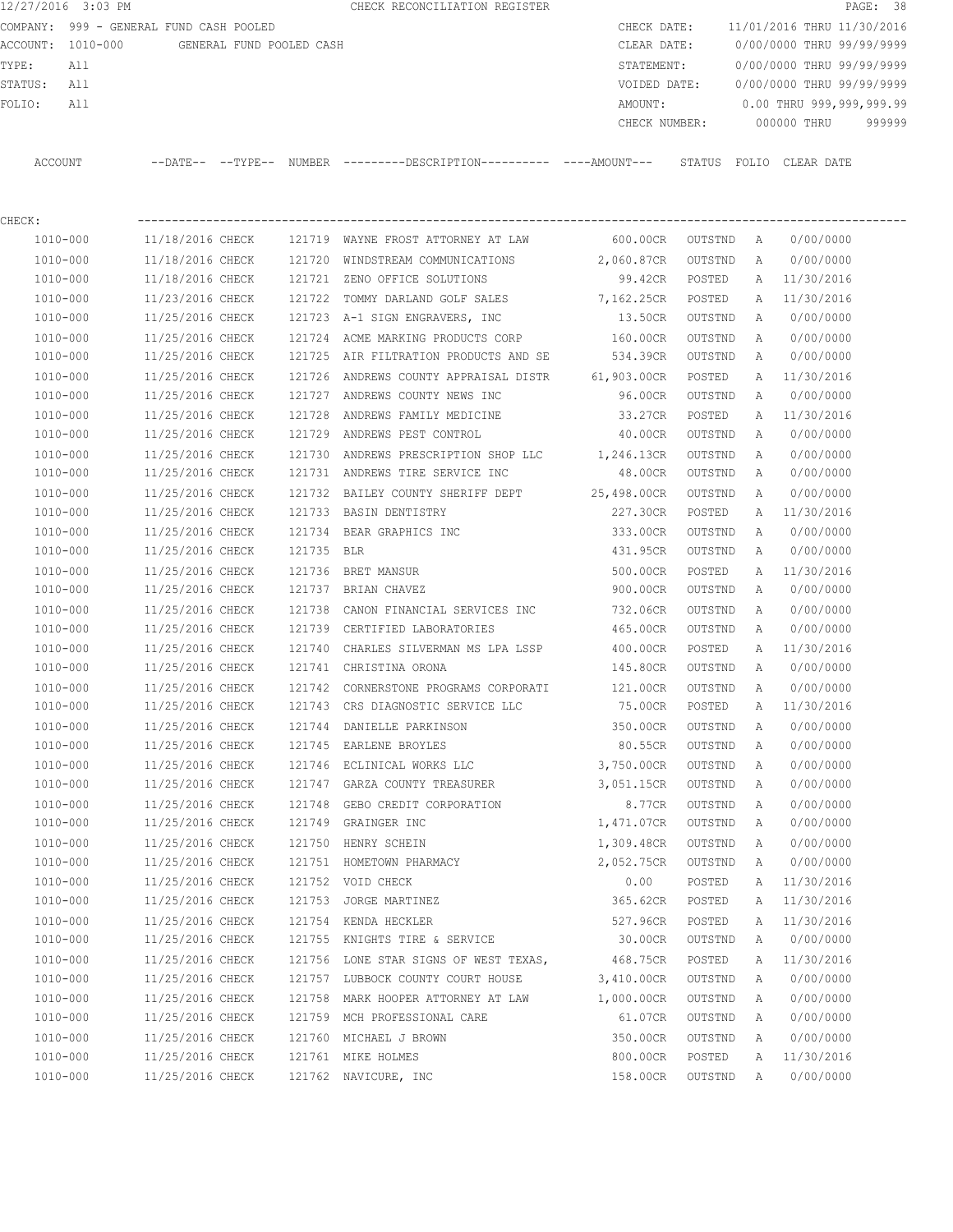|                | 12/27/2016 3:03 PM                            |                                      |  |        | CHECK RECONCILIATION REGISTER                                        |                      |         |                           |                            | PAGE: 39 |  |
|----------------|-----------------------------------------------|--------------------------------------|--|--------|----------------------------------------------------------------------|----------------------|---------|---------------------------|----------------------------|----------|--|
|                | COMPANY: 999 - GENERAL FUND CASH POOLED       |                                      |  |        |                                                                      | CHECK DATE:          |         |                           | 11/01/2016 THRU 11/30/2016 |          |  |
|                | ACCOUNT: 1010-000<br>GENERAL FUND POOLED CASH |                                      |  |        |                                                                      | CLEAR DATE:          |         | 0/00/0000 THRU 99/99/9999 |                            |          |  |
| TYPE:          | All                                           |                                      |  |        |                                                                      | STATEMENT:           |         | 0/00/0000 THRU 99/99/9999 |                            |          |  |
| STATUS:<br>All |                                               |                                      |  |        |                                                                      | VOIDED DATE:         |         | 0/00/0000 THRU 99/99/9999 |                            |          |  |
| FOLIO:         | All                                           |                                      |  |        |                                                                      | AMOUNT:              |         |                           | 0.00 THRU 999,999,999.99   |          |  |
|                |                                               |                                      |  |        |                                                                      | CHECK NUMBER:        |         | 000000 THRU<br>999999     |                            |          |  |
|                | ACCOUNT                                       |                                      |  |        | --DATE-- --TYPE-- NUMBER --------DESCRIPTION---------- ----AMOUNT--- |                      |         |                           | STATUS FOLIO CLEAR DATE    |          |  |
| CHECK:         |                                               |                                      |  |        |                                                                      |                      |         |                           |                            |          |  |
|                | 1010-000                                      | 11/25/2016 CHECK                     |  |        | 121763 NEOPOST USA                                                   | 1,016.40CR OUTSTND A |         |                           | 0/00/0000                  |          |  |
|                | 1010-000                                      | 11/25/2016 CHECK                     |  |        | 121764 OFFICE DEPOT                                                  | 119.04CR             | OUTSTND | Α                         | 0/00/0000                  |          |  |
|                | 1010-000                                      | 11/25/2016 CHECK                     |  |        | 121765 OFFICEWISE FURNITURE AND SUPPL                                | 42.83CR              | OUTSTND | Α                         | 0/00/0000                  |          |  |
|                |                                               |                                      |  |        |                                                                      |                      |         |                           |                            |          |  |
|                | 1010-000                                      | 11/25/2016 CHECK<br>11/25/2016 CHECK |  |        | 121766 PORTERS THRIFTWAY                                             | 19.68CR              | OUTSTND | Α                         | 0/00/0000                  |          |  |
|                | 1010-000                                      |                                      |  |        | 121767 QUILL CORPORATION                                             | 94.52CR              | OUTSTND | Α                         | 0/00/0000                  |          |  |
|                | 1010-000                                      | 11/25/2016 CHECK                     |  | 121768 | RELIANT ENERGY                                                       | 67.08CR              | OUTSTND | A                         | 0/00/0000                  |          |  |
|                | 1010-000                                      | 11/25/2016 CHECK                     |  |        | 121769 ROBIN HARPER TAC                                              | 7.50CR               | POSTED  | Α                         | 11/30/2016                 |          |  |
|                | 1010-000                                      | 11/25/2016 CHECK                     |  | 121770 | SAM'S CLUB                                                           | 135.00CR             | OUTSTND | Α                         | 0/00/0000                  |          |  |
|                | 1010-000                                      | 11/25/2016 CHECK                     |  |        | 121771 SCOTT MARTIN LCP-S LSOTP-S                                    | 255.00CR             | OUTSTND | A                         | 0/00/0000                  |          |  |
|                | 1010-000                                      | 11/25/2016 CHECK                     |  | 121772 | SECURED DOCUMENT SHREDDING, IN 50.00CR                               |                      | OUTSTND | Α                         | 0/00/0000                  |          |  |
|                | 1010-000                                      | 11/25/2016 CHECK                     |  |        | 121773 SIERRA SPRINGS                                                | 58.88CR              | OUTSTND | Α                         | 0/00/0000                  |          |  |
|                | 1010-000                                      | 11/25/2016 CHECK                     |  | 121774 | SOUTH PLAINS IMPLEMENT LTD                                           | 70.87CR              | OUTSTND | Α                         | 0/00/0000                  |          |  |
|                | 1010-000                                      | 11/25/2016 CHECK                     |  | 121775 | TASCOSA OFFICE MACHINES INC                                          | 110.29CR             | OUTSTND | Α                         | 0/00/0000                  |          |  |
|                | 1010-000                                      | 11/25/2016 CHECK                     |  | 121776 | TEXAS GAS SERVICE CORP                                               | 615.04CR             | OUTSTND | Α                         | 0/00/0000                  |          |  |
|                | 1010-000                                      | 11/25/2016 CHECK                     |  | 121777 | UM AUTO PARTS                                                        | 223.86CR             | OUTSTND | Α                         | 0/00/0000                  |          |  |
|                | 1010-000                                      | 11/25/2016 CHECK                     |  | 121778 | VERIZON WIRELESS                                                     | 164.38CR             | OUTSTND | Α                         | 0/00/0000                  |          |  |
|                | 1010-000                                      | 11/25/2016 CHECK                     |  |        | 121779 WAGNER SUPPLY COMPANY                                         | 636.75CR             | OUTSTND | A                         | 0/00/0000                  |          |  |
|                | 1010-000                                      | 11/25/2016 CHECK                     |  |        | 121780 ZENO OFFICE SOLUTIONS                                         | 568.97CR             | POSTED  | Α                         | 11/30/2016                 |          |  |
| DEPOSIT:       |                                               |                                      |  |        |                                                                      |                      |         |                           |                            |          |  |
|                | 1010-000                                      | 11/01/2016 DEPOSIT                   |  |        | DEPOSIT 11/01/2016                                                   | 21,585.65            | POSTED  |                           | $C = 11/30/2016$           |          |  |
|                | 1010-000                                      | 11/02/2016 DEPOSIT                   |  |        | DEPOSIT 11/02/2016                                                   | 855,805.81           | POSTED  | $\mathbb{C}$              | 11/30/2016                 |          |  |
|                | 1010-000                                      | 11/03/2016 DEPOSIT                   |  |        | ACH 11/03/2016                                                       | 3,873.07             | POSTED  | $\mathbb{C}$              | 11/30/2016                 |          |  |
|                | 1010-000                                      | 11/03/2016 DEPOSIT                   |  |        | 000001 DEPOSIT 11/03/2016                                            | 2,520.75             | POSTED  | $\mathbb{C}$              | 11/30/2016                 |          |  |
|                | $1010 - 000$                                  | 11/04/2016 DEPOSIT                   |  |        | DEPOSIT 11/04/2016                                                   | 3,405,588.18         | POSTED  | С                         | 11/30/2016                 |          |  |
|                | 1010-000                                      | 11/07/2016 DEPOSIT                   |  |        | ACH 11/07/2016                                                       | 3,313.00             | POSTED  | С                         | 11/30/2016                 |          |  |
|                | 1010-000                                      | 11/07/2016 DEPOSIT                   |  |        | 000001 DEPOSIT 11/07/2016                                            | 3,856,118.66         | POSTED  | С                         | 11/30/2016                 |          |  |
|                | 1010-000                                      | 11/07/2016 DEPOSIT                   |  |        | 008727 GF DEP TO TXPOOL                                              | 3,847,000.00CR       | POSTED  | G                         | 11/30/2016                 |          |  |
|                | $1010 - 000$                                  | 11/08/2016 DEPOSIT                   |  |        | ACH 11/08/2016                                                       | 6,130.01             | POSTED  | С                         | 11/30/2016                 |          |  |
|                | 1010-000                                      | 11/08/2016 DEPOSIT                   |  |        | 000001 DEPOSIT 11/08/2016                                            | 7,004.36             | POSTED  | С                         | 11/30/2016                 |          |  |
|                | 1010-000                                      | 11/09/2016 DEPOSIT                   |  |        | DEPOSIT 11/09/2016                                                   | 2,946.20             | POSTED  | С                         | 11/30/2016                 |          |  |
|                | $1010 - 000$                                  | 11/10/2016 DEPOSIT                   |  |        | ACH 11/10/2016                                                       | 3,491.48             | POSTED  | С                         | 11/30/2016                 |          |  |
|                | 1010-000                                      | 11/10/2016 DEPOSIT                   |  |        | 000001 DEPOSIT 11/10/2016                                            | 1,501,340.09         | POSTED  | С                         | 11/30/2016                 |          |  |
|                |                                               |                                      |  |        | DEPOSIT 11/14/2016                                                   |                      |         |                           |                            |          |  |
|                | 1010-000                                      | 11/14/2016 DEPOSIT                   |  |        |                                                                      | 770, 261.82          | POSTED  | С                         | 11/30/2016                 |          |  |
|                | $1010 - 000$                                  | 11/14/2016 DEPOSIT                   |  |        | 008742 DEP TO TXPOOL GF                                              | 765,000.00CR         | POSTED  | G                         | 11/30/2016                 |          |  |
|                | 1010-000                                      | 11/15/2016 DEPOSIT                   |  |        | ACH 11/15/2016                                                       | 45.00                | POSTED  | С                         | 11/30/2016                 |          |  |
|                | $1010 - 000$                                  | 11/15/2016 DEPOSIT                   |  |        | 000001 DEPOSIT 11/15/2016                                            | 21,887.09            | POSTED  | С                         | 11/30/2016                 |          |  |
|                | 1010-000                                      | 11/16/2016 DEPOSIT                   |  |        | ACH 11/16/2016                                                       | 2,310.25             | POSTED  | С                         | 11/30/2016                 |          |  |
|                | $1010 - 000$                                  | 11/16/2016 DEPOSIT                   |  |        | 000001 DEPOSIT 11/16/2016                                            | 4,027.55             | POSTED  | С                         | 11/30/2016                 |          |  |
|                | 1010-000                                      | 11/17/2016 DEPOSIT                   |  |        | ACH 11/17/2016                                                       | 2,497.67             | POSTED  | С                         | 11/30/2016                 |          |  |
|                | $1010 - 000$                                  | 11/17/2016 DEPOSIT                   |  |        | 000001 DEPOSIT 11/17/2016                                            | 4,500.69             | POSTED  | С                         | 11/30/2016                 |          |  |
|                | 1010-000                                      | 11/18/2016 DEPOSIT                   |  |        | DEPOSIT 11/18/2016                                                   | 4,829.37             | POSTED  | С                         | 11/30/2016                 |          |  |
|                | $1010 - 000$                                  | 11/21/2016 DEPOSIT                   |  |        | DEPOSIT 11/21/2016                                                   | 5,073.70             | POSTED  | С                         | 11/30/2016                 |          |  |
|                | $1010 - 000$                                  | 11/22/2016 DEPOSIT                   |  |        | ACH 11/22/2016                                                       | 5,990.27             | POSTED  | C                         | 11/30/2016                 |          |  |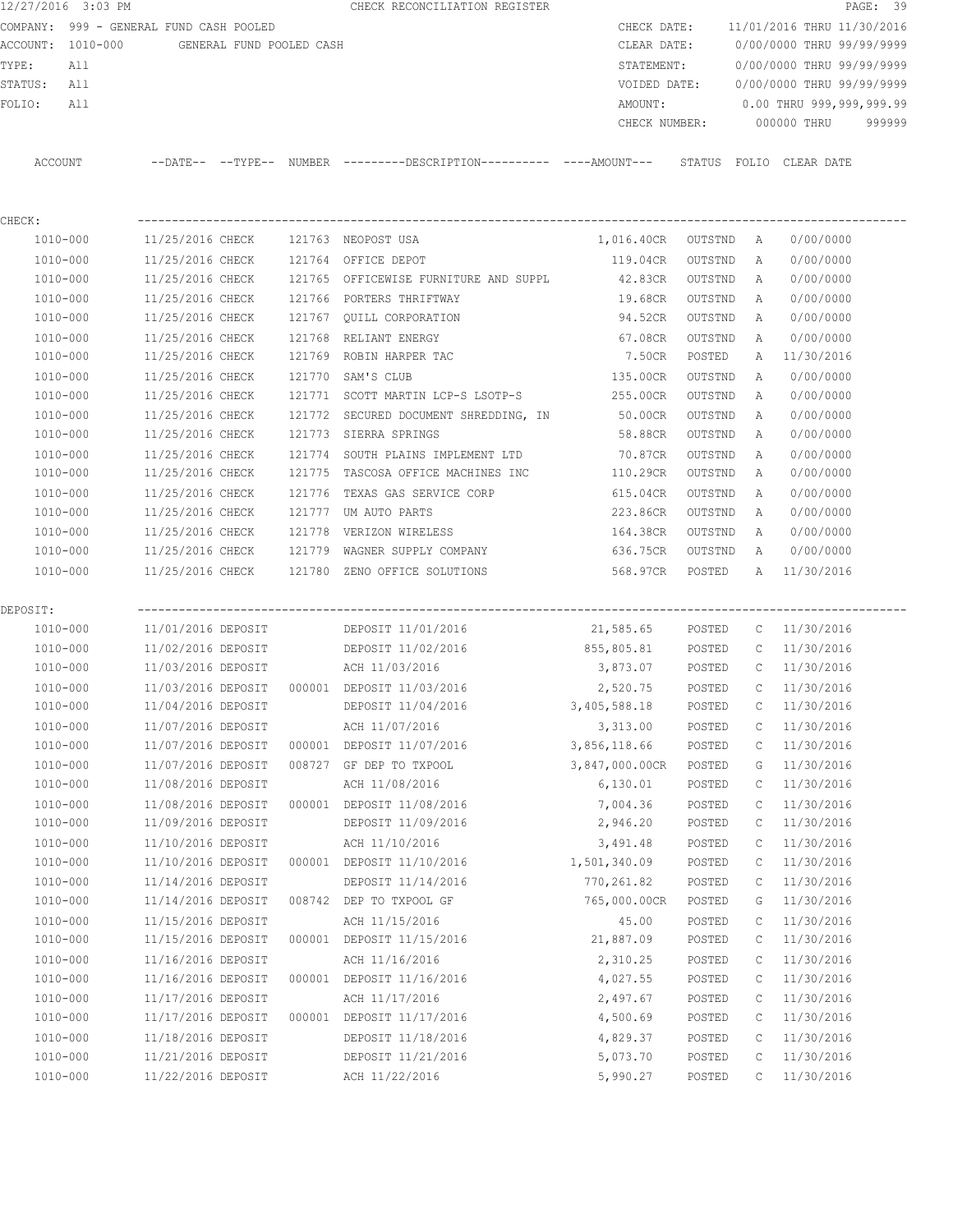| 12/27/2016 3:03 PM                      |                    |                          | CHECK RECONCILIATION REGISTER                                                                |                          |                           |                           | PAGE: 40                         |  |  |  |
|-----------------------------------------|--------------------|--------------------------|----------------------------------------------------------------------------------------------|--------------------------|---------------------------|---------------------------|----------------------------------|--|--|--|
| COMPANY: 999 - GENERAL FUND CASH POOLED |                    |                          |                                                                                              | CHECK DATE:              |                           |                           | 11/01/2016 THRU 11/30/2016       |  |  |  |
| ACCOUNT: 1010-000                       |                    | GENERAL FUND POOLED CASH |                                                                                              | CLEAR DATE:              | 0/00/0000 THRU 99/99/9999 |                           |                                  |  |  |  |
| TYPE:<br>All                            |                    |                          |                                                                                              | STATEMENT:               |                           |                           | 0/00/0000 THRU 99/99/9999        |  |  |  |
| STATUS:<br>All                          |                    |                          |                                                                                              | VOIDED DATE:             |                           | 0/00/0000 THRU 99/99/9999 |                                  |  |  |  |
| FOLIO:<br>All                           |                    |                          |                                                                                              | AMOUNT:                  |                           |                           | $0.00$ THRU 999,999,999.99       |  |  |  |
|                                         |                    |                          |                                                                                              |                          |                           |                           | CHECK NUMBER: 000000 THRU 999999 |  |  |  |
| ACCOUNT                                 |                    |                          | --DATE-- --TYPE-- NUMBER --------DESCRIPTION---------- ----AMOUNT--- STATUS FOLIO CLEAR DATE |                          |                           |                           |                                  |  |  |  |
| DEPOSIT:                                |                    |                          |                                                                                              |                          |                           |                           |                                  |  |  |  |
| 1010-000                                |                    |                          |                                                                                              | 6,183.35                 | POSTED                    |                           | $C = 11/30/2016$                 |  |  |  |
| 1010-000                                | 11/23/2016 DEPOSIT |                          | DEPOSIT 11/23/2016                                                                           | 5,608.49                 | POSTED                    |                           | $C = 11/30/2016$                 |  |  |  |
| 1010-000                                | 11/28/2016 DEPOSIT |                          | ACH 11/28/2016                                                                               | 11,629.83                | POSTED                    |                           | $C = 11/30/2016$                 |  |  |  |
| 1010-000                                | 11/28/2016 DEPOSIT |                          | 000001 DEPOSIT 11/28/2016                                                                    | 860,695.55               | POSTED                    |                           | $C = 11/30/2016$                 |  |  |  |
| 1010-000                                | 11/29/2016 DEPOSIT |                          | ACH 11/29/2016                                                                               | 58,616.69                | POSTED                    |                           | $C = 11/30/2016$                 |  |  |  |
| 1010-000                                | 11/29/2016 DEPOSIT |                          | 000001 DEPOSIT 11/29/2016                                                                    | 8,470.72                 | POSTED                    |                           | $C = 11/30/2016$                 |  |  |  |
| 1010-000                                | 11/30/2016 DEPOSIT |                          | ACH 11/30/2016                                                                               | 6,474.66                 | POSTED                    |                           | $C = 11/30/2016$                 |  |  |  |
| 1010-000                                | 11/30/2016 DEPOSIT |                          | 000001 DEPOSIT 11/30/2016                                                                    | 27,877.64                | OUTSTND                   | $\mathbb{C}$              | 0/00/0000                        |  |  |  |
| 1010-000                                | 11/30/2016 DEPOSIT |                          | 000002 ACH 11/30/2016                                                                        | 33,181.00                | POSTED                    |                           | $C = 11/30/2016$                 |  |  |  |
| 1010-000                                |                    |                          |                                                                                              | 20,359.01                |                           |                           | OUTSTND C 0/00/0000              |  |  |  |
| MISCELLANEOUS:                          |                    |                          |                                                                                              |                          |                           |                           |                                  |  |  |  |
| 1010-000                                |                    |                          | 11/03/2016 MISC. 008680 DEP TO GF ADVAL TAX                                                  | 850,000.00CR POSTED      |                           |                           | G 11/30/2016                     |  |  |  |
| 1010-000                                | 11/04/2016 MISC.   |                          | DEP TO TXPOOL FROM GF                                                                        | 3,400,000.00CR           | POSTED                    |                           | G 11/30/2016                     |  |  |  |
| 1010-000                                | 11/04/2016 MISC.   |                          | 008701 DEP TO TXPOOL FROM GF                                                                 | 3,400,000.00             | POSTED                    |                           | G 11/30/2016                     |  |  |  |
| 1010-000                                | 11/04/2016 MISC.   |                          | 008704 CORRECT JE 8701                                                                       | $3,400,000.00 \text{CR}$ | POSTED                    |                           | G 11/30/2016                     |  |  |  |
| 1010-000                                | 11/04/2016 MISC.   |                          | 012345 JE#8751 NSF CK 11/04/2016                                                             | 125.00CR                 | POSTED                    |                           | G 11/30/2016                     |  |  |  |
| 1010-000                                | 11/04/2016 MISC.   |                          | 121552 BREZE CARPET CLEANING VOIDED 453.00                                                   |                          | VOIDED                    |                           | A 11/04/2016                     |  |  |  |
| 1010-000                                | 11/04/2016 MISC.   |                          | 121578 K B ELECTRICAL CONSTRUCTVOIDED 52.00                                                  |                          | VOIDED                    |                           | A 11/04/2016                     |  |  |  |
| 1010-000                                | 11/10/2016 MISC.   |                          | 008739 DEP TO GF TXPOOL                                                                      | 1,332,500.00CR           | POSTED                    | G                         | 11/30/2016                       |  |  |  |
| 1010-000                                | 11/11/2016 MISC.   |                          | 121613 CLYDE'S REFRIGERATION INVOIDED                                                        | 70.00                    | VOIDED                    |                           | A 11/11/2016                     |  |  |  |
| 1010-000                                | 11/11/2016 MISC.   |                          | 121615 COAST TO COAST SOLUTIONSVOIDED                                                        | 359.98                   | VOIDED                    | A                         | 11/11/2016                       |  |  |  |
| 1010-000                                |                    |                          | 11/22/2016 MISC. 121620 EWING IRRIGATION PRODUCTUNPOST                                       | 133.92                   | POSTED                    |                           | A 11/30/2016                     |  |  |  |
| $1010 - 000$                            | 11/23/2016 MISC.   |                          | JE#8752 AV FUEL 11/18 & 11/21/ 13,711.38CR                                                   |                          | POSTED                    |                           | G 11/30/2016                     |  |  |  |
| 1010-000                                | 11/23/2016 MISC.   |                          | 000001 JE#8752 AV FUEL 11/18 & 11/21/                                                        | 3,931.56CR               | POSTED                    | G                         | 11/30/2016                       |  |  |  |
| 1010-000                                | 11/23/2016 MISC.   |                          | 121680 CHRISTINA ORONA<br>UNPOST                                                             | 48.60                    | POSTED                    | Α                         | 11/30/2016                       |  |  |  |
| 1010-000                                | 11/29/2016 MISC.   |                          | 008755 DEP TO TXPOOL                                                                         | 650,000.00CR             | POSTED                    | G                         | 11/30/2016                       |  |  |  |
| $1010 - 000$                            | 11/30/2016 MISC.   |                          | JE#8758 AV FUEL 11/25/2016                                                                   | 6,027.10CR               | POSTED                    | G                         | 11/30/2016                       |  |  |  |
| 1010-000                                | 11/30/2016 MISC.   |                          | 000001 INTEREST ALLOCATION                                                                   | 9.33                     | POSTED                    | G                         | 11/30/2016                       |  |  |  |
| $1010 - 000$                            | 11/30/2016 MISC.   | 000002                   | corredt from last month lat. r                                                               | 15,622.87CR              | POSTED                    | G                         | 11/30/2016                       |  |  |  |
| 1010-000                                | 11/30/2016 MISC.   | 000003                   | should have been tif                                                                         | 4,468.30                 | POSTED                    | G                         | 11/30/2016                       |  |  |  |
| $1010 - 000$                            | 11/30/2016 MISC.   | 119168                   | MARVIN LEE<br>UNPOST                                                                         | 10.00                    | POSTED                    | Α                         | 11/30/2016                       |  |  |  |
| 1010-000                                | 11/30/2016 MISC.   |                          | 119206 DARRYL K MOTE<br>UNPOST                                                               | 40.00                    | POSTED                    | Α                         | 11/30/2016                       |  |  |  |
| 1010-000                                | 11/30/2016 MISC.   |                          | 119269 VALDEMAR H GONZALES<br>UNPOST                                                         | 66.77                    | POSTED                    | Α                         | 11/30/2016                       |  |  |  |
|                                         |                    |                          |                                                                                              |                          |                           |                           |                                  |  |  |  |

 TOTALS FOR ACCOUNT 1010-000 CHECK TOTAL: 608,287.42CR DEPOSIT TOTAL: 6,918,237.61  $\texttt{INTEREST} \quad \texttt{TOTAL:} \quad 0.00$ INTEREST TOTAL: 0.00<br>MISCELLANEOUS TOTAL: 6,266,206.01CR SERVICE CHARGE TOTAL: 0.00 expressed to the extent of the extreme of  $\Gamma$  to  $\Gamma$  to  $\Gamma$  of  $\Gamma$  . Obtaining the  $\Gamma$  of  $\Gamma$  of  $\Gamma$  of  $\Gamma$  of  $\Gamma$  of  $\Gamma$  of  $\Gamma$  of  $\Gamma$  of  $\Gamma$  of  $\Gamma$  of  $\Gamma$  of  $\Gamma$  of  $\Gamma$  of  $\Gamma$  of  $\Gamma$  of  $\Gamma$  of  $\Gamma$  of BANK-DRAFT TOTAL:  $0.00$